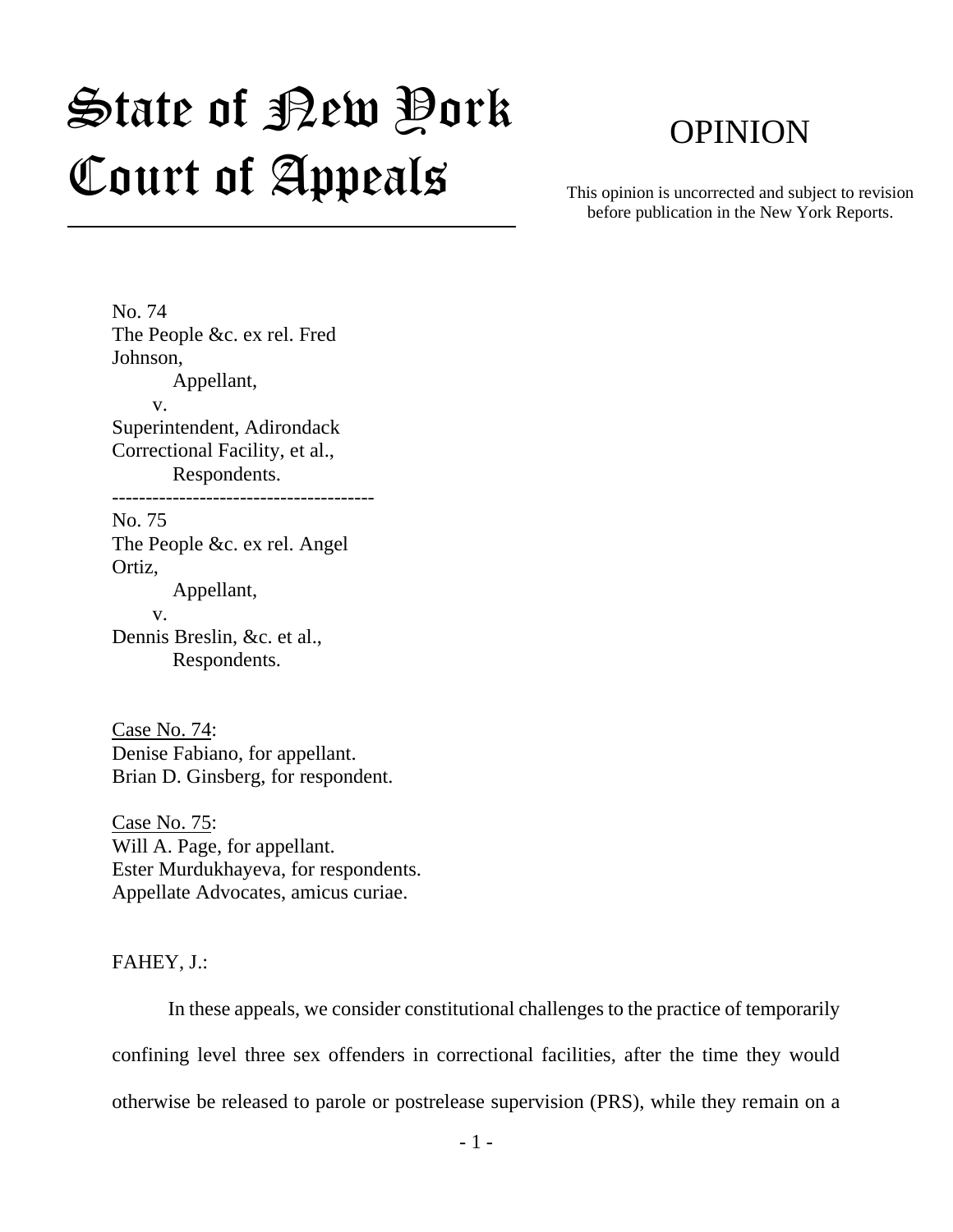waiting list for accommodation at a shelter compliant with Executive Law § 259-c (14). In each case, we conclude that there was no constitutional violation.

I.

In 2009, petitioner Fred Johnson, who had multiple prior sexual abuse convictions for rubbing his penis against women's buttocks on subway trains in New York City, pleaded guilty to persistent sexual abuse. He was sentenced to an indeterminate prison term of two years to life. Johnson had a history of incarcerations followed by recidivism. Following a 2004 conviction of the same crime, he had been designated a level three sex offender under the Sex Offender Registration Act (SORA), and had been placed on lifetime parole supervision.

Johnson appeared before the New York State Board of Parole in June 2017, seeking discretionary parole release. He maintained that a prison sex offender program had taught him to control his judgments and behavior. The Parole Board granted Johnson an "open parole date" of August 10, 2017.<sup>1</sup>

Based on his SORA risk level designation and the crime for which he was serving a sentence,<sup>2</sup> Johnson was subject to the requirement of the Sexual Assault Reform Act

<sup>&</sup>lt;sup>1</sup> An open parole date or "open date is the earliest possible release date" (DOCCS *Community Supervision Handbook* at 15, available at https://doccs.ny.gov/system/files/ documents/2019/05/Community\_Supervion\_Handbook.pdf [last accessed November 16, 2020]). The New York State Department of Corrections and Community Supervision *Community Supervision Handbook* states that "[i]f the Board grants release, this is known as an 'open date.' This date is contingent upon the inmate receiving an approved residence in accordance with established residency restrictions and local laws" (*id.* at 12- 13).

<sup>2</sup> See *People ex rel. Negron v Superintendent*, — NY3d — (2020) (decided today).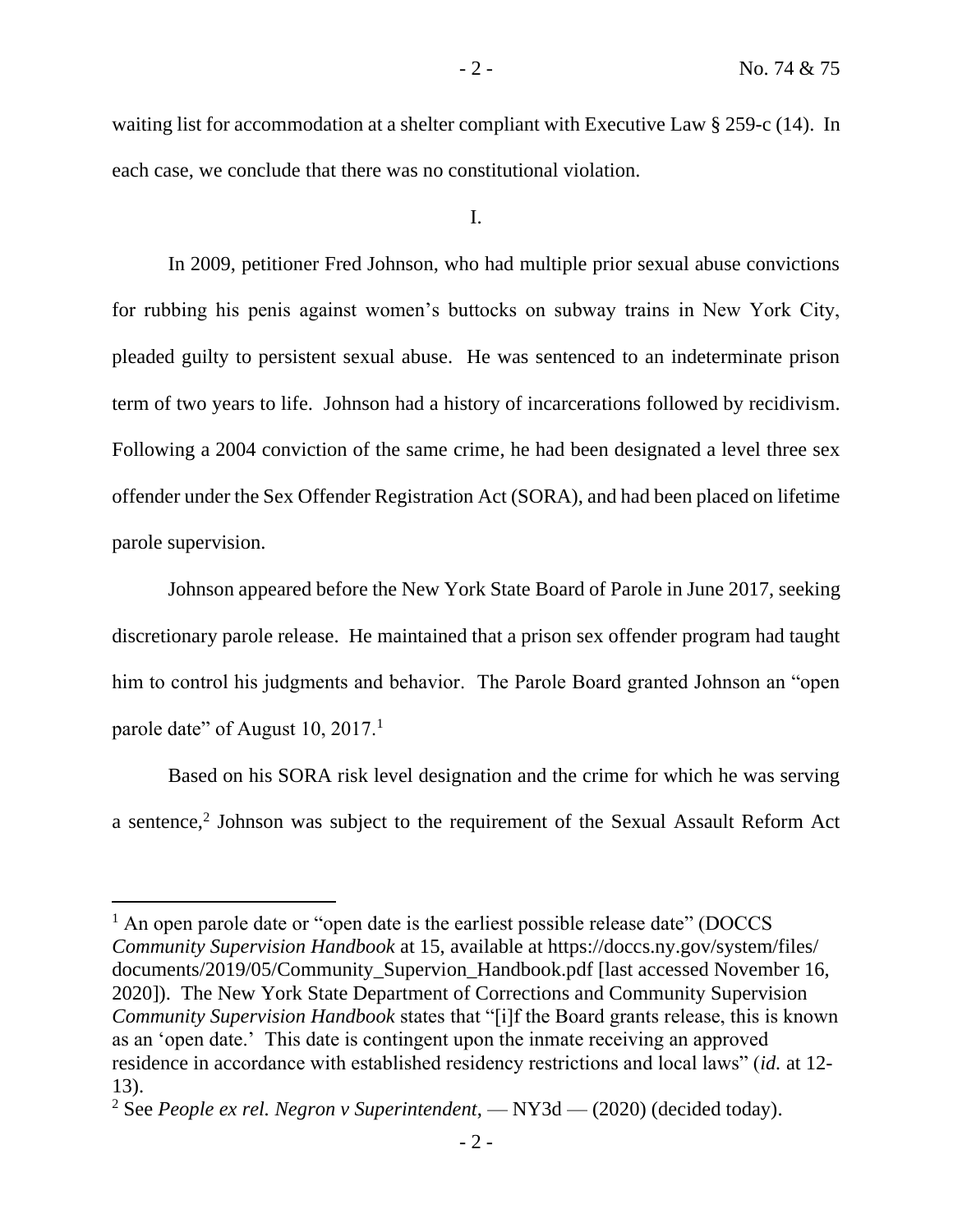(SARA) that he not reside within 1,000 feet of a school (*see* Executive Law § 259-c [14]; Penal Law § 220.00 [14] [b] [defining "school grounds"]; *People v Diack*, 24 NY3d 674, 682 [2015]). In his conditions of parole release, Johnson agreed that he would not be released until a residential address "located outside the Penal Law definition of school grounds" had been identified and approved.

Johnson's own first suggestion of where he might live was not compliant with SARA's requirements and, therefore, he asked to be released to the New York City Department of Homeless Services (NYCDHS) shelter system. The New York State Department of Corrections and Community Supervision (DOCCS) added Johnson to its internal waiting list of inmates seeking SARA-compliant housing at one of the NYCDHS shelters, only a few of which meet SARA's geographic restriction. Johnson was kept in custody at Adirondack Correctional Facility until a bed in a SARA-compliant shelter became available for him in November 2019.

In November 2017, Johnson filed a petition for a writ of habeas corpus, pursuant to CPLR article 70, seeking immediate release from incarceration, and naming the Superintendent of Adirondack Correctional Facility and DOCCS as respondents. In his asapplied constitutional challenge, Johnson contended that "applying SARA's housing restrictions to keep him in prison, after an open parole date for his release has been set, violates substantive due process by infringing on his fundamental right to be free from confinement." Notably, Johnson did not contend that SARA's restrictions on where he can live after release are unconstitutional.

- 3 -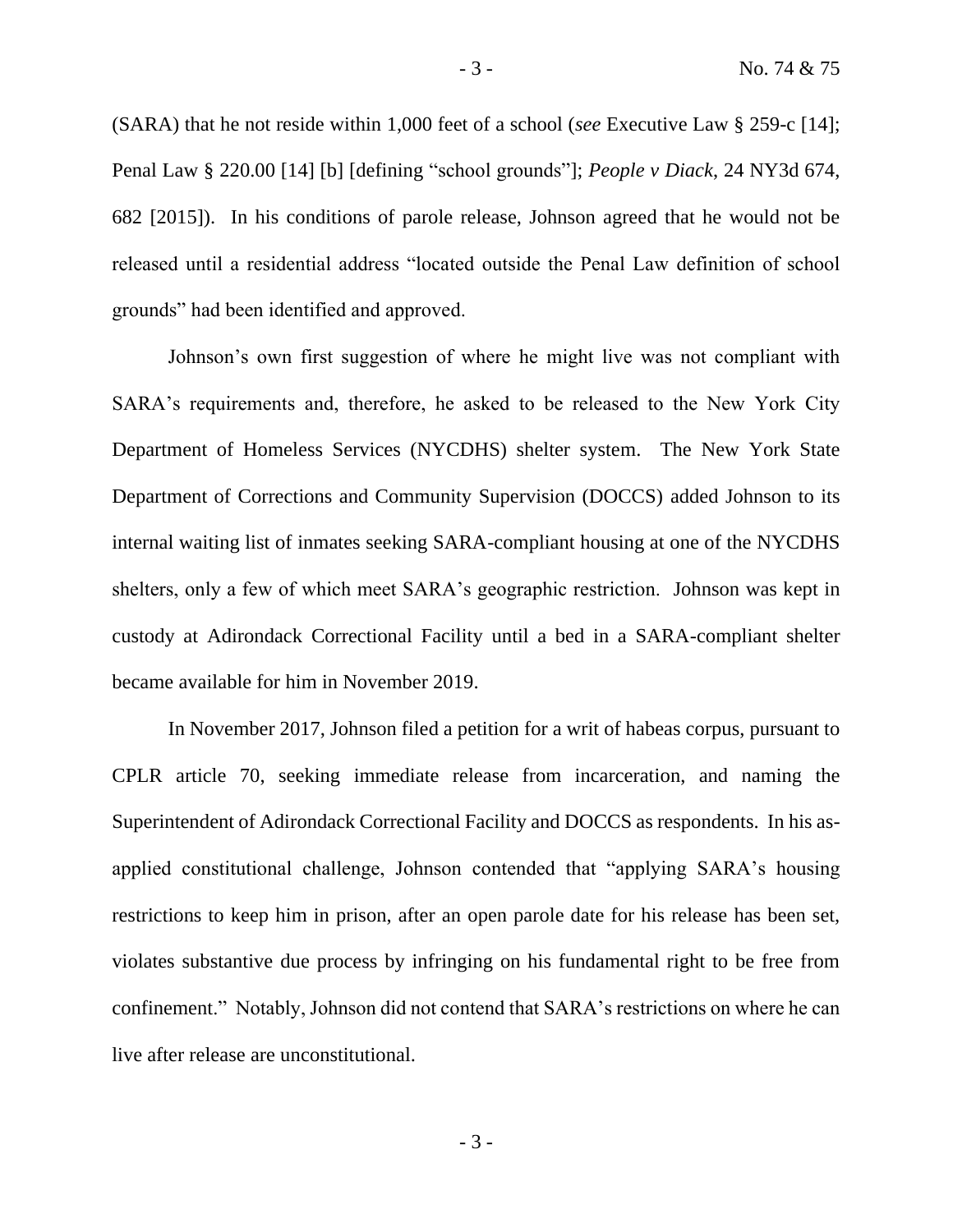DOCCS answered the petition and countered that Johnson was under a sentence of life imprisonment and had no fundamental substantive due process right to be released from prison. The agency maintained that a rational basis justified its application of SARA restrictions.

Supreme Court denied Johnson's writ in March 2018. The Appellate Division affirmed in July 2019 (174 AD3d 992 [3d Dept 2019]). Johnson appeals as of right pursuant to CPLR 5601 (b) (1).

#### II.

Petitioner Angel Ortiz pleaded guilty to robbery in the first degree and attempted sexual abuse in the first degree in 2008. It was his second criminal conviction for trying to coerce a person into having sex with him by means of physical force; his prior victim, a 13-year-old boy, and his 2008 victim were both able to flee before any sexual contact occurred. Ortiz was sentenced to a determinate sentence of 10 years' imprisonment, to be followed by five years' PRS. Ortiz was designated a sexually violent level three sex offender under SORA and, like Johnson, was considered to be subject to SARA's residency requirement while on PRS. The Board of Parole provided Ortiz with notice of the residency restrictions.

The maximum expiration date of Ortiz's term of imprisonment was March 4, 2018. At that time, DOCCS transferred Ortiz to begin the PRS portion of his sentence in a residential treatment facility (RTF) at Fishkill Correctional Facility, invoking its authority to "impose as a condition of post-release supervision that for a period not exceeding six months immediately following release from the underlying term of imprisonment the

- 4 -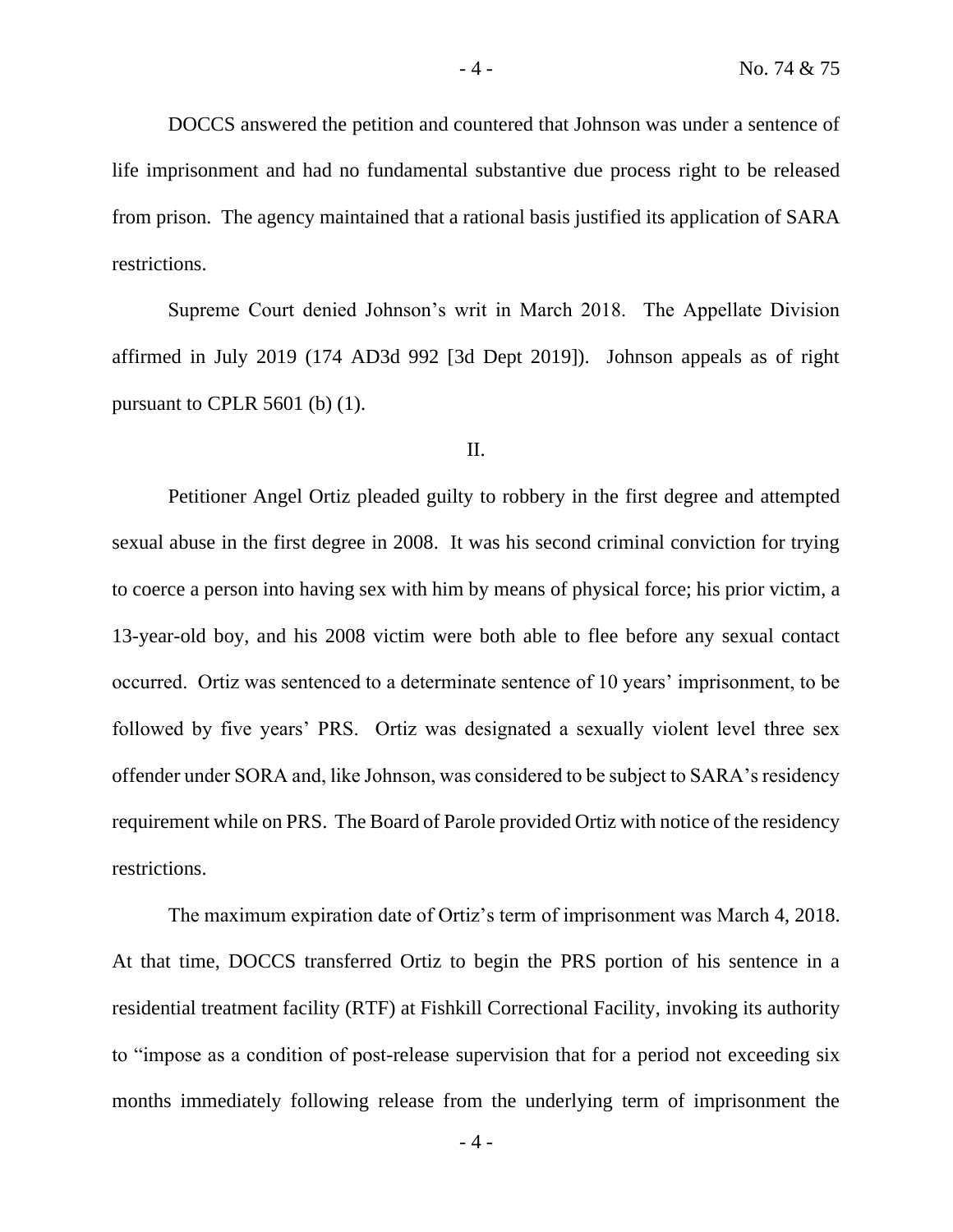person be transferred to and participate in the programs of a residential treatment facility" (Penal Law § 70.45 [3]).<sup>3</sup> The following month, DOCCS transferred Ortiz to the RTF at Queensboro Correctional Facility.

Ortiz sought to reside after his release in New York City, where he had spent most of his life and where his close relatives lived, but the addresses he suggested were not SARA-compliant. When DOCCS transferred Ortiz to RTF housing, it placed him on its waiting list of inmates seeking SARA-compliant housing at an NYCDHS shelter. Ortiz was released to a SARA-compliant shelter on Wards Island in November 2018.

In June 2018, Ortiz, like Johnson, filed a petition for a writ of habeas corpus, challenging his confinement. He named the Superintendent of Queensboro Correctional Facility and DOCCS as respondents. In his as-applied challenge, Ortiz maintains that, by confining him, DOCCS violated both his substantive due process "right to serve his term of postrelease supervision in the community" and the constitutional prohibition on cruel and unusual punishments. Like Johnson, Ortiz does not contend that SARA cannot lawfully restrict where he may live after release.

As an alternative to his request for immediate release, Ortiz asked that he "be allowed to treat Queensboro [Correctional Facility] as a residence—albeit with a curfew, like other shelters—rather than a prison."

<sup>&</sup>lt;sup>3</sup> An RTF is "[a] correctional facility consisting of a community based residence in or near a community where employment, educational and training opportunities are readily available for persons who are on parole or conditional release and for persons who are or who will soon be eligible for release on parole who intend to reside in or near that community when released" (Correction Law  $\S 2$  [6]).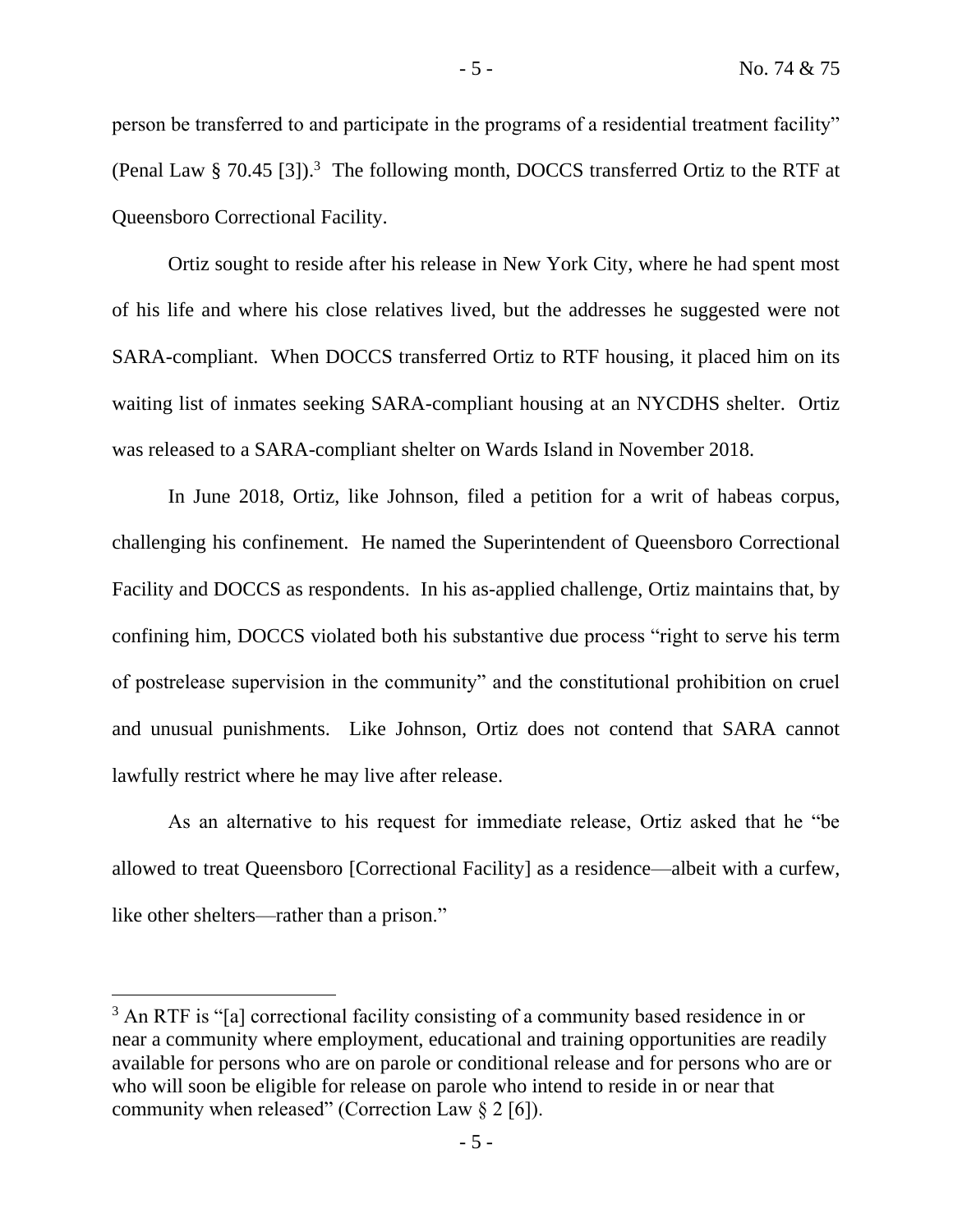DOCCS responded that because Ortiz was not in compliance with the mandatory condition of the SARA residency requirement, he had no fundamental substantive due process right to be released from prison and that no violation of the Eighth Amendment had occurred. The agency, as in *Johnson*, insisted that a rational basis justified its application of SARA.

Supreme Court denied Ortiz's writ in September 2018. The Appellate Division affirmed in May 2020 (183 AD3d 577 [2d Dept 2020]).<sup>4</sup> Ortiz appeals as of right pursuant to CPLR 5601 (b) (1).

#### III.

In *Johnson*, respondents argue that the appeal is moot. Respondents note that Johnson was released on parole from Adirondack Correctional Facility and no longer seeks habeas corpus relief. Johnson maintains that the appeal falls within the traditional exception to the mootness doctrine allowing courts "to consider substantial and novel issues that are likely to be repeated and will typically evade review" (*Matter of Gonzalez v Annucci*, 32 NY3d 461, 470 [2018], citing *Matter of Hearst Corp. v Clyne*, 50 NY2d 707, 714-715 [1980]). The parties do not dispute the significance of the issues presented or their likelihood of repetition, but they differ on whether the issues typically evade review. On this question, we agree with Johnson that the issues presented in his appeal "typically will evade our review" (*People ex rel. McManus v Horn*, 18 NY3d 660, 664 [2012]).

<sup>4</sup> Ortiz appealed from Supreme Court's judgment directly to this Court, and we transferred the appeal *sua sponte* to the Appellate Division (32 NY3d 1073 [2018], citing NY Const, art VI, §§ 3 [b] [2], 5 [b]; CPLR 5601 [b] [2]).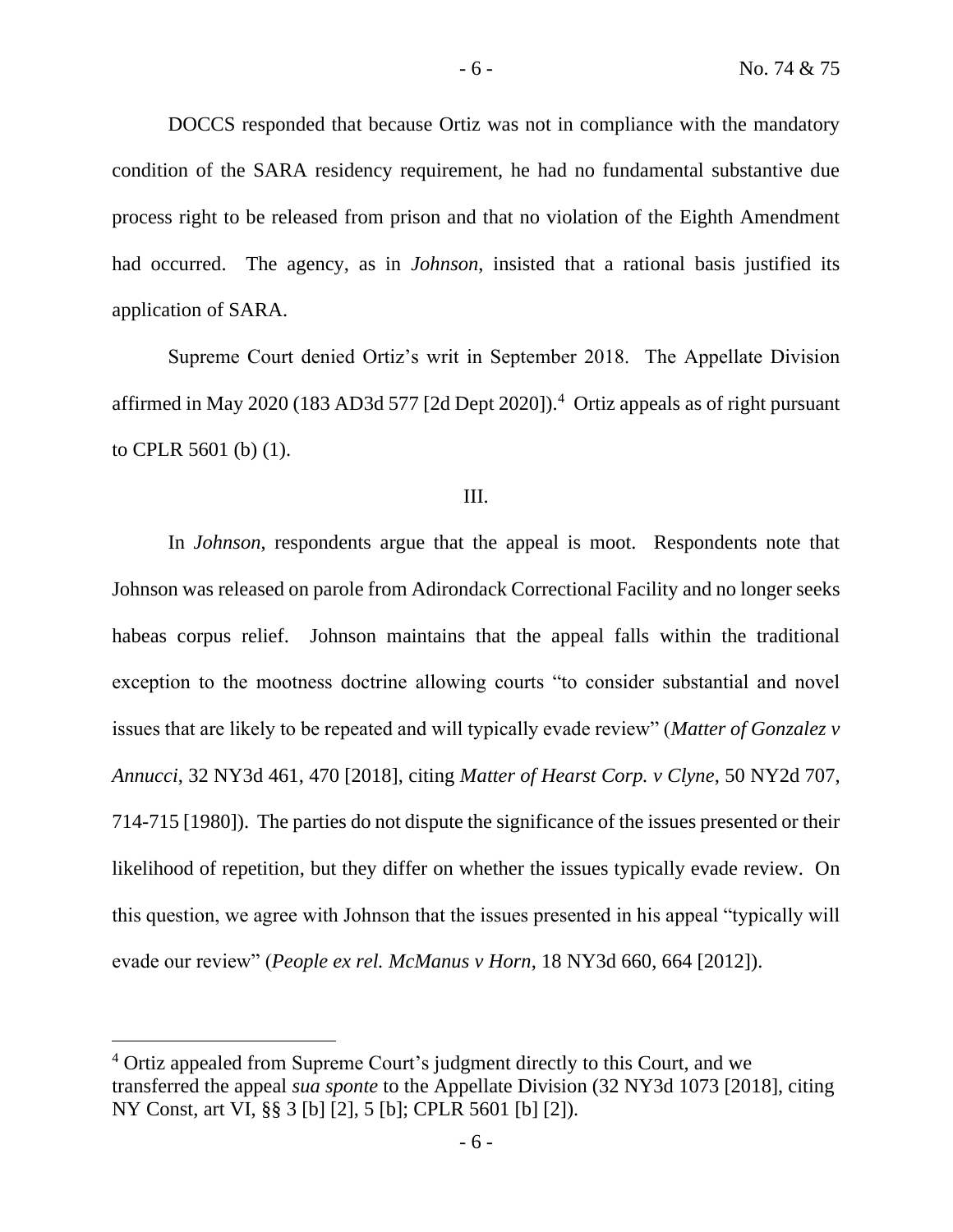Because Johnson no longer seeks release from Adirondack Correctional Facility, habeas does not lie, and we convert Johnson's habeas corpus proceeding to a declaratory judgment action (*see People ex rel. Delia v Munsey*, 26 NY3d 124, 134 [2015]; *McManus*, 18 NY3d at 664 n 2).

Similarly, petitioner Ortiz has been released and is no longer entitled to habeas relief. Ortiz's release occurred prior to the Appellate Division's decision, yet that Court declined to dismiss, holding that the matters raised by Ortiz's appeal "are important issues that are likely to arise in other cases but also likely to evade review" (183 AD3d at 579). We agree that these issues should be reviewed (*see generally Gonzalez*, 32 NY3d at 470- 471). As in *Johnson*, we convert the habeas proceeding in *Ortiz* to a declaratory judgment action.

# IV.

The provision of SARA that underlies the appeals before us, Executive Law § 259 c (14), was enacted in 2000, with significant amendments in 2005 (*see* L 2000, ch 1, § 8, as amended by L 2005, ch 544, § 2). The statute applies to any defendant who is serving a sentence for various enumerated sex offenses, when the victim of the offense was under the age of 18 at the time of the offense or, as in these appeals, the defendant has been designated a level three sex offender.<sup>5</sup> Executive Law § 259-c (14) provides that, when such a sex offender "is released on parole or conditionally released pursuant to subdivision one or two of this section," DOCCS must "require, as a mandatory condition of such

<sup>5</sup> See *Negron*, — NY3d — (decided today).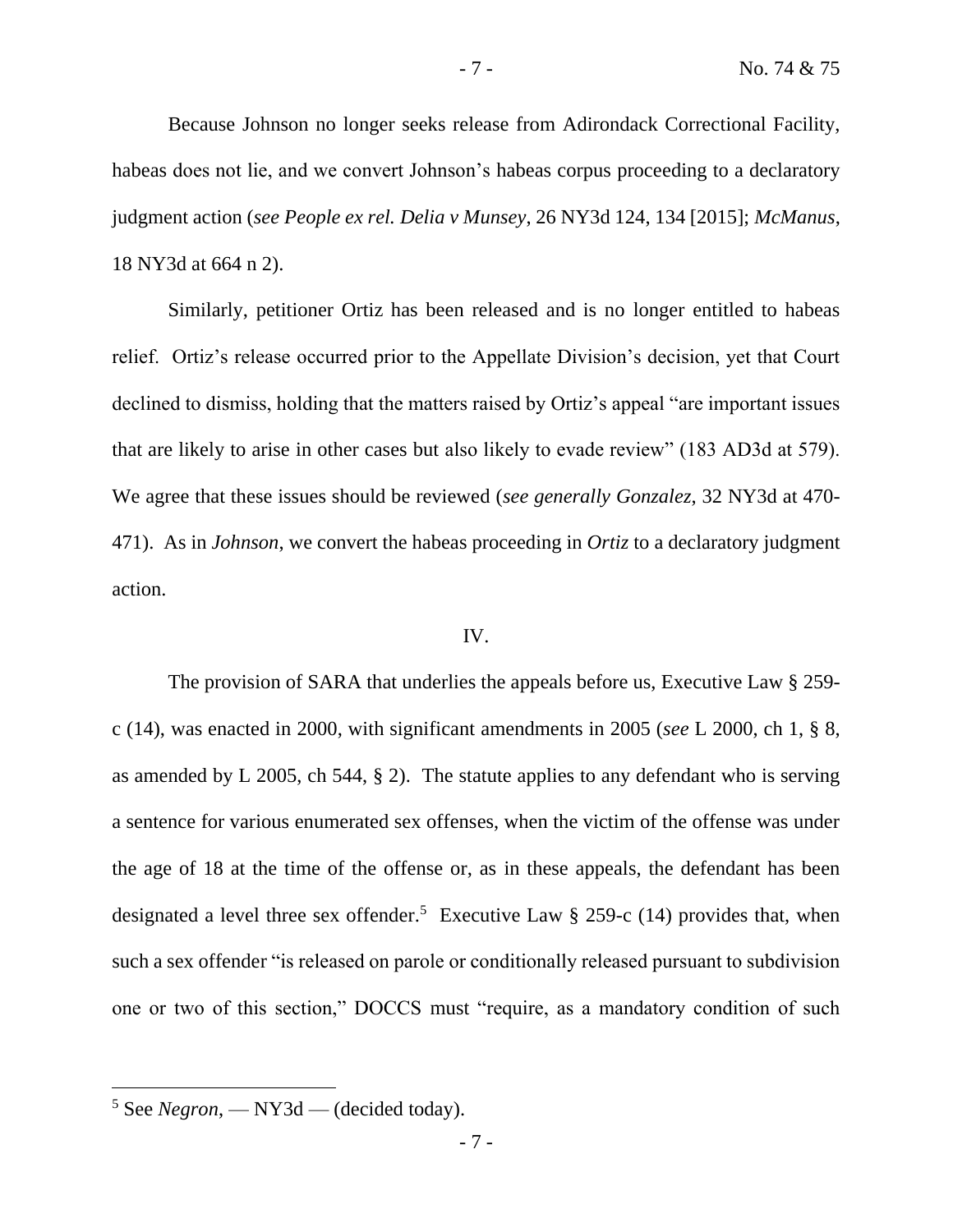release, that such sentenced offender shall refrain from knowingly entering into or upon any school grounds, as that term is defined in subdivision fourteen of section 220.00 of the penal law." 6

As amended in 2005, Executive Law § 259-c (14) adopts the broad definition of "school grounds" set forth in the Penal Law. The term means "any area accessible to the public located within one thousand feet of the real property boundary line comprising any such school or any parked . . . vehicle located within one thousand feet of the real property boundary line comprising any such school" (Penal Law § 220.00 [14] [b]). Consequently, Section 259-c (14) has been interpreted to prohibit a person subject to the law from living within 1,000 feet of a school. "The practical effect is that any sex offender who is subject to the school grounds mandatory condition is unable to reside within 1,000 feet of a school or facility as defined in Penal Law § 220.00 (14) (b)" (*Diack*, 24 NY3d at 682).

New York statutes allow DOCCS to place a SARA-restricted sex offender temporarily in an RTF, until SARA-compliant housing is identified (*see People ex rel. McCurdy v Warden*, — NY3d — [2020] [decided today]). We must now decide whether

 $6$  In his habeas corpus petition, Ortiz contended that Executive Law  $\S 259$ -c (14), by its terms, does not apply to a sex offender who is serving PRS after fully serving their determinate sentence (*see also* Brief of Amici Center for Appellate Litigation, Appellate Advocates, and Chief Defenders Association of New York in *People ex rel. McCurdy v Warden*, — NY3d — [2020] [decided today]; Penal Law § 70.40 [2] [defining conditional release]). However, Ortiz is not pursuing that argument on appeal to this Court. Consequently, the issue is not before us.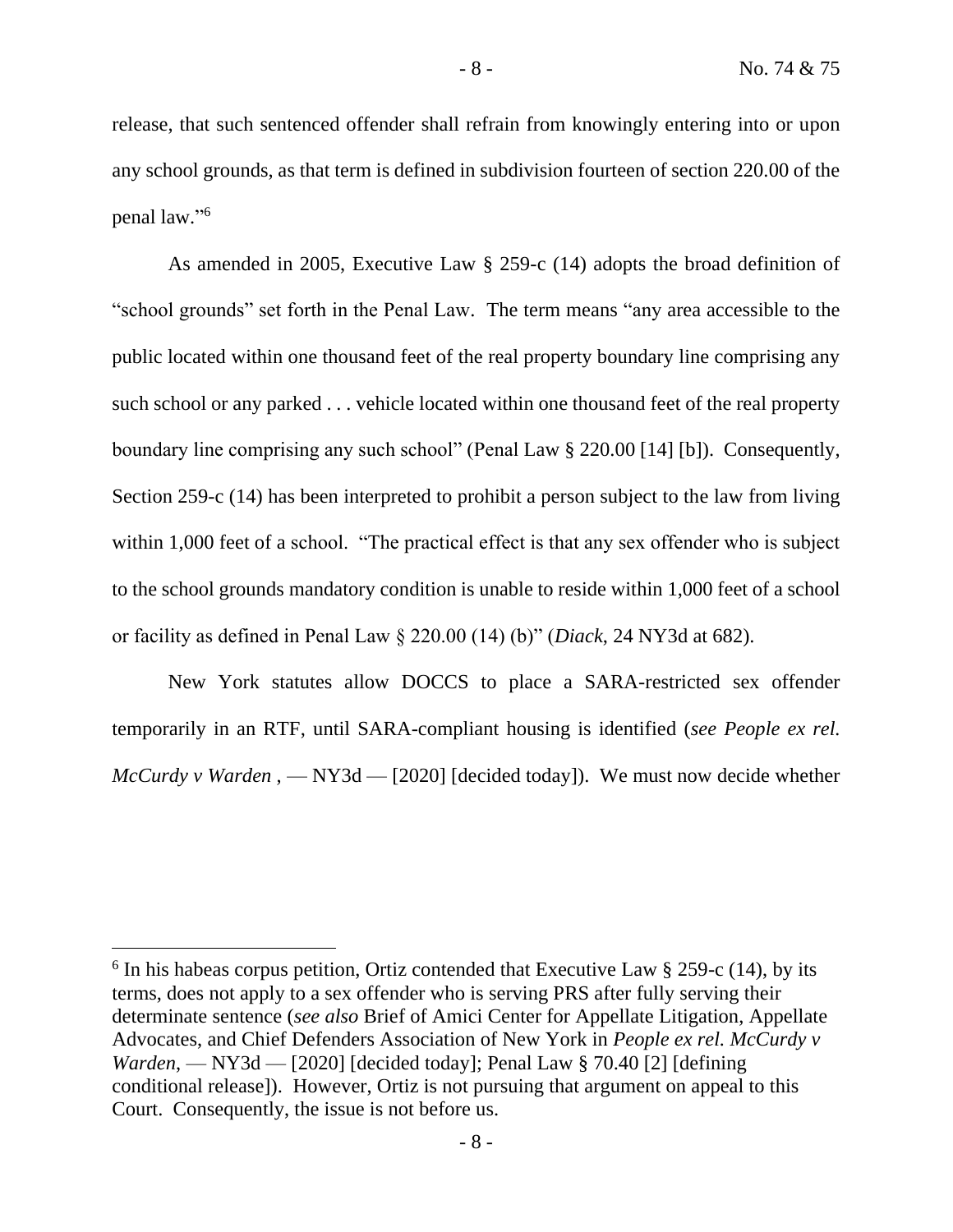the Federal Constitution allows DOCCS to place a SARA-restricted sex offender in an RTF or other correctional facility, while awaiting SARA-compliant housing.<sup>7</sup>

The principal issue with respect to the substantive due process claims is whether we should apply strict scrutiny or the rational basis test.

Under the Fourteenth Amendment to the United States Constitution, a state government may not deprive an individual "of life, liberty, or property, without due process of law." The Supreme Court has interpreted the guarantee of "due process of law" in the Fifth and Fourteenth Amendments to include "a substantive component that bars certain arbitrary, wrongful government actions regardless of the fairness of the procedures used to implement them" (*Zinermon v Burch*, 494 US 113, 125 [1990] [internal quotation marks and citations omitted]). Incarceration undoubtedly invokes substantive due process rights. "Freedom from bodily restraint has always been at the core of the liberty protected by the Due Process Clause from arbitrary governmental action" (*Foucha v Louisiana*, 504 US 71, 80 [1992]), and "commitment for any purpose constitutes a significant deprivation of

<sup>&</sup>lt;sup>7</sup> Johnson and Ortiz mention in passing that we may consider New York's increased constitutional due process protections under the State Constitution. New York courts "have not hesitated[,] when [they] concluded that the Federal Constitution as interpreted by the Supreme Court fell short of adequate protection for our citizens[,] to rely upon the principle that that document defines the minimum level of individual rights and leaves the States free to provide greater rights for its citizens through its Constitution, statutes or rule-making authority" (*Cooper v Morin*, 49 NY2d 69, 79 [1979]). However, Johnson and Ortiz do not contend that it is necessary to develop a state constitutional jurisprudence in this area in the absence of a fitting federal jurisprudence. In other words, they do not argue that we should use a different analytical framework from the Supreme Court in considering the constitutional claims they allege or articulate why state constitutional guarantees were violated if federal constitutional guarantees were not. Accordingly, we apply federal law.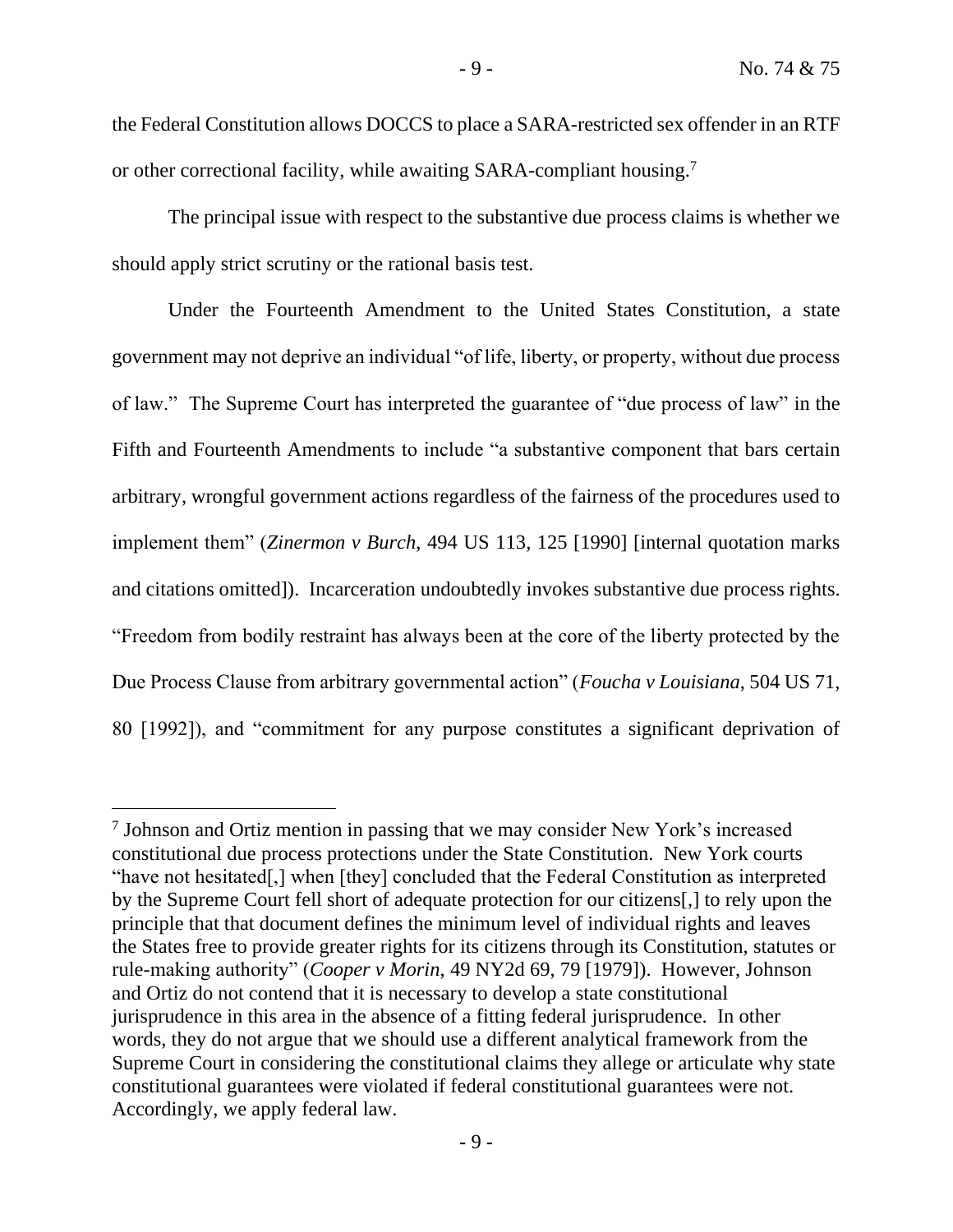liberty that requires due process protection" *(id.)*. A deprivation of liberty occurs, and the protections of the Fourteenth Amendment's Due Process Clause are triggered, by "the State's affirmative act of restraining [an] individual's freedom to act on his own behalf through incarceration, institutionalization, or other similar restraint of personal liberty" (*Deshaney v Winnebago County Dept. of Social Servs.*, 489 US 189, 200 [1989]). Moreover, inmates possess a fundamental right to "freedom from restraint . . . exceeding the sentence in such an unexpected manner as to give rise to protection by the Due Process Clause of its own force" (*Sandin v Conner*, 515 US 472, 484 [1995]).

The Federal Constitution does not, however, afford all substantive due process interests the same degree of protection. Substantive due process "provides heightened protection against government interference with certain fundamental rights and liberty interests" (*Washington v Glucksberg*, 521 US 702, 720 [1997]), namely those rights and interests that are "deeply rooted in this Nation's history and tradition, and implicit in the concept of ordered liberty, such that neither liberty nor justice would exist if they were sacrificed" (*Glucksberg*, 521 US at 720-721 [internal quotation marks and citations omitted]). The state may not infringe such a "fundamental" liberty interest "unless the infringement is narrowly tailored to serve a compelling state interest" (*Reno v Flores*, 507 US 292, 301-302 [1993]; *see also Glucksberg*, 521 US at 721). Yet it is well established that not every intrusion on an individual's liberty constitutes a violation of a fundamental right (*see e.g. People v Knox*, 12 NY3d 60, 67 [2009], citing *Immediato v Rye Neck School Dist.*, 73 F3d 454, 463 [2d Cir 1996]). If "no fundamental right is infringed legislation [or other government action] is valid if it is rationally related to legitimate government

 $-10-$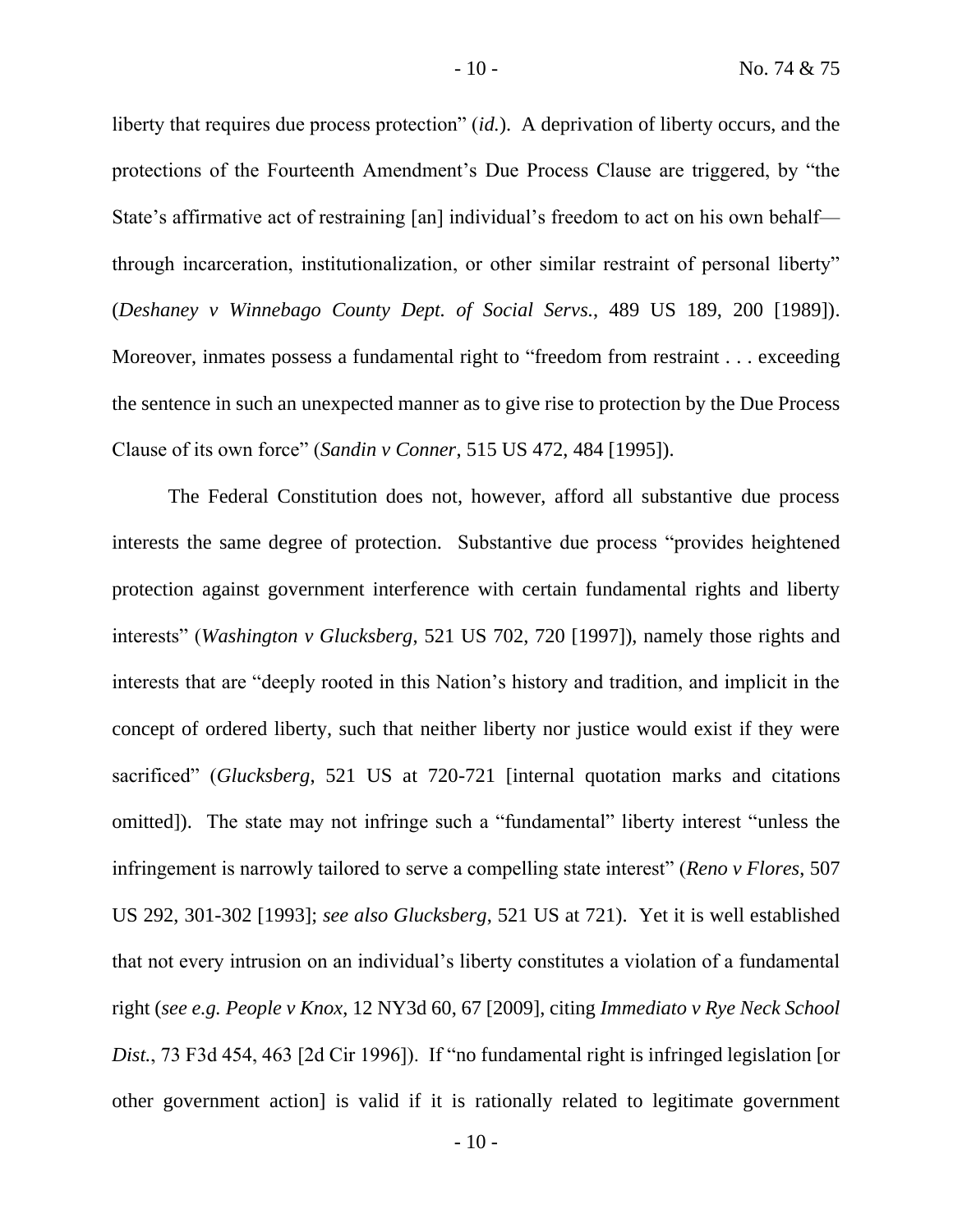interests" (*Knox*, 12 NY3d at 67, citing *Glucksberg*, 521 US at 728, and *Hope v Perales*, 83 NY2d 563, 577 [1994]).

Johnson's interest in being released to parole, after his open parole date had been announced, did not constitute a fundamental liberty interest. "There is no constitutional or inherent right of a convicted person to be conditionally released before the expiration of a valid sentence. . . . [T]he conviction, with all its procedural safeguards, has extinguished that liberty right: Given a valid conviction, the criminal defendant has been constitutionally deprived of his liberty" (*Greenholtz v Inmates of Nebraska Penal & Corr. Complex*, 442 US 1, 7 [1979] [internal quotation marks, citations, and alterations omitted]). In other words, "[t]he Supreme Court has held . . . that because a person's rightful liberty interest is extinguished upon conviction, there is no inherent constitutional right to parole" (*Russo v NY State Bd. of Parole*, 50 NY2d 69, 73 [1980]).

It is true that in addition to those liberty interests that "arise from the Constitution itself," a liberty interest "may arise from an expectation or interest created by state laws or policies" (*Wilkinson v Austin*, 545 US 209, 221 [2005]; *see also Sandin*, 515 US at 483- 484 ["States may under certain circumstances create liberty interests . . . protected by the Due Process Clause"]). As this Court has recognized, "when a State adopts a sentencing scheme which creates a legitimate expectation of early release from prison, there then exists a liberty interest deserving of constitutional protection" (*Russo*, 50 NY2d at 73-74). Rather than a fundamental right, such a liberty interest "is grounded in New York's regulatory scheme" (*Victory v Pataki*, 814 F3d 47, 60 [2d Cir 2016]) and is a restricted form of liberty, not subject to strict scrutiny.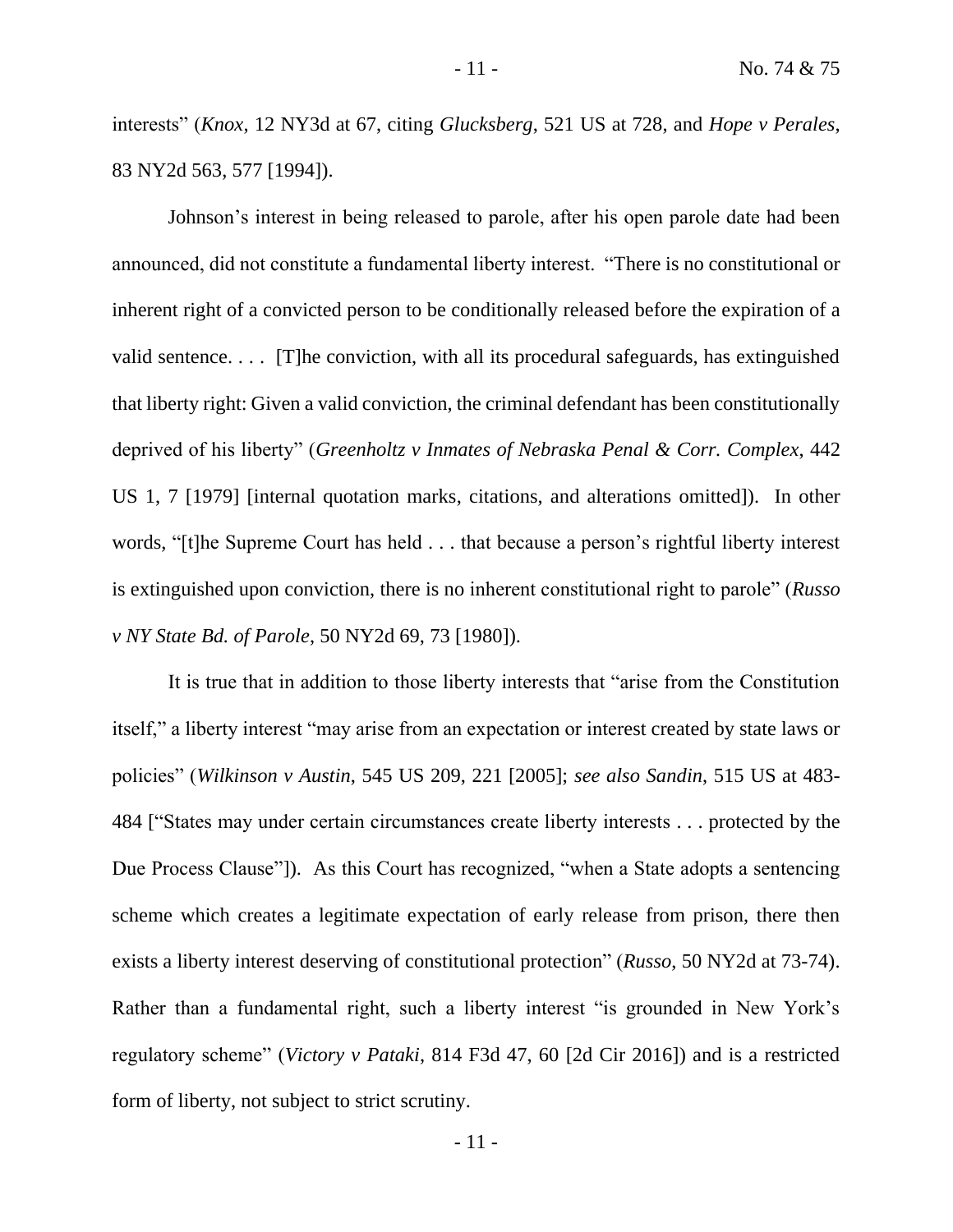It is also true that the Constitution affords a confined individual both substantive and procedural due process protection (*see Deshaney*, 489 US at 201 n 8 ["Of course, the protections of the Due Process Clause, both substantive and procedural, may be triggered when the State . . . subjects an involuntarily confined individual to deprivations of liberty which are not among those generally authorized by his confinement"]; *see generally Mark G. v Sabol*, 93 NY2d 710, 722-726 [1999]). A petitioner may simultaneously assert liberty interests based on procedural and substantive due process protection. To the extent that the constitutional liberty interest resulting from a state-created "legitimate expectation of early release" (*Russo*, 50 NY2d at 73) exists in the form of *procedural* due process protections (*see id.* at 76 n 5), courts will review only "the application of those constitutionally required *procedures*" (*Swarthout v Cooke*, 562 US 216, 220 [2011] [emphasis added]). Here, however, Johnson has not preserved any claim that his continued incarceration failed to comply with standards of procedural due process.

The applicable standard of review of Johnson's due process claim is, then, the rational basis test, not strict scrutiny.<sup>8</sup>

Ortiz's appeal introduces a closer question because his case does not involve a claimed right to parole release. Ortiz asserts that his confinement to an RTF in prison-like conditions, after the maximum expiration date of his determinate sentence had passed,

<sup>&</sup>lt;sup>8</sup> Johnson alternatively contends that the standard is intermediate scrutiny. We applied the intermediate standard in analyzing substantive due process rights in *Anonymous v City of Rochester* (13 NY3d 35 [2009]), but that involved a constitutionally unique situation involving conflicting claims of minors to enjoy freedom of movement and of parents to control the upbringing of the children. No such unique "complexities" (*id.* at 47, 48) favor Johnson.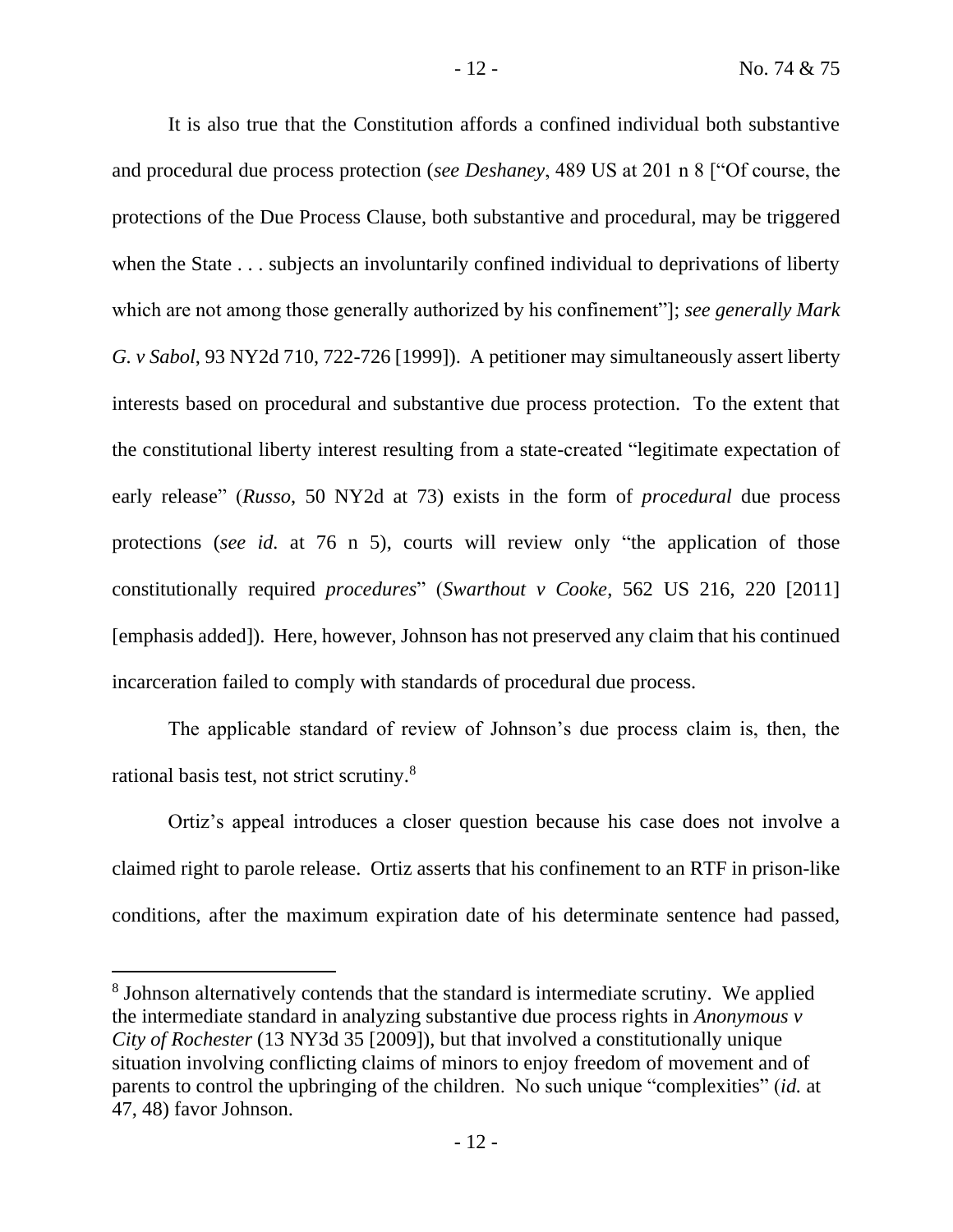violated his fundamental liberty interest. However, like Johnson, Ortiz was subject to the SARA residency requirement<sup>9</sup> and therefore his assignment to an RTF was based on a mandatory condition of his PRS—a condition that DOCCS can require him to satisfy while he is under its supervision (*see generally People v Catu*, 4 NY3d 242, 245 [2005]). Moreover, to treat Ortiz's claimed right to release as a fundamental constitutional liberty interest would be self-defeating. The law unquestionably provides that a defendant sentenced to PRS who violates "any condition of supervision . . . at any time during [PRS]" may be reincarcerated (Penal Law § 70.45 [1]). Indeed, "a defendant serving a term of [PRS] for a conviction of a felony sex offense [as defined in the statute]. . . may be subject to a further period of imprisonment up to the balance of the remaining period of [PRS]" (*id.*). Requiring an individual who has not satisfied SARA's housing restrictions to remain in an RTF until SARA-compliant housing is identified does not violate a fundamental liberty interest.

Ortiz relies on decisions that have applied strict scrutiny to review postincarceration supervision of sex offenders, particularly *United States v Myers* (426 F3d 117 [2d Cir 2005]), where the United States Court of Appeals for the Second Circuit considered a special condition of supervised release, imposed under federal law, prohibiting the defendant "from spending time alone with his child absent authorization from the U.S. Probation Office" (*id.* at 120). The Second Circuit held that, to satisfy substantive due

<sup>9</sup> As noted above, Ortiz does not dispute that he is subject to Executive Law § 259-c (14) and, thus, that the residency requirement is "a mandatory condition of" release to PRS (Executive Law § 259-c [14]).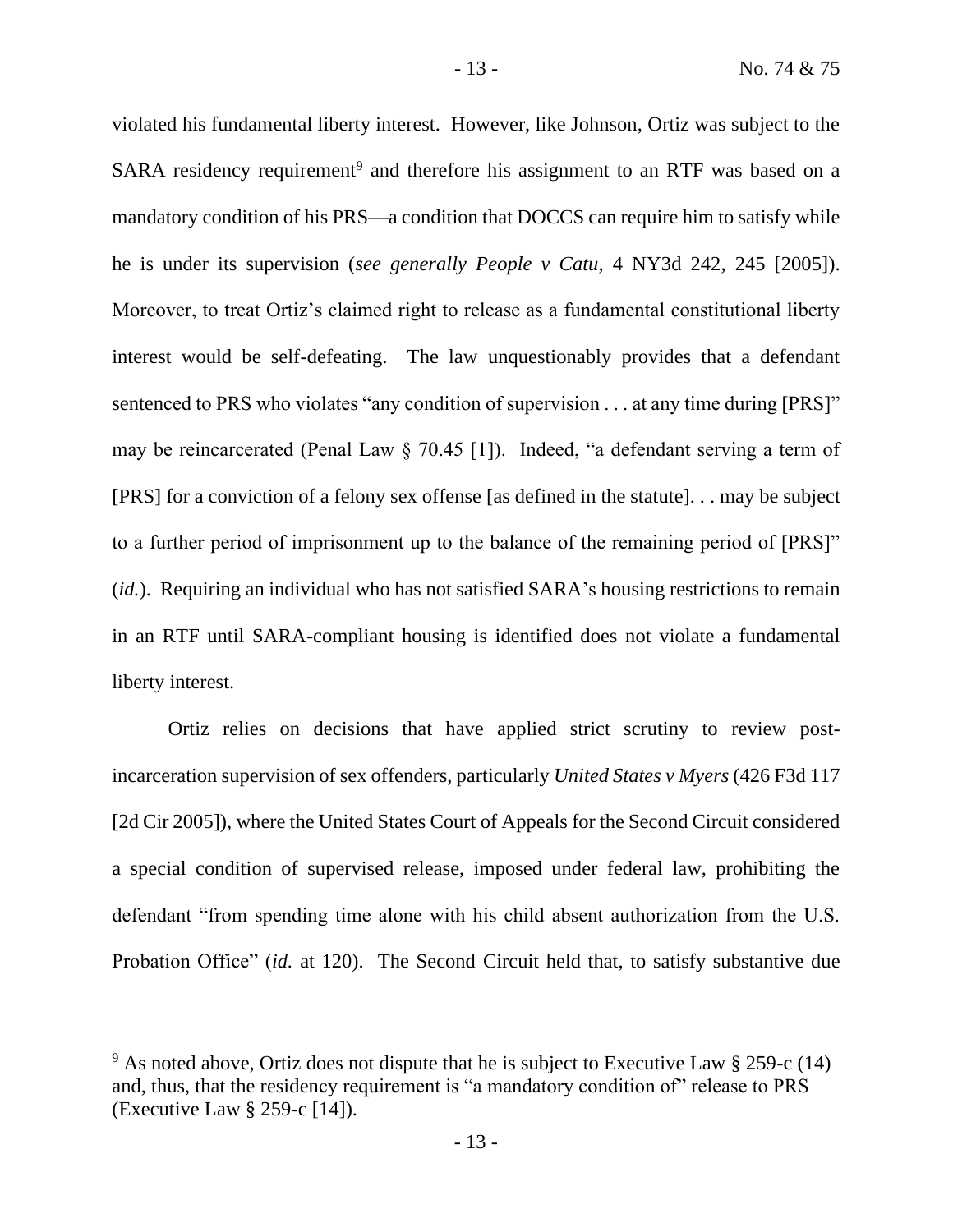process, such a restriction on a releasee's liberty "must reflect the heightened constitutional concerns" of strict scrutiny (*id.* at 126). However, the *Myers* opinion leaves no doubt that the reason the Second Circuit imposed strict scrutiny was that the interest of parents in "the care, custody, and control of their children" is "perhaps the oldest of the fundamental liberty interests recognized by" the Supreme Court (*id.* at 125, quoting *Troxel v Granville*, 530 US 57, 65-66 [2000] [plurality opinion of O'Connor, J.]), not that this is the general standard for assessing statutory restrictions imposed on sex offenders who have completed their prison sentences.

Ortiz also cites *Francis v Fiacco* (942 F3d 126 [2d Cir 2019]), in which the Second Circuit observed that a defendant's "interest in freedom from detention [i]s an interest of the highest order" (*id.* at 143). Notably, however, the *Francis* Court engaged in a procedural due process analysis, applying *Mathews v Eldridge* (424 US 319, 335 [1976]).<sup>10</sup> It did not apply strict scrutiny or describe the due process rights as "substantive."

We do not believe that Ortiz's claimed right to be free from continued confinement in the RTF, or to treat the RTF as he would a shelter from which he could depart at his convenience during daylight hours, amounts to a fundamental, deeply rooted due process right. It is equivalent either to a claimed right to be free of PRS conditions or to an alleged right that his PRS conditions may not be equivalent to an extended incarceratory sentence. Neither is a fundamental due process right.

<sup>&</sup>lt;sup>10</sup> We agree with the Appellate Division that Ortiz has not preserved a procedural due process claim (*see* 183 AD3d at 581).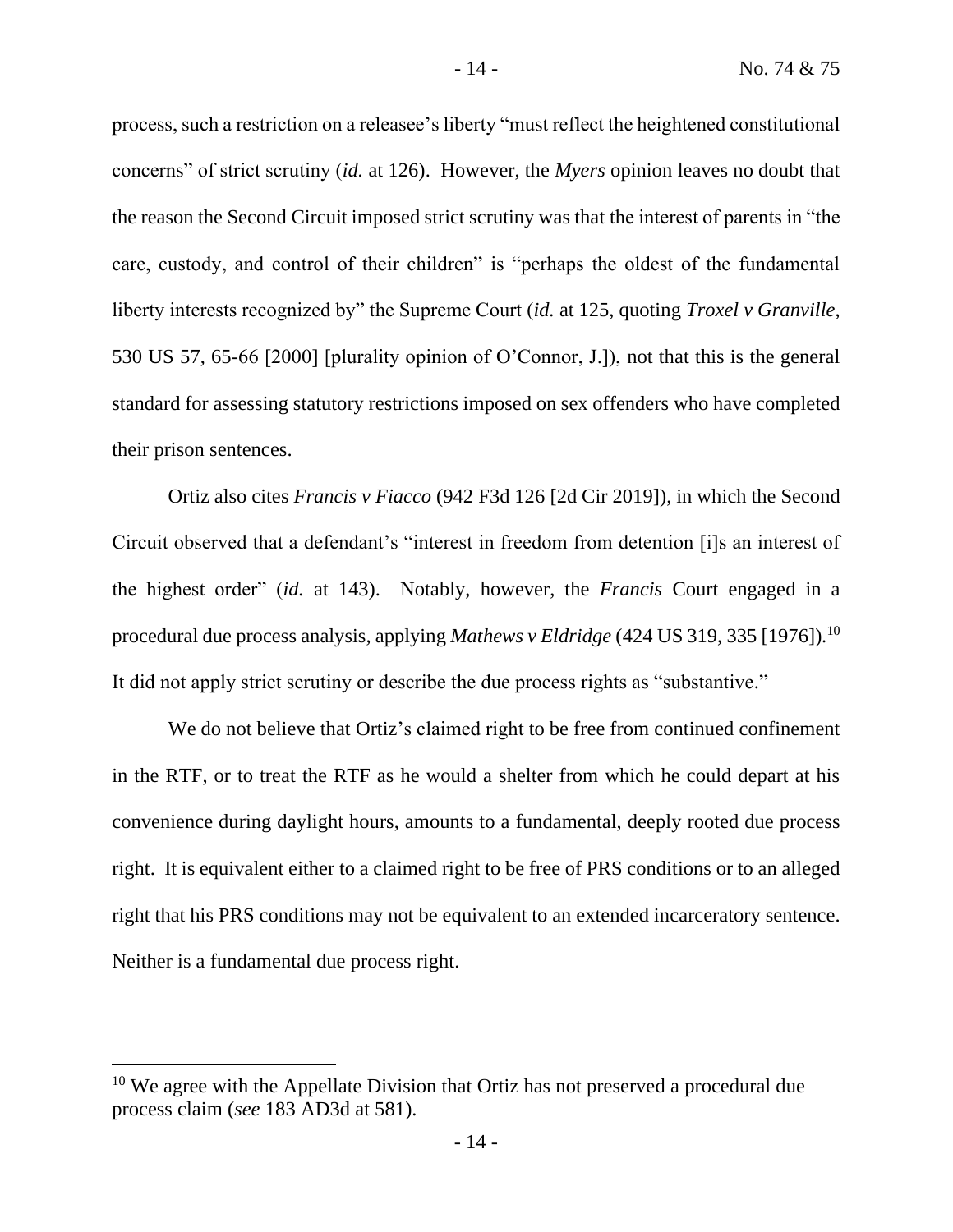Ortiz's substantive due process claim must therefore be understood as asserting nonfundamental constitutional rights and, as with Johnson's, it is subject to rational basis review, not strict scrutiny.<sup>11</sup>

V.

Our holding as to the standard of review is a significant one because Johnson and Ortiz argue that SARA's residency restrictions serve no vital purpose, so that the challenged confinements cannot be necessary for the achievement of a compelling government purpose and would not pass strict scrutiny review. It is true that the effectiveness of SARA's residence restrictions has been questioned (*see Report of the Advisory Committee on Criminal Law and Procedure to the Chief Administrative Judge of*  the Courts of the State of New York [2017] at 29-34).<sup>12</sup> However, we have no occasion to evaluate these policy claims. As we have held, the standard of review in these appeals is the rational basis test. Therefore, the challenged confinements must be evaluated by means

 $11$  Ortiz has not preserved any contention tying his family relationships to the application of an intermediate scrutiny standard, such as the argument explored in Judge Rivera's dissent (*see* Rivera, J., dissenting op at 20-24).

<sup>&</sup>lt;sup>12</sup> Research from the United States Department of Justice, cited by the petitioners, indicates that about 93% of all sex crimes with juvenile victims are perpetrated by offenders who are known to the victim prior to the offense (*see* U.S. Department of Justice, Office of Justice Programs, Bureau of Justice Statistics, Sexual Assault of Young Children as Reported to Law Enforcement: Victim, Incident, and Offender Characteristics, at 10 [2000] [34% were committed by family members and 59% by acquaintances]). By contrast, as petitioners see it, SARA is directed at preventing sex crimes against schoolchildren by strangers. Johnson asserts, and respondents do not deny, that during a period from 2005 through 2014, when DOCCS was treating all NYCDHS shelters as SARA-compliant, no sex offense was reported involving a child who was on or near school grounds in which the perpetrator was a stranger living in a homeless shelter less than 1,000 feet from a school.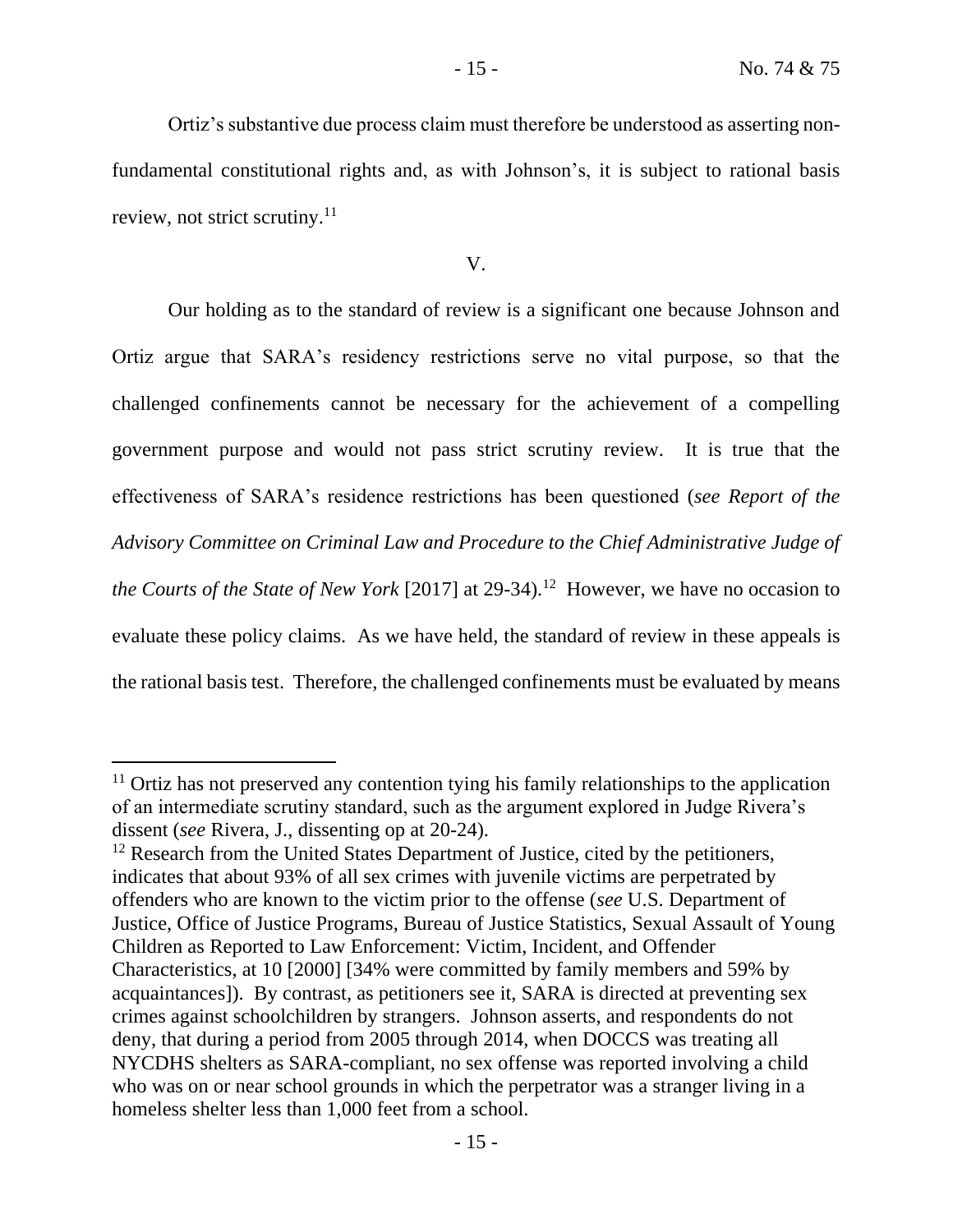of "the most relaxed and tolerant form of judicial scrutiny" (*Myers v Schneiderman*, 30 NY3d 1, 15 [2017], quoting *Dallas v Stanglin*, 490 US 19, 26 [1989]), and the confinements are justifiable if "rationally related to any conceivable legitimate State purpose" (*Myers*, 30 NY3d at 15, quoting *People v Walker*, 81 NY2d 661, 668 [1993]). "Indeed, courts may even hypothesize the Legislature's motivation or possible legitimate purpose. At bottom, the rational basis standard of review is a paradigm of judicial restraint." (*Myers*, 30 NY3d at 15-16 [internal quotation marks, citations, and alterations omitted]; *see Affronti v Crosson*, 95 NY2d 713, 719 [2001]; *Heller v Doe*, 509 US 312, 320 [1993].)

Applying this undemanding level of judicial review, the temporary confinement of sex offenders in correctional facilities, while on a waiting list for SARA-compliant NYCDHS housing, is rationally related to a conceivable, legitimate government purpose of keeping level three sex offenders more than 1,000 feet away from schools. First, under the rational basis test, we do not evaluate whether the government purpose is a vital or compelling one. Moreover, the challenged detentions were rationally related to the purpose of SARA in that they ensured that petitioners—who, as level three sex offenders, are considered to pose a high risk of recidivism—had no contact with minors while awaiting confirmation of appropriate residence. The existence of less restrictive methods of monitoring petitioners during this period does not invalidate the use of correctional facilities. Confining level three sex offenders who are on a waiting list for SARAcompliant shelter housing is not " 'so unrelated to the achievement of any combination of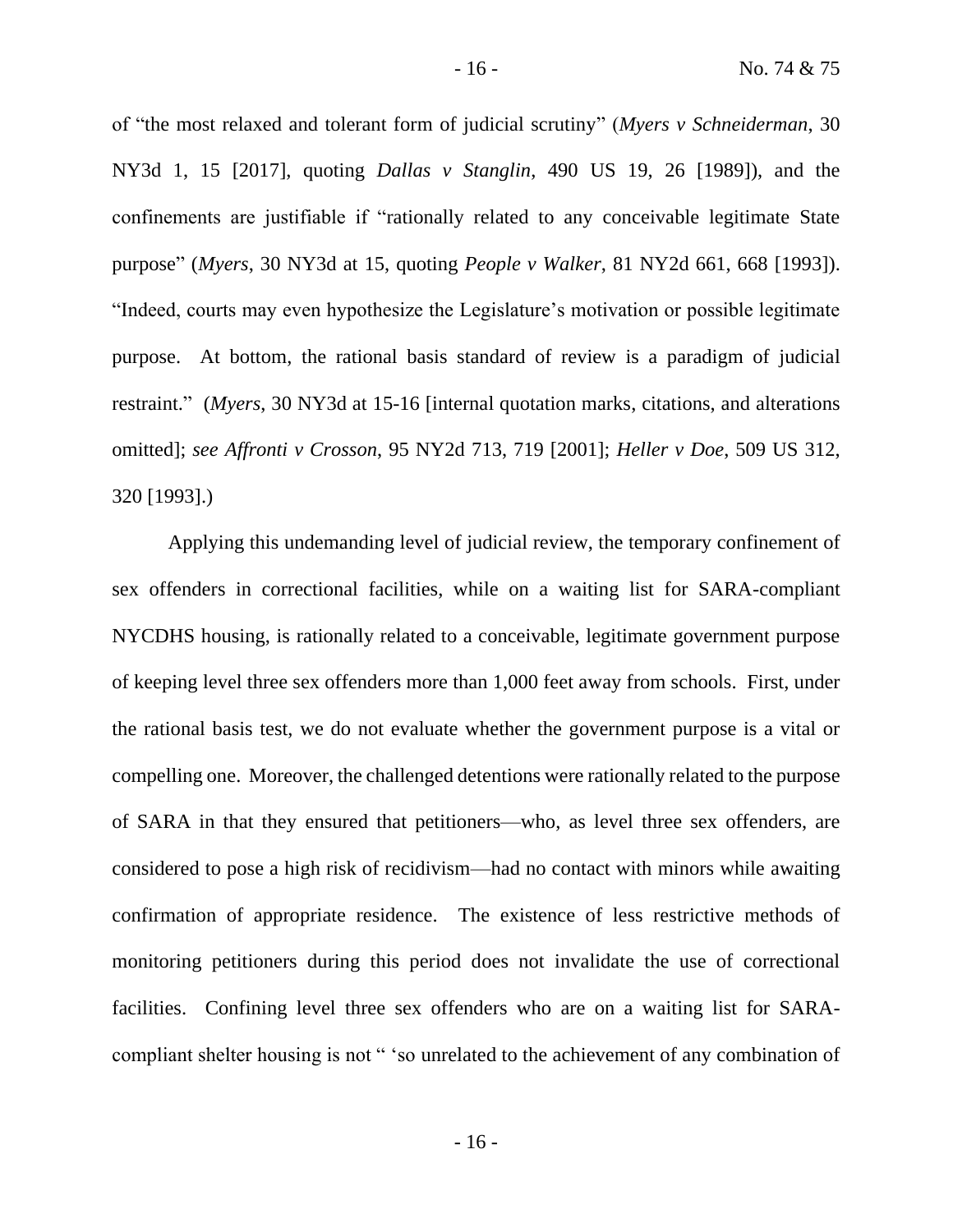legitimate purposes' as to be irrational" (*Knox*, 12 NY3d at 69, quoting *Affronti*, 95 NY2d at 719).

### VI.

Ortiz has preserved a separate constitutional claim, based on the constitutional prohibition against "cruel and unusual punishments" in the Eighth Amendment. We conclude that this argument too lacks merit.

"The Cruel and Unusual Punishments Clause circumscribes the criminal process in three ways: First, it limits the kinds of punishment that can be imposed on those convicted of crimes; second, it proscribes punishment grossly disproportionate to the severity of the crime; and third, it imposes substantive limits on what can be made criminal and punished as such" (*Ingraham v Wright*, 430 US 651, 667 [1977] [citations omitted]).

Ortiz focuses on the third element and contends initially that his confinement in an RTF, after the maximum expiration date of his determinate sentence had passed, constituted a cruel and unusual punishment, because it amounted to punishment based on a condition or status that "may be contracted innocently or involuntarily" (*Robinson v California*, 370 US 660, 667 [1962]). In general, punishments imposed on persons for their status, rather than their conduct, are invalid under the Eighth Amendment. In *Robinson*, the Supreme Court invalidated a California statute making it a criminal offense for a person to "be addicted to the use of narcotics," regardless of whether the person had used narcotics in California. The law at issue was not one that punished a defendant "for the use of narcotics, for their purchase, sale or possession, or for antisocial or disorderly behavior resulting from their administration" (*Robinson*, 370 US at 666); it purported to punish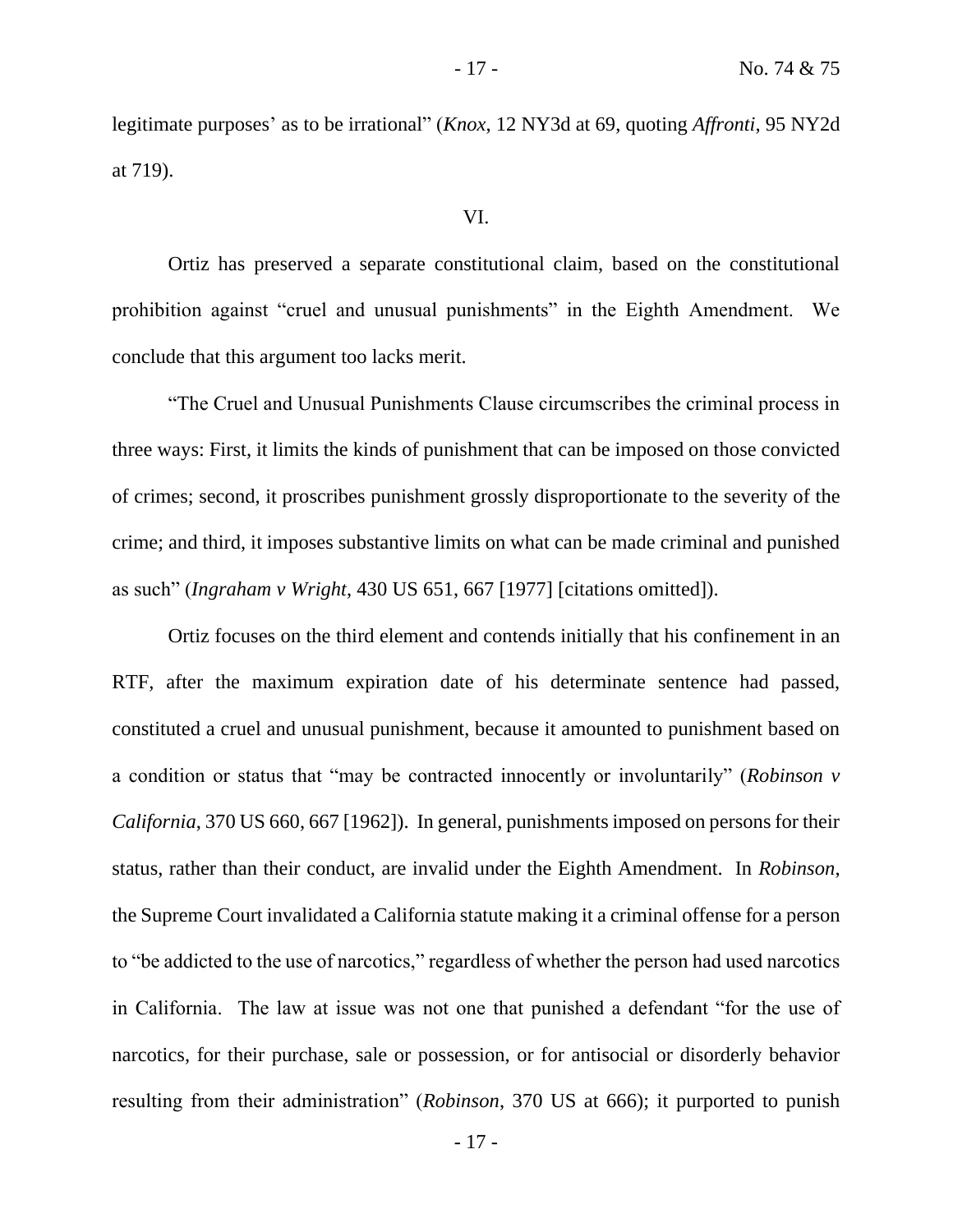addiction itself. The Supreme Court, noting that a law that "made a criminal offense of . . . a disease would doubtless be universally thought to be an infliction of cruel and unusual punishment" (*id.*), held the California statute to violate the Eighth Amendment.

In addition to *Robinson*, Ortiz cites a recent decision of the United States Court of Appeals for the Ninth Circuit, *Martin v City of Boise* (920 F3d 584 [9th Cir 2019]), in which that court held that an ordinance imposing criminal sanctions against homeless people, for sleeping outdoors, on public property, when no alternative shelter is available to them, violates the constitutional prohibition on cruel and unusual punishments. The Ninth Circuit explained "that the Eighth Amendment prohibits the state from punishing an involuntary act or condition if it is the unavoidable consequence of one's status or being" (*Martin*, 920 F3d at 616; *see generally Powell v Texas*, 392 US 514 [1968] [a chronic alcoholic found guilty of intoxication in a public place is properly punished for the act of becoming intoxicated, not the status of being an alcoholic]).

Ortiz contends that he was similarly punished for an unavoidable consequence of his indigent status, namely that he cannot find a SARA-compliant residence in New York City. In short, Ortiz maintains he was punished for being homeless. Assuming, without deciding, that *Martin*'s test is proper, we conclude that Ortiz's confinement in an RTF did not constitute punishment for a "universal and unavoidable consequence[]" (*Martin*, 920 F3d at 617) of his status as an indigent level three sex offender. Instead, it reflects a broader set of social circumstances in which sex offender and society alike prefer that the offender remain in his city of long-time prior residence, especially if he must rely on local social services departments for shelter housing, and not relocate simply because SARA-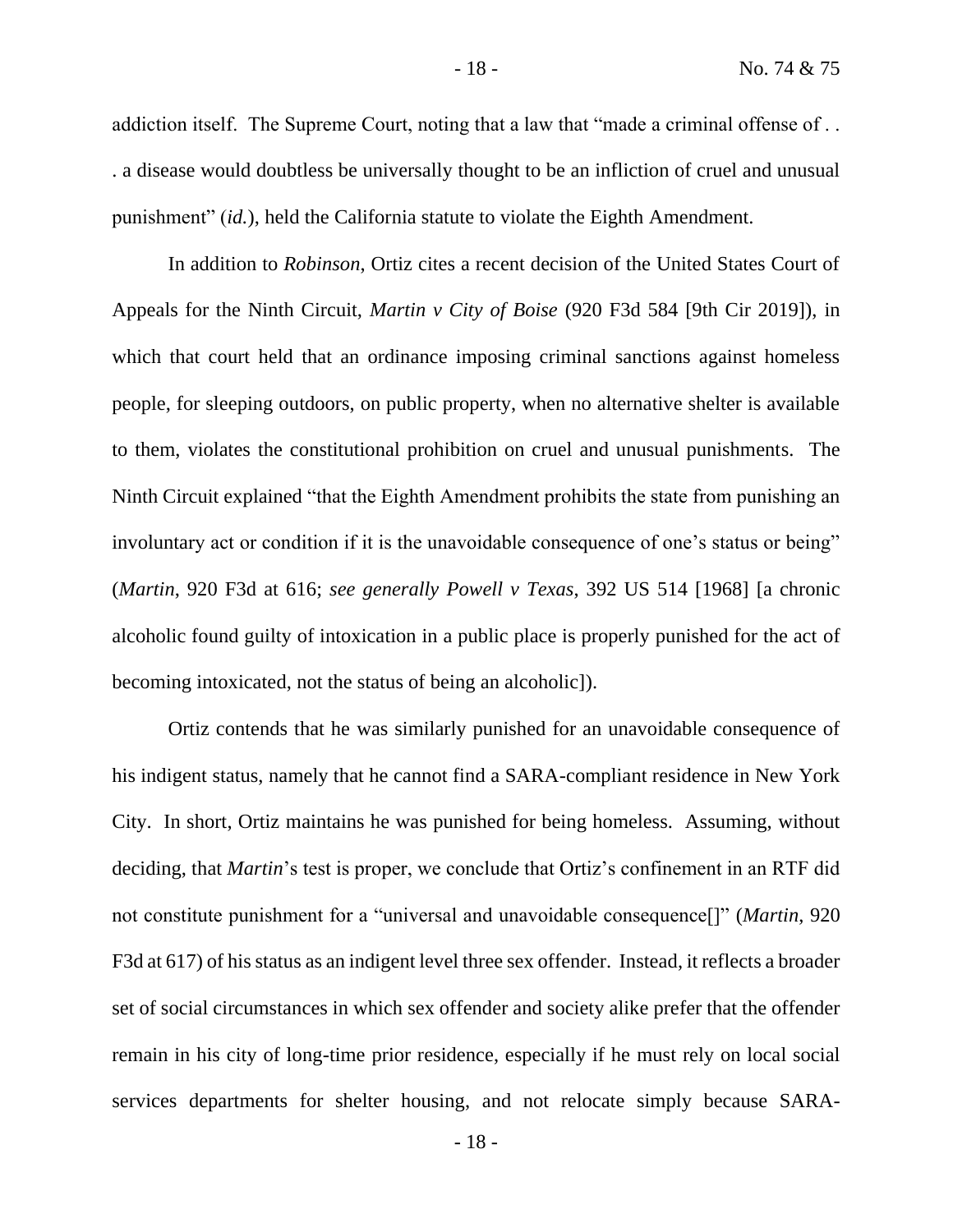compliant housing is plentiful elsewhere. Put simply, Ortiz's confinement in an RTF did not constitute status punishment.

Ortiz also argues that his confinement amounted to a cruel and unusual punishment on the ground that his detention beyond the maximum expiration date was the result of deliberate indifference to his liberty interest (*see generally Estelle v Gamble*, 429 US 97, 104-06 [1976] [deliberate indifference to prisoners' medical needs is proscribed by the Eighth Amendment]). Ortiz asserts that DOCCS did nothing to investigate housing options for him until his maximum expiration date approached. He repeatedly suggests that DOCCS should have simply released him to the NYCDHS shelter system, i.e., should have relied on NYCDHS's obligation, under the 1981 *Callahan* consent decree, to take in any homeless persons applying for shelter (*see generally Callahan v Carey*, 12 NY3d 496 [2009]).

For the purpose of this appeal, in which the larger record of cooperation between DOCCS and NYCDHS is not before us, we need only decide whether DOCCS's conduct with respect to Ortiz constituted deliberate indifference as a matter of law.<sup>13</sup> It did not. As

<sup>13</sup> Respondents in *People ex rel. Ortiz v Breslin* move to strike Ortiz's compendium, which incorporates certain extrajudicial documents, as well as petitioner's brief, which relies in part on those documents. Respondents in *People ex rel. Johnson v Superintendent* move to strike the addendum to Johnson's reply brief, which again incorporates extrajudicial material, and to strike the parts of the reply brief that rely on that addendum. Petitioners cite the material to argue, among other things, that if respondents had simply released them and deposited them at NYCDHS shelter intake in New York City, NYCDHS would have placed them in SARA-compliant shelters.

Today, we grant respondents' motions insofar as they seek to strike extrajudicial record material and those portions of the briefs relying on that extrajudicial information. It is "well settled . . . that the factual data on which a claim of unconstitutionality is based is to be presented as evidence to the trial court not as addenda to the briefs submitted in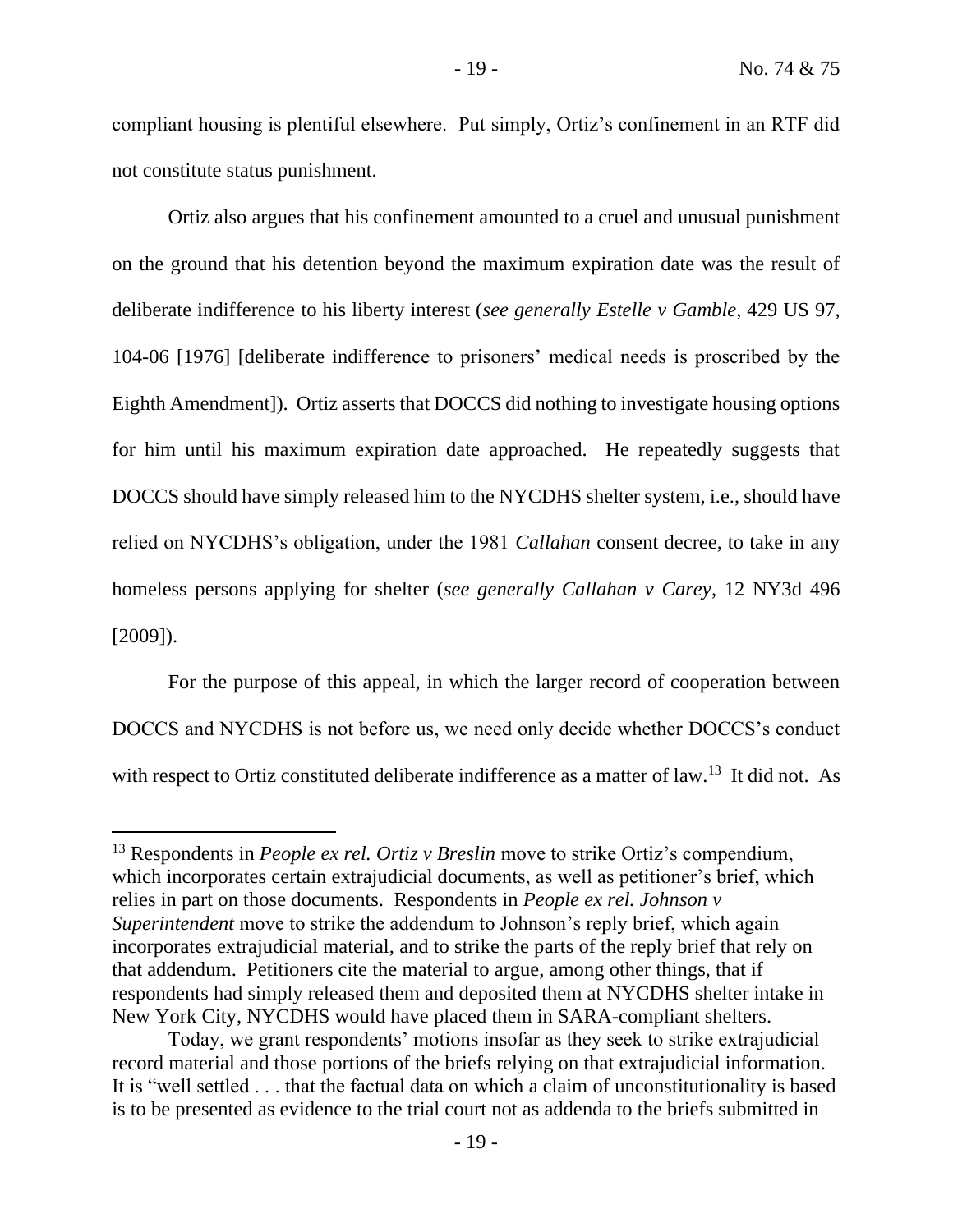we observed in *Gonzalez v Annucci*, a sex offender cannot simply "be released to any homeless shelter in New York City." For one thing, the legislature has "imposed a duty on the parole officer to actually supervise the parolee, which requires knowledge. . . that [the parolee's residence] is not in violation of the conditions of release" (*Gonzalez*, 32 NY3d at 473, n 5). Ortiz offers no evidence that DOCCS ever precluded him from accessing a SARA-compliant shelter bed that NYCDHS was willing to make available. Indeed, Ortiz does not dispute that DOCCS released Ortiz to a SARA-compliant shelter as soon as one became available for him.

DOCCS's use of RTFs reflects the extreme difficulties in finding affordable New York City housing that is not within 1,000 feet of a school. New York City's SARAcompliant shelters have a vacancy rate of 0.4%, indicative of the high demand for shelter housing in New York City generally, as well as the considerable number of SARA-subject sex offenders seeking such housing. The challenges faced by DOCCS, when "presented by inmates convicted of sex offenses who must obtain SARA-compliant housing and must do so in a very limited market without financial resources" (*Gonzalez*, 32 NY3d at 472), are substantial. DOCCS's confinement of Ortiz in an RTF, consistent with statutory

this court," and that "[w]hile judicial notice may be taken of some official documents by appellate courts, it is simply improper to make wholesale presentation of factual data through the medium of addenda to a brief" (*Board of Educ. of Belmont Cent. School Dist. v Gootnick*, 49 NY2d 683, 687 [1980]). Moreover, we agree with respondents that it would be improper to resolve questions about NYCDHS's policies and procedures regarding SARA-restricted sex offenders in cases in which NYCDHS is not a party and the existing record contains no evidence resolving those questions.

The dissenters' theory that DOCCS and NYCDHS have conspired to defeat the *Callahan* consent decree was not raised by any party and is not borne out by the factual record before this Court.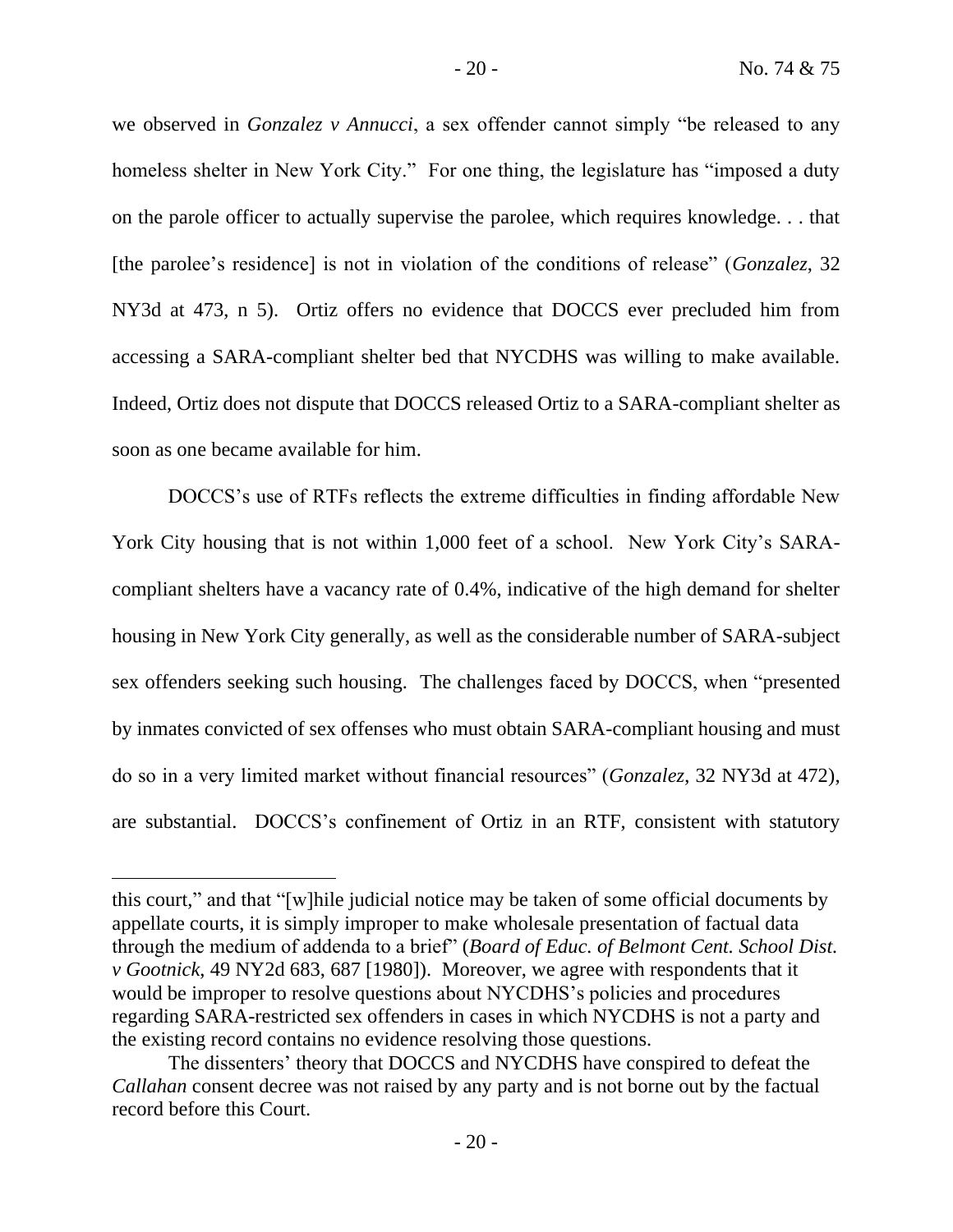authorization, did not constitute deliberate indifference to his plight as a sex offender who is subject to SARA.

# VII.

Finally, Ortiz raises a statutory argument based on the description of RTFs in the pertinent statutes as "residence[s] for persons who are on community supervision" (Correction Law § 73 [10]). Ortiz's argument is essentially that the legislature, by choosing the word "residence," intended RTFs to be shelter-like, rather than prison-like, correctional facilities, from which residents would be free to depart daily, without supervision, in order to take advantage of local community opportunities for training or employment.

Supporting Ortiz's interpretation is the fact that an RTF is statutorily defined as "[a] correctional facility consisting of a *community based residence* in or near a community where employment, educational and training opportunities are readily available for persons who are on parole or conditional release  $\ldots$  " (Correction Law § 2 [6] [emphasis added]). However, we disagree with Ortiz's claims that Correction Law § 73 (10) is a *sui generis* subsection that "cannot be read in conjunction with the other subsections of" Correction Law § 73 and that the legislature intended to convey by means of the single word "residence" that RTFs should be home-like institutions. The legislature did not incorporate such assumptions expressly into the statute, instead allowing DOCCS leeway to design its RTF programs and facilities.

Finally, Queensboro Correctional Facility is itself in close proximity to schools, as Ortiz concedes. As a practical matter, it would have defeated SARA's purposes to let Ortiz "come and go" as he pleased from the RTF in which he was placed.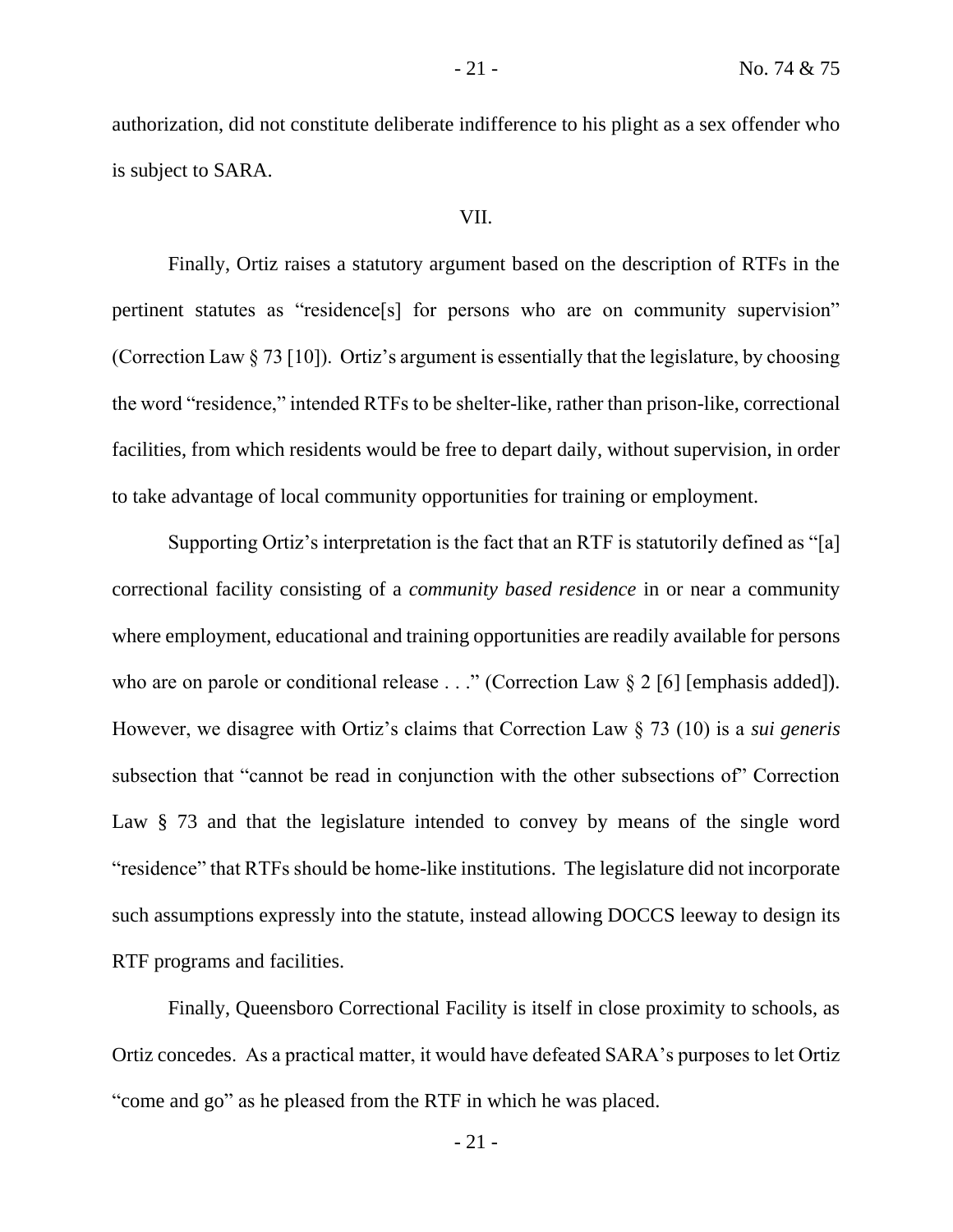We have considered petitioners' remaining contentions and we conclude that they too lack merit. The appeals before us present troubling issues concerning the fairness and effectiveness of the methods chosen by the legislature for deterring sex offender recidivism. These are important public policy issues that may require legislative attention.

Accordingly, in each appeal, the order of the Appellate Division should be modified, without costs, by converting the proceeding into a declaratory judgment action and granting judgment in accordance with this opinion and, as so modified, affirmed.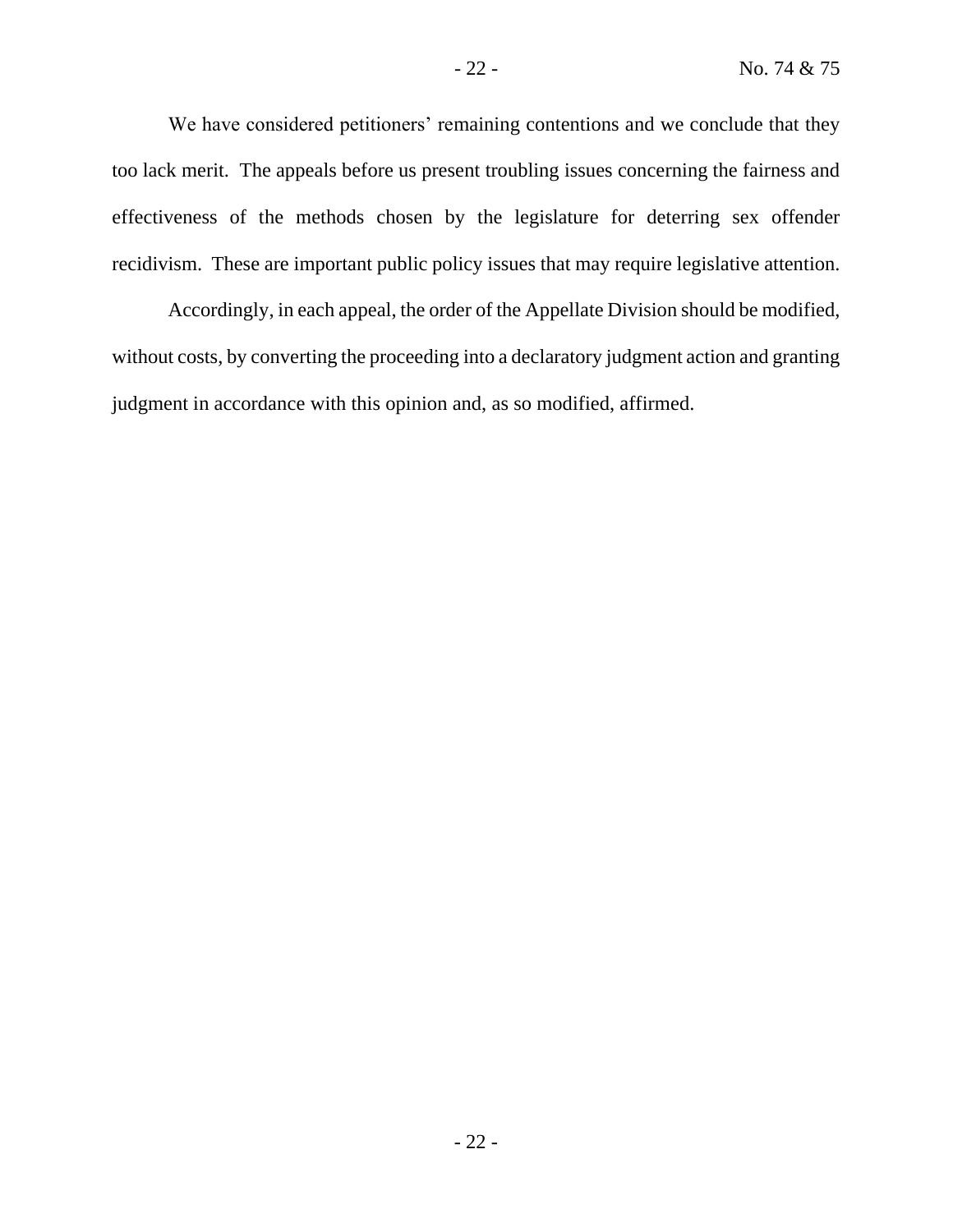RIVERA, J. (dissenting):

These appeals concern constitutional challenges to the potentially indefinite confinement of level three sex offenders—regardless of the fact that they have been granted parole or have completed their terms of imprisonment and are serving the *postrelease*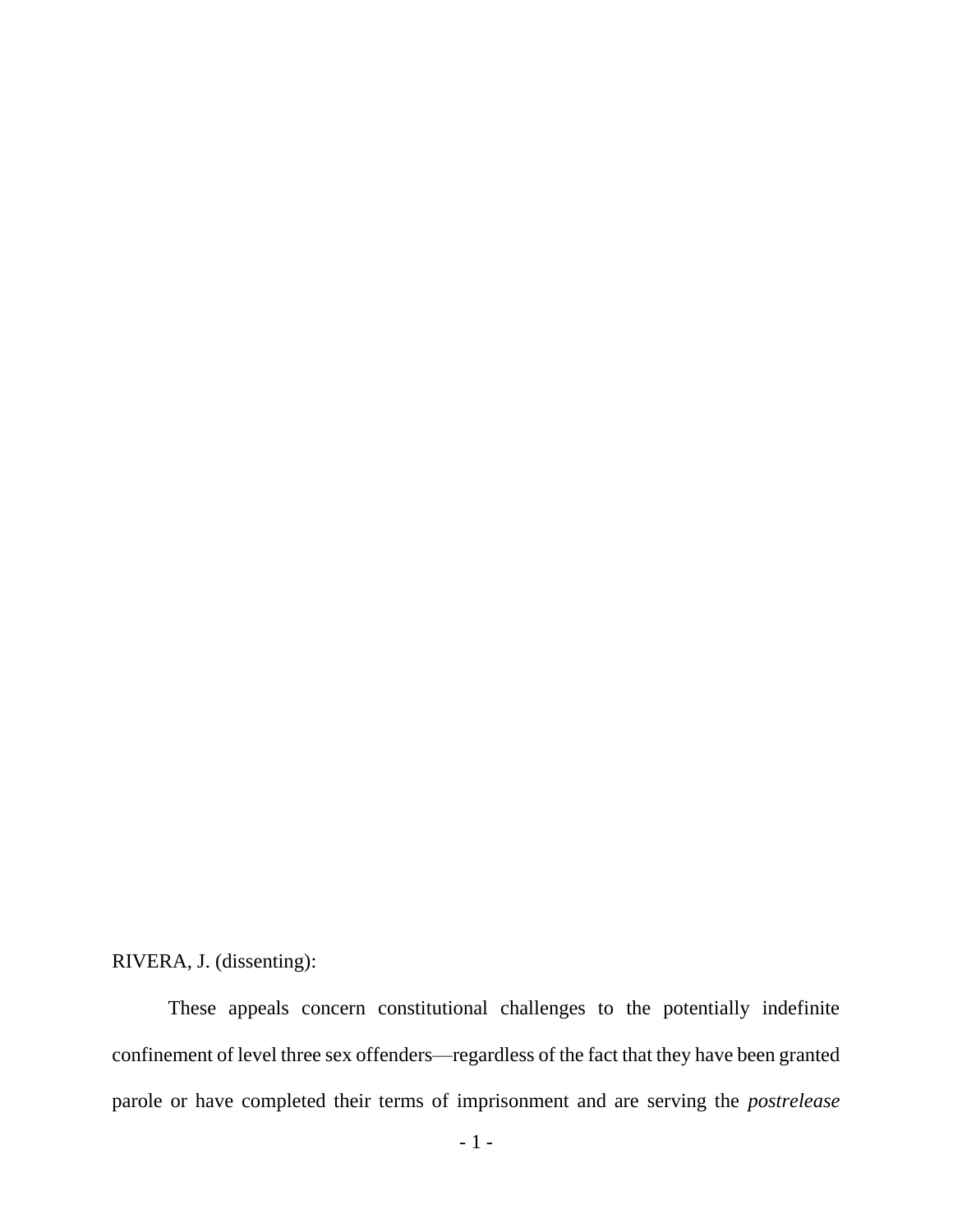supervision (PRS) portion of their sentences—solely because they are unable to afford housing more than 1,000 feet away from school property and because the Department of Corrections and Community Supervision (DOCCS) refuses them the opportunity to exercise their right to request placement in a New York City homeless shelter. The resolution of these claims turns on the correct classification of the challenged State action and the appropriate level of constitutional scrutiny.

The State has allowed this indefinite incarceration solely to reduce the administrative burden on New York City's homeless shelter system. Because that policy does not serve a correctional purpose, the State's interest is at its lowest ebb. On the other side of the scale, the liberty interests at issue derive from a constellation of State and City statutory and regulatory schemes intended to foster reentry into the community and prevent recidivism and, in certain cases, implicate indisputably fundamental rights. Therefore, heightened intermediate judicial review applies and, under the circumstances here, DOCCS' actions plainly fail that standard. Even assuming, as the majority does, that DOCCS' policy is subject only to rational basis review, we must still consider whether the policy serves a legitimate purpose. It is far from clear that DOCCS' chosen course of action meets that relatively relaxed standard. Therefore, I would declare DOCCS' policy unconstitutional as applied.<sup>1</sup>

<sup>&</sup>lt;sup>1</sup> Although petitioners have been released, I agree with the majority that the mootness exception applies and the proper course is to convert these habeas corpus proceedings to declaratory judgment actions (majority op at 6-7).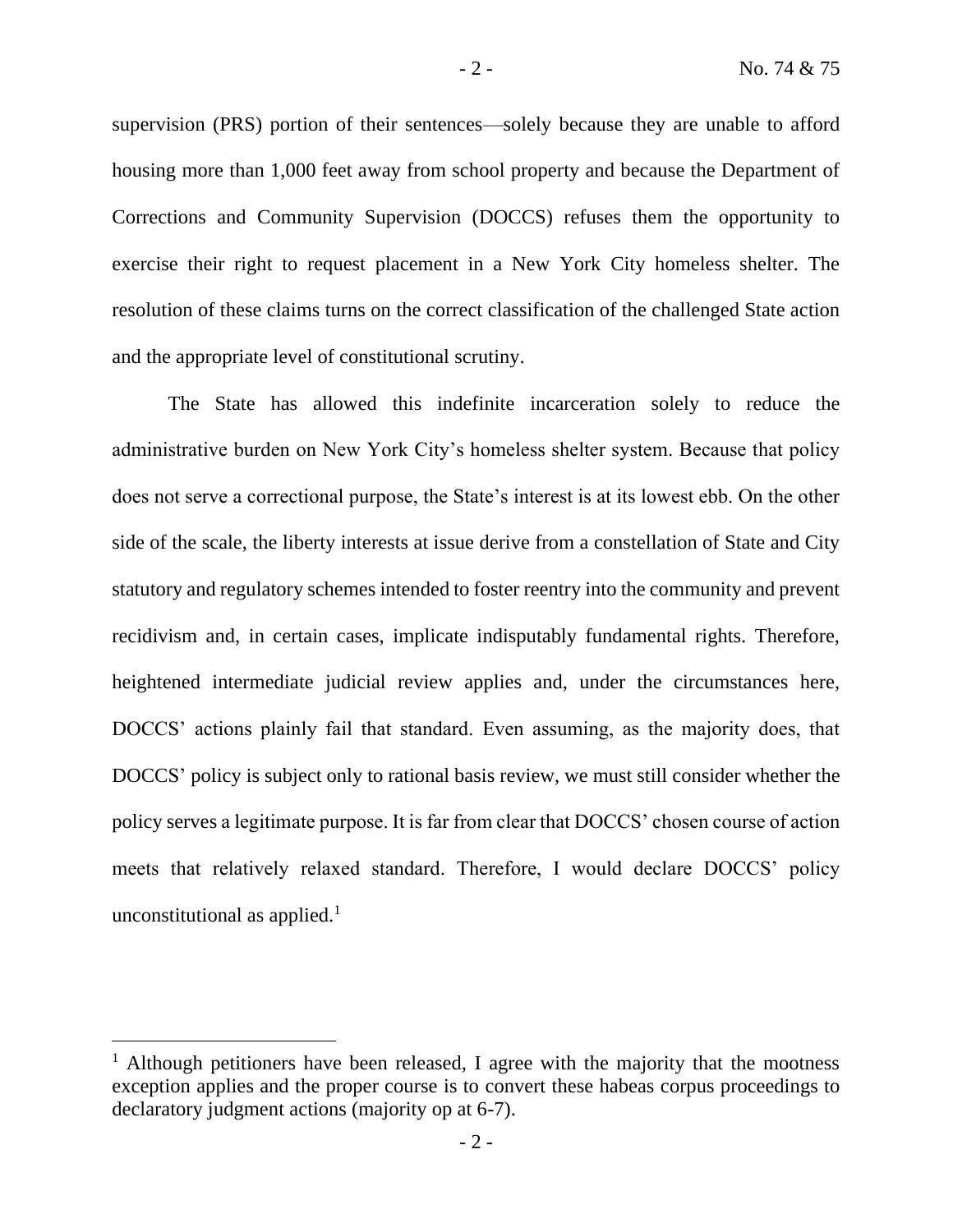#### I.

# FACTUAL AND PROCEDURAL BACKGROUND

# A. Fred Johnson

Petitioner Fred Johnson was serving an indeterminate term of two years to life following his conviction of persistent sexual abuse. After more than eight years of incarceration, the New York State Board or Parole granted Johnson an open parole date. In so doing, the Board necessarily found that there was a reasonable probability that he would "live and remain at liberty without violating the law" and that his release would not be "incompatible with the welfare of society" (Executive Law  $\S 259$ -i [2] [c]). As a level three sex offender serving a sentence for an enumerated offense, Johnson was subject to the restriction mandated by Executive Law § 259-c (14) (SARA), which prohibits him from entering within 1,000 feet of school property.

DOCCS rejected Johnson's proposal that he reside with his twin brother in South Carolina. Johnson is indigent and was thus unable to identify alternative affordable housing that complied with SARA in New York City, the community in which he lived before his incarceration. Therefore, he requested to seek shelter through New York City's Department of Homeless Services (DHS). Instead of allowing Johnson to present himself at DHS for shelter placement, as in the case of other homeless New Yorkers, Johnson was placed on a DOCCS waiting list for an available bed in a SARA-compliant shelter in the City. Solely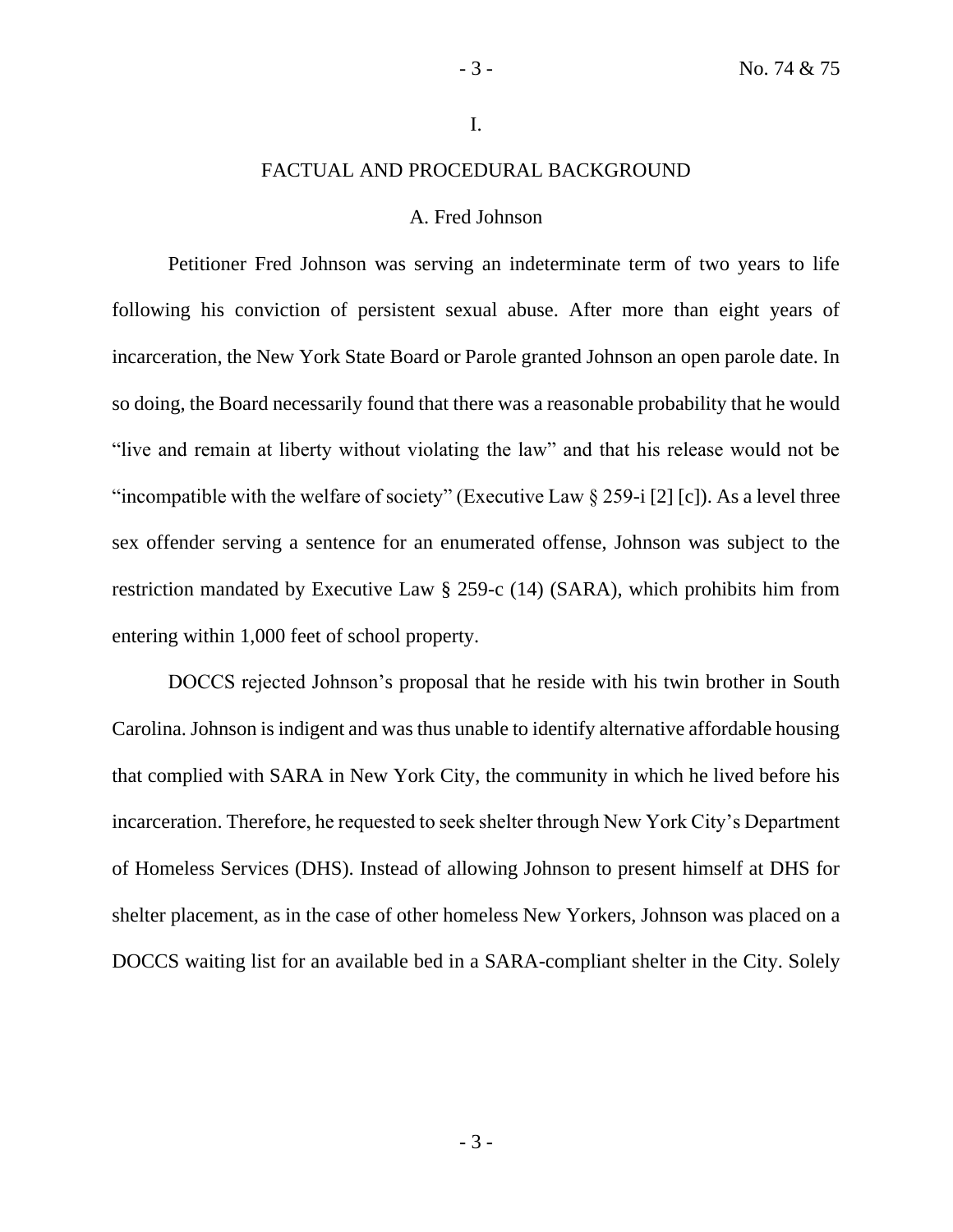due to this SARA incarceration policy,<sup>2</sup> Johnson remained in a facility for an additional 27 months after his open parole date while he awaited a space at a shelter.

With no release date in sight, Johnson filed a petition for a writ of habeas corpus. Challenging his incarceration on substantive due process grounds, he argued that DOCCS' application of SARA to keep him in prison violated his fundamental right to be free from confinement. Johnson also argued that because he had never victimized a child, SARA which is intended to protect children from sex offenders—was irrational as applied to him.

# B. Angel Ortiz

Petitioner Angel Ortiz was sentenced to a determinate term of ten years' incarceration and five years' PRS following his conviction of robbery and attempted sexual abuse. After earning good time credits and serving the majority of his determinate sentence, the State certified Ortiz as ready for release and assigned him a conditional release date. Ortiz, like Johnson, was adjudicated a level three sex offender serving a sentence for an enumerated offense and thus subject to SARA's restriction that he not enter within 1,000 feet of school property. According to the record, Ortiz is amenable to release in upstate locations but repeatedly expressed a strong desire to be released in New York City, where his mother and daughter live. He described his mother as "[his] rock," and explained that

<sup>&</sup>lt;sup>2</sup> DOCCS concedes that it has a policy to deny release to petitioners like Johnson who are indigent and unable to identify SARA-compliant housing and instead holds them in a correctional facility until a residence or shelter bed in the community is available. The State does not argue this is other than incarceration, so I accordingly refer to this as the SARA incarceration policy.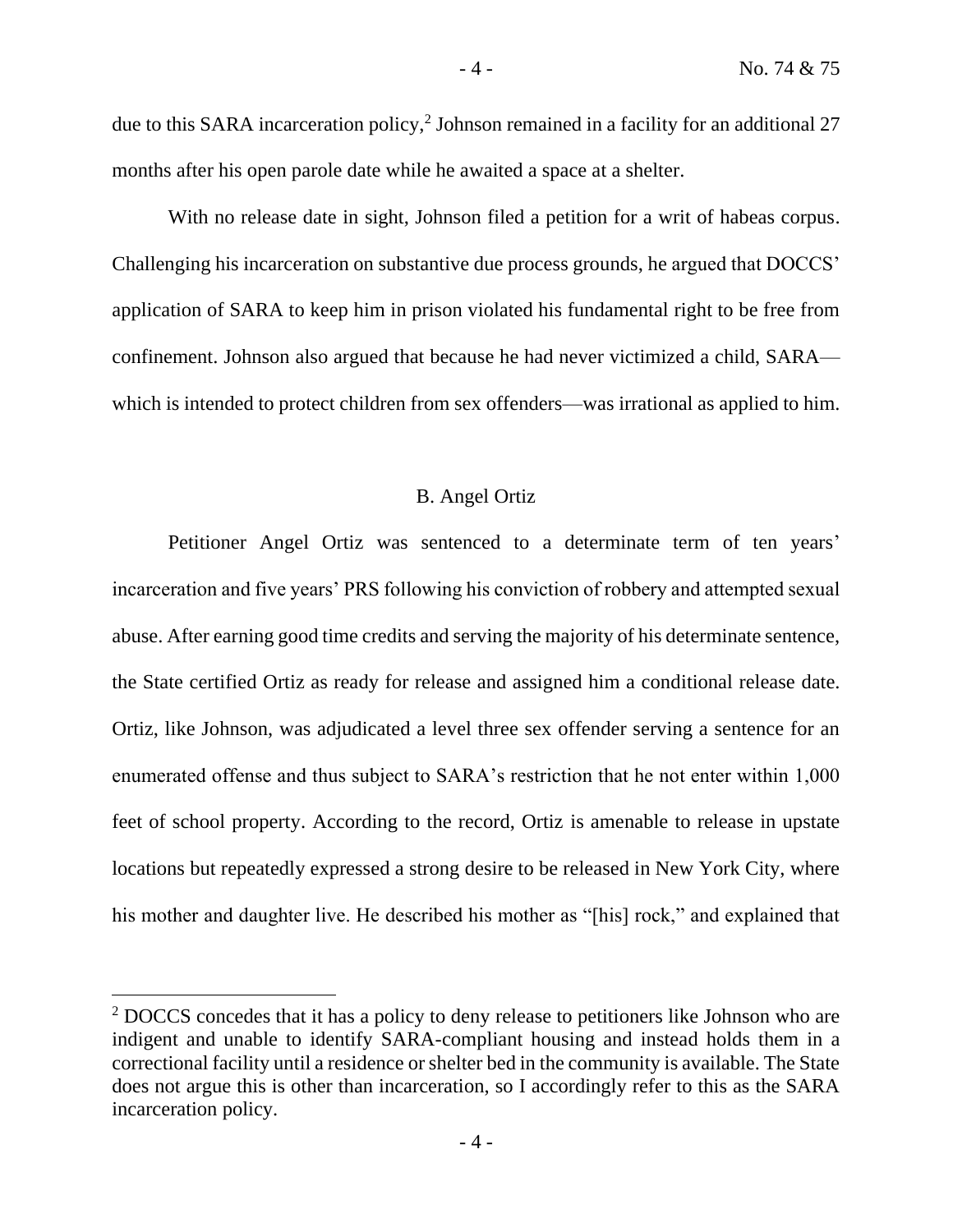his daughter "was [his] drive in order for [him] to change" following his incarceration. Nonetheless, DOCCS determined he could not live with his mother because her address is not SARA-compliant. Because he is indigent, Ortiz is unable to obtain SARA-compliant housing and so he remained in prison after his conditional release date while waiting for an appropriate New York City shelter bed. Upon the maximum expiration date of the carceral portion of his sentence, DOCCS confined Ortiz in a residential treatment facility (RTF) and prohibited any visits with his daughter. DOCCS ultimately released Ortiz to a SARA-compliant shelter approximately 25 months after his conditional release date and eight months after the end of his determinate prison sentence.

While incarcerated at the RTF, Ortiz filed a petition for a writ of habeas corpus. Like Johnson, Ortiz argued that DOCCS violated his substantive due process rights by confining him during the PRS portion of his sentence in a manner indistinguishable from his imprisonment during his determinate sentence. Ortiz also argued that his potentially indefinite confinement constituted cruel and unusual punishment in violation of the Eighth Amendment, imposed on him solely because he is indigent and therefore reliant on the DHS shelter system. He also argued that he should at least be treated as a resident while held in the RTF, with the entry and exit privileges that would be available to him were he living in the community.

# II.

# CONSTITUTIONAL QUESTION PRESENTED

Petitioners mount an as-applied constitutional challenge, arguing that they have a fundamental right to be free from State confinement after their respective release dates and

- 5 -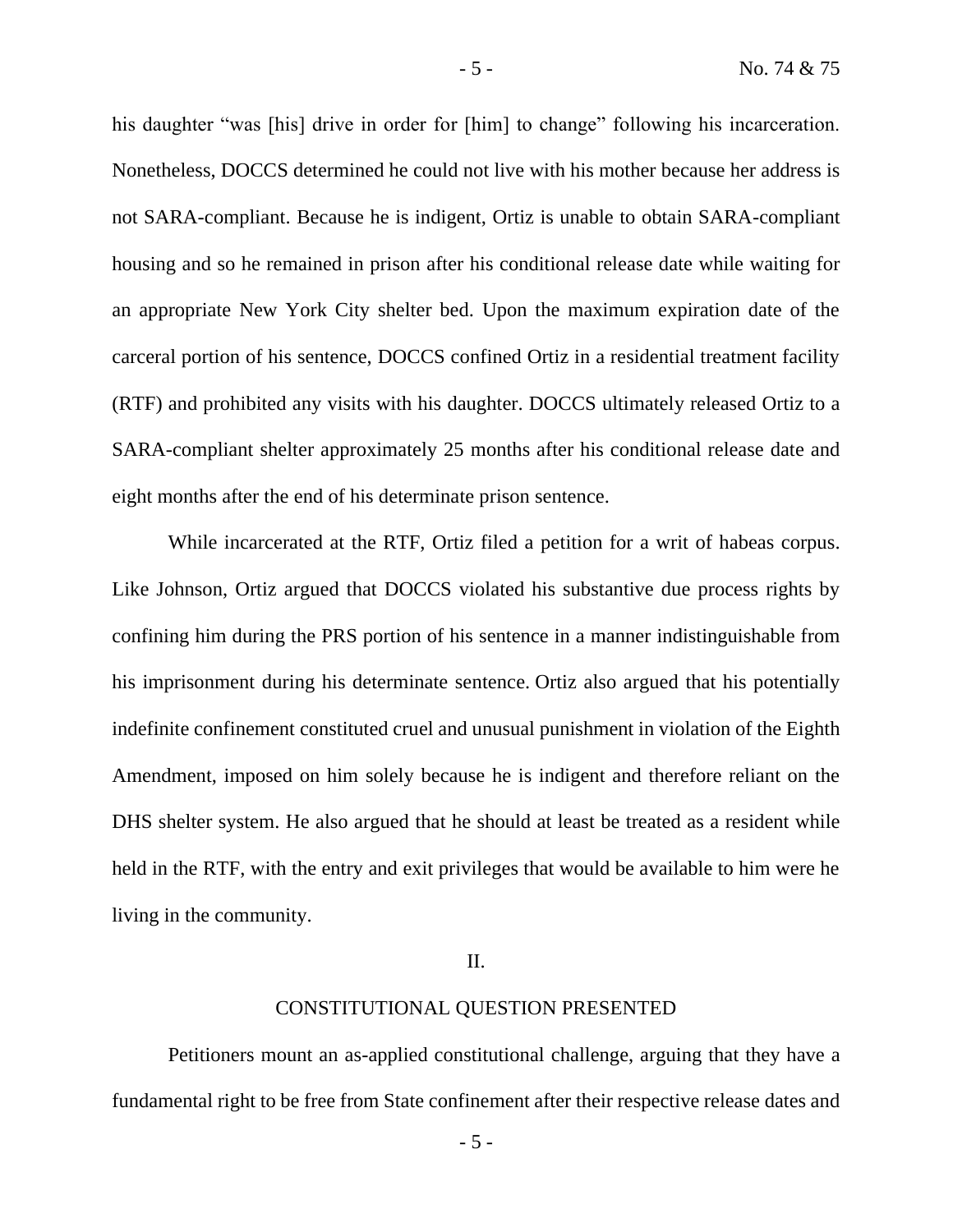that DOCCS violates that right by confining them solely because they are indigent and unable to afford SARA-compliant housing in their New York City communities. According to petitioners, DOCCS' policy cannot survive strict scrutiny, the highest and most demanding standard of review, because they may be released for initial placement in a DHS homeless shelter until they can find affordable SARA-compliant housing. Alternatively, petitioners argued the policy fails even intermediate scrutiny.

The State responds that petitioners have no fundamental right to conditional release, which is neither a constitutional right nor grounded in the nation's history. Therefore, petitioners' continued incarceration is lawful because DOCCS has a rational basis for confining them pending the availability of a SARA-compliant residence, including a shelter bed in New York City.

The petitioners are correct to the extent that, generally, the right to be free from State confinement is fundamental and constitutionally protected against unlawful deprivation (*see DeShaney v Winnebago*, 489 US 189, 200 [1989] ["[I]t is the State's affirmative act of restraining the individual's freedom to act on his own behalf . . . which is the 'deprivation of liberty' triggering the protections of the Due Process Clause"]). However, petitioners' liberty interests were extinguished during the period of their lawfully imposed prison sentences (*see Greenholtz v Inmates of Nebraska Penal & Corr. Complex*, 442 US 1, 7 [1979] ["[T]he conviction, with all its procedural safeguards, has extinguished that liberty right: Given a valid conviction, the criminal defendant has been constitutionally deprived of his liberty"] [internal alterations and citations omitted]; *but see McNeil v Dir., Patuxent Inst.*, 407 US 245, 246 [1972] [agreeing that "when [an inmate's] sentence expired, the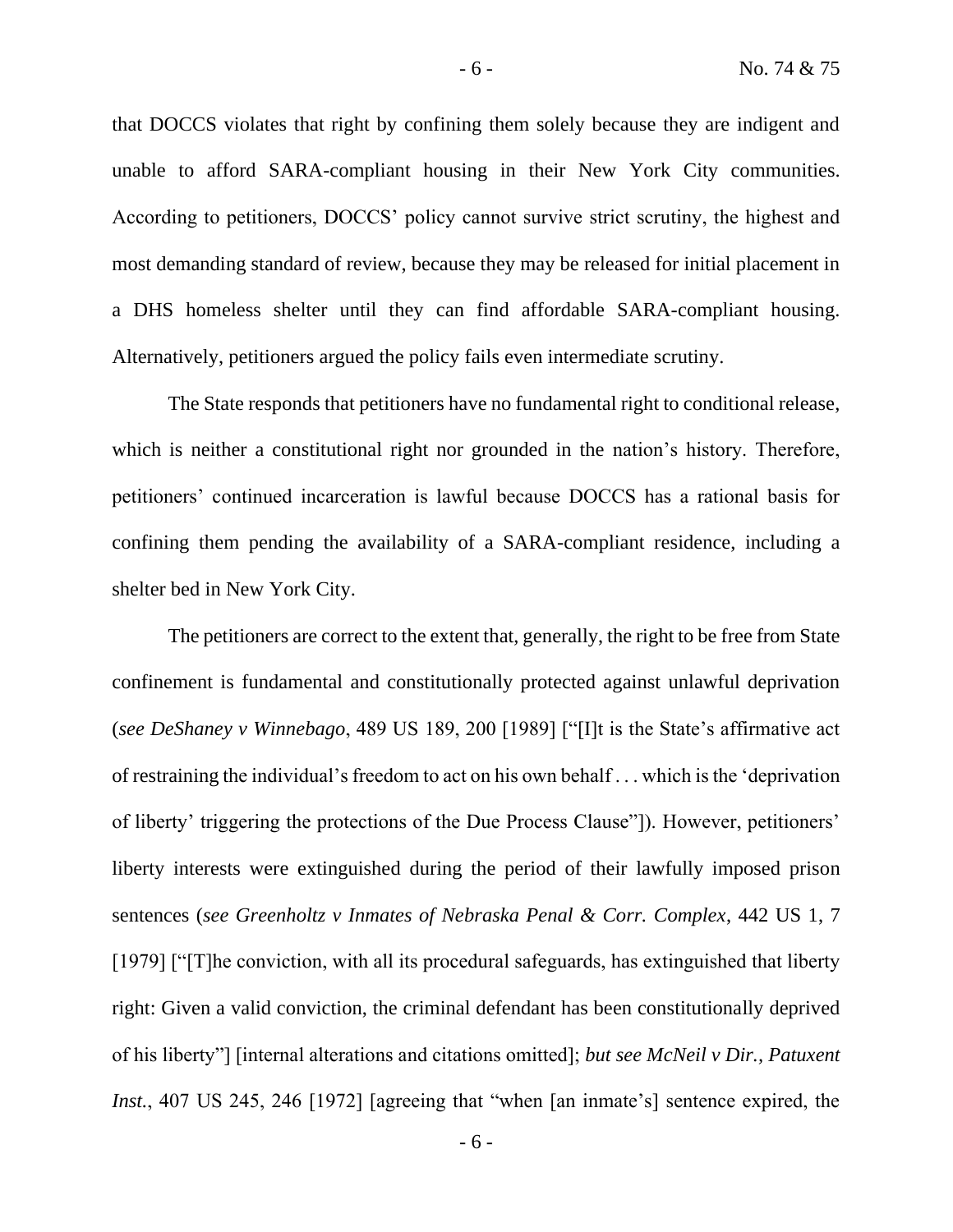State lost its power to hold him, and that his continued detention violates his rights under the Fourteenth Amendment"]; *Calhoun v New York State Div. of Parole Officers*, 999 F2d 647, 653 [2d Cir 1993] ["Under both the due-process clause and state law, an inmate has a liberty interest in being released upon the expiration of his maximum term of imprisonment."]). Additionally, petitioners' sole support for their argument that they possess a fundamental right to be released from confinement is derived from case law addressing the metes and bounds of *procedural* due process, rather than the jurisprudence governing substantive rights under the Due Process Clause (*see* majority op 11). Petitioners make no claim that during their SARA-confinement they have been deprived of procedural safeguards against unlawful State action.

For the majority, this ends the inquiry—not just as to the proper standard of review but, more importantly, as to the nature of the asserted right as well. The majority's equation is simple: Because no fundamental right is implicated by the State's confinement of Johnson beyond his open parole date or of Ortiz beyond his maximum incarceration date, the State need only articulate a rational basis for their continued incarceration, a requirement easily met here. But that conclusion turns rational basis *review* into a perfunctory rubber stamp—rendering outcome determinative the choice of standard rather than its application. Rational basis requires that the State action be logical, reasonable, and sensible, even if only minimally so. Put another way, the State cannot take action that is groundless, counterfactual, or unjust.

Moreover, the majority's analysis disregards this Court's long history of applying heightened constitutional scrutiny under circumstances like the ones presented in these

- 7 -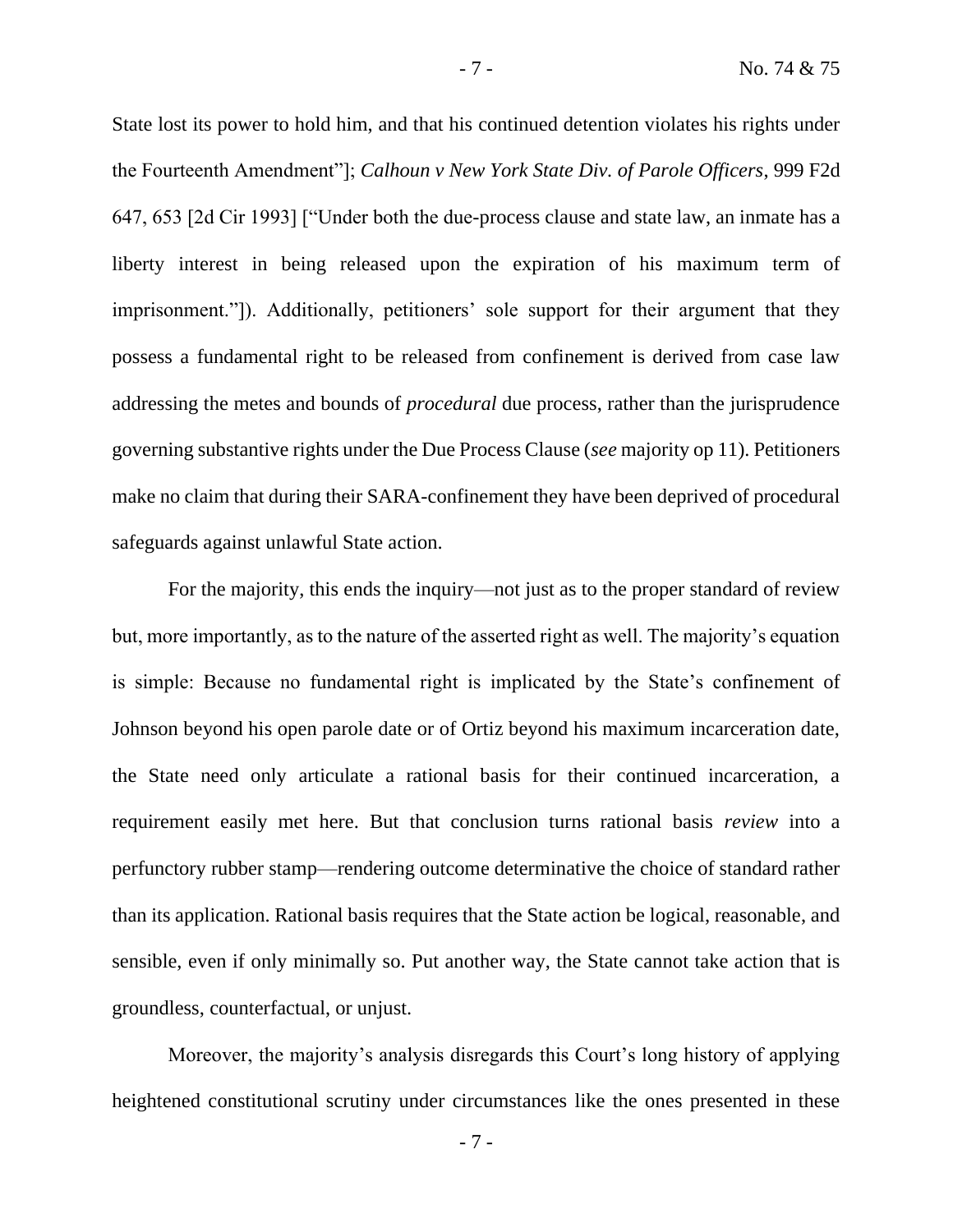appeals, where the Court is called upon to balance meaningful individual rights (which themselves implicate fundamental rights) against a State policy that contravenes the free exercise of those rights. More so here, where the individual interests align with legislation enacted to achieve the salutary goals of reentry and reduced recidivism.

Indeed, the majority acknowledges that our case law recognizes a liberty interest in New York's regulatory scheme which by design creates "a legitimate expectation of early release from prison" (majority op at 11). The majority rejects in a footnote, however, petitioners' claims that these rights subject DOCCS' policy to at least intermediate review, because, according to the majority, the issue is insufficiently complex to warrant more than de minimis scrutiny (*id.* at 12 n 8).<sup>3</sup> This misreads our case law, which applies intermediate scrutiny when there is a need to "provide rigorous protection of constitutional rights" while also "accommodat[ing]" the State's need to craft legislation to effectuate its legitimate interests (*Anonymous v Rochester*, 13 NY3d 35, 47 [2009]).

That standard is appropriate here, where the State has enacted a statutory and regulatory scheme intended to reduce recidivism and to promote public safety by assisting the formerly incarcerated with their reentry into society, including those released subject to conditions. Those same State provisions are balanced against DOCCS' SARA-

<sup>&</sup>lt;sup>3</sup> The majority's conclusion that petitioners do not advocate for an approach different from the Federal Constitution is puzzling. Petitioners maintain that the policy violates their State due process rights and cite to cases in support of that assertion. That is all they need do for this Court to consider whether the State Constitution affords protection beyond that recognized under its federal counterpart. In any case, as I discuss (*see* 25, *infra*), federal law recognizes "a liberty interest grounded in New York's regulatory scheme" (*Victory*, 814 F3d at 60).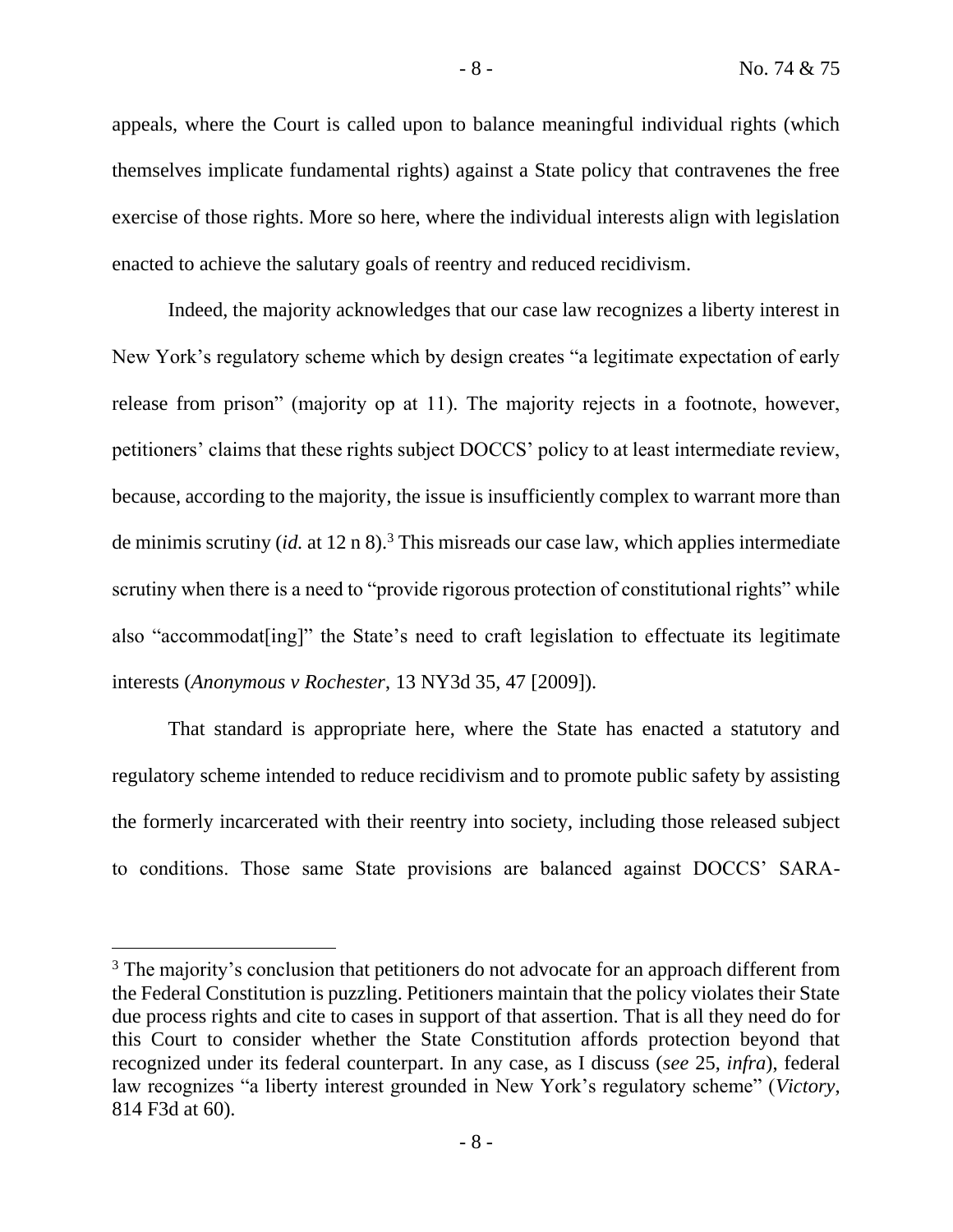incarceration policy. Thus, the question before us is whether this interconnected statutory and regulatory scheme is hindered by DOCCS, making its policy an irrational choice to achieve the legislature's reentry goals.

Given record evidence that SARA's 1,000-foot school property rule fails to achieve the legislature's express purpose in enacting it, DOCCS' decision to confine these petitioners may not be rational, but it most certainly cannot survive intermediate scrutiny.

#### III.

## STATE STATUTORY AND REGULATORY SCHEME

The interplay between the various laws and regulations in New York that govern conditional release of the formerly incarcerated endow petitioners' asserted liberty interests—and the interests of those similarly situated—with a measure of constitutional significance warranting the application of heightened scrutiny.

For example, Johnson was granted an open parole date pursuant to a complex statutory and regulatory scheme, all intended to further the successful reentry of an individual deemed ready to return to the community. First, the Penal Law provides that "[r]elease on parole shall be in the discretion of the state board of parole, and such person shall continue service of [their] sentence or sentences while on parole, in accordance with and subject to the provisions of the executive law and the correction law" (PL § 70.40 [a]). The Executive Law, in turn, provides that,

> "at least one month prior to the date on which an inmate may be paroled pursuant to subdivision one of section 70.40 of the penal law, a member or members as determined by the rules of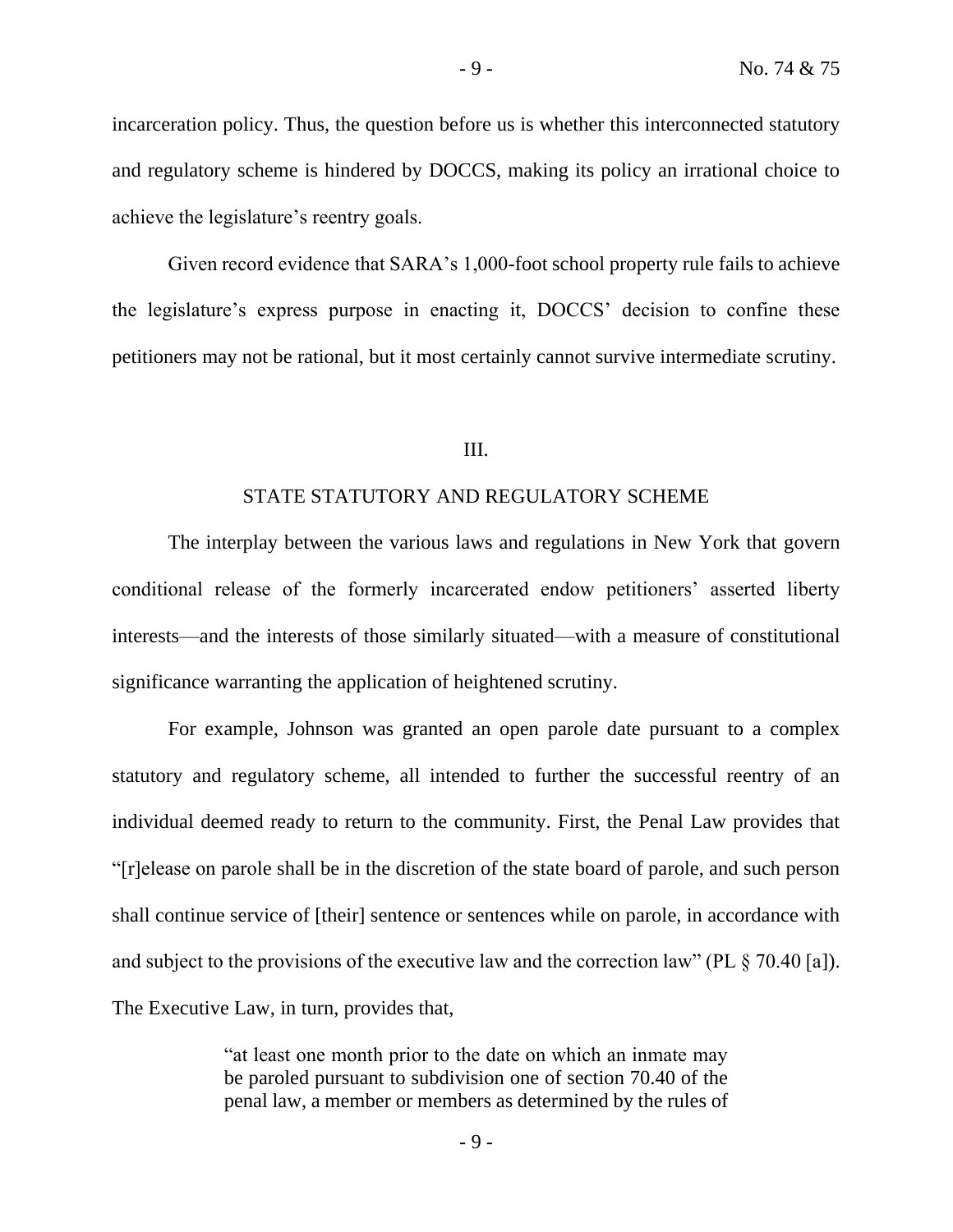the board shall personally interview such inmate and determine whether [they] should be paroled in accordance with the guidelines adopted pursuant to  $[\S 259-c (4)]$ " (Exec. Law  $\S$ 259-i [2] [a]; *see also* Exec. Law § 259-c [directing the Board to develop written procedures for making parole decisions that "incorporate risk and needs principles to measure the rehabilitation of persons appearing before the board, the likelihood of success of such persons upon releasee, and assist . . . in determining which inmates may be released to parole supervision"]).

Additionally, the Executive Law governs the specific criteria which the Board may

consider when granting or denying parole:

"Discretionary release on parole shall not be granted merely as a reward for good conduct or efficient performance of duties while confined but after considering if there is a reasonable probability that, if such inmate is released, [they] will live and remain at liberty without violating the law, and that [their] release is not incompatible with the welfare of society and will not so deprecate the seriousness of [their] crime as to undermine respect for law" (Exec. Law § 259-i [2] [c] [A]; *see also id.* [elaborating on the list of factors the Board may consider including, among others, work and educational history while incarcerated, interaction with prison staff and inmates, and release plans]).

In other words, parole is to be granted only after the Board has determined that the

individual will "live and remain at liberty without violating the law" and that their release

will not put at risk the wellbeing of the community.

As for Ortiz, he first sought to be conditionally released after he accumulated a time

allowance for good behavior, to be credited against the remaining portion of his sentence,

pursuant to Correction Law § 803. That provision states:

"Every person confined in an institution of the department or a facility in the department of mental hygiene serving an indeterminate or determinate sentence of imprisonment, except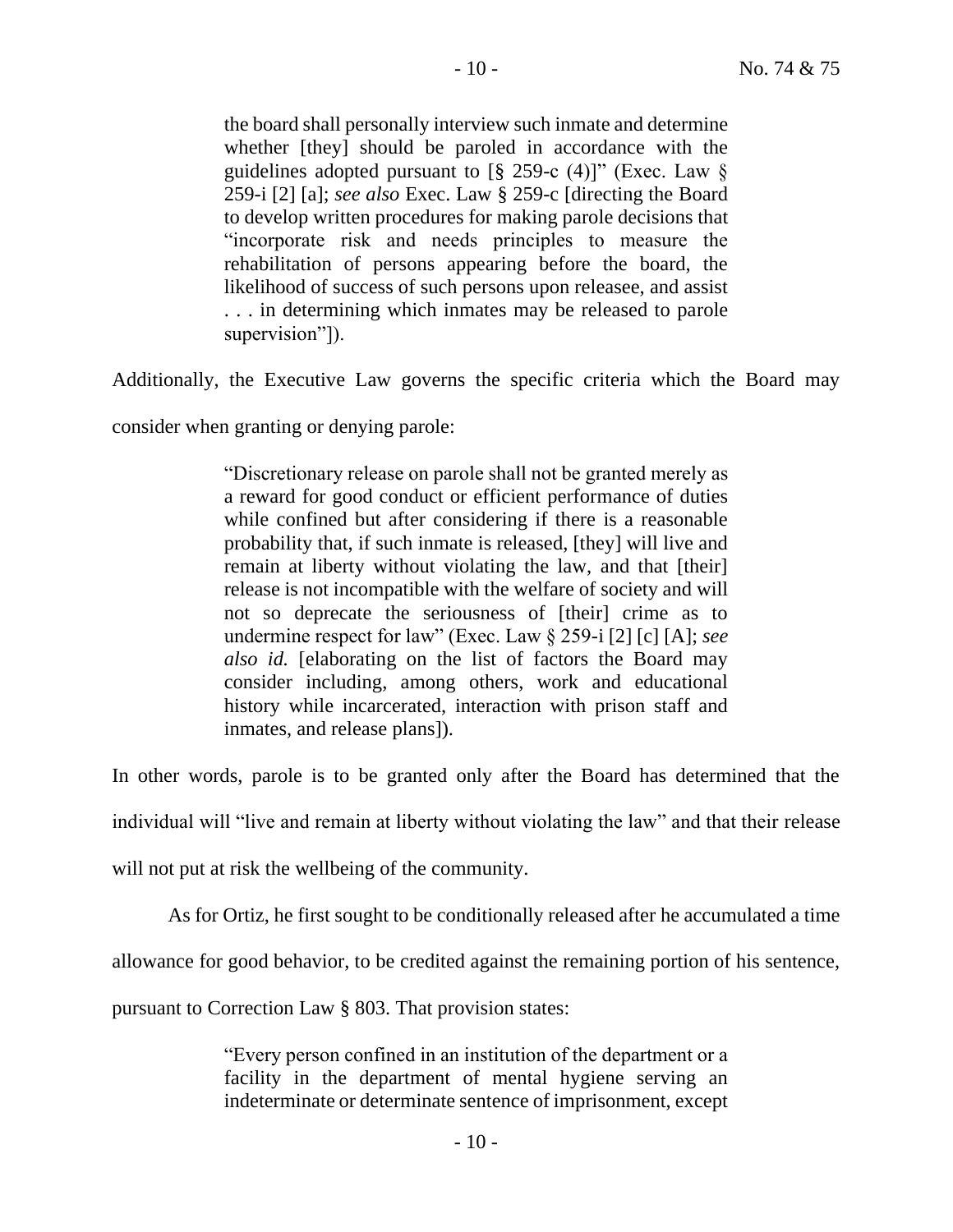a person serving a sentence with a maximum term of life imprisonment, may receive time allowance against the term or maximum term of [their] sentence imposed by the court. Such allowances may be granted for good behavior and efficient and willing performance of duties assigned or progress and achievement in an assigned treatment program, and may be withheld, forfeited or canceled in whole or in part for bad behavior, violation of institutional rules or failure to perform properly in the duties or program assigned" (CL  $\S$  803 [1] [a]).

When Ortiz's accrued good behavior time allowances equaled the amount of time

remaining on the carceral portion of his sentence, he was *entitled* to conditional release

under Penal Law § 70.40:

"A person who is serving one or more than one indeterminate or determinate sentence of imprisonment *shall, if [they] so request[], be conditionally released* from the institution in which [they are] confined when the total good behavior time allowed to [them], pursuant to the provisions of the correction law, is equal to the unserved portion of [their] term, maximum term or aggregate maximum term  $\ldots$  ." (PL  $\frac{1}{2}$  70.40 [1] [b] [emphasis added]).

Once Ortiz reached the end of the carceral portion of his sentence, he commenced

serving the PRS portion. PRS is governed by Penal Law § 70.40, which provides:

"When a court imposes a determinate sentence it shall in each case state not only the term of imprisonment, but also an additional period of post-release supervision as determined pursuant to this article. Such period shall commence as provided in subdivision five of this section and a violation of any condition of supervision occurring at any time during such period of post-release supervision shall subject the defendant to a further period of imprisonment up to the balance of the remaining period of post-release supervision, not to exceed five years" (PL 70.45 [1]).

The purpose of PRS is, generally, to provide for the monitoring of certain individuals upon

their reintroduction to society (*see People v Sparber*, 10 NY3d 457, 469 [2008]), and to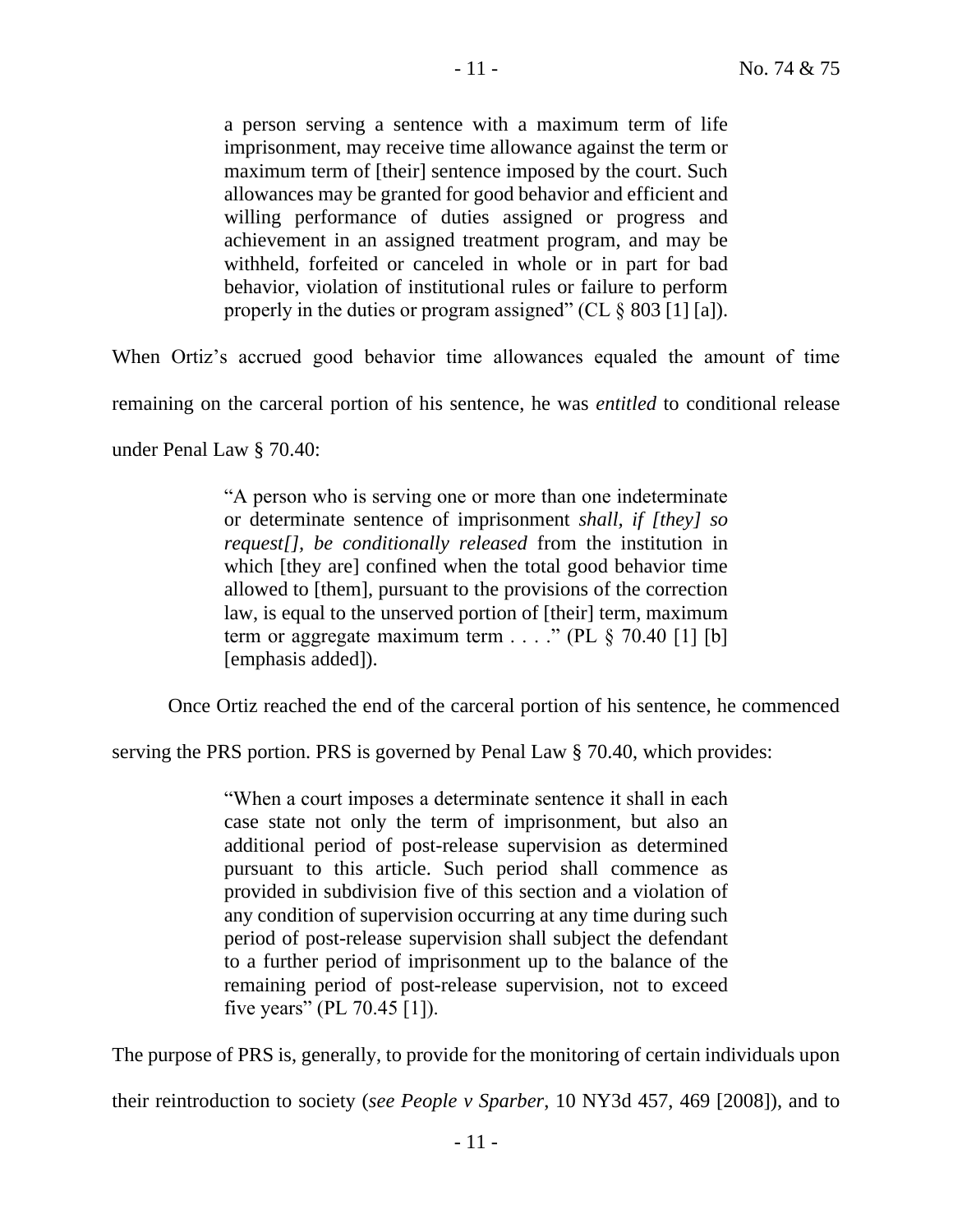assure that that reintroduction is successful (*see* Donnino, Practice Commentary, McKinney's Cons. Laws of NY, Book 39, Penal Law § 70.45, at 396 [2004 ed]).

Moreover, New York State and City have enacted policies that evince a legislative goal of ensuring the successful transition from incarceration into the community. For instance, New York State prohibits discrimination in hiring and professional licensing solely on account of an individual's criminal conviction (*see e.g.* Correction Law § 752 ["No application for any license or employment . . . shall be denied . . . by reason of the individual's having been previously convicted . . ."]; Executive Law § 296 [15], [16]; *see also Dempsey v New York City Dept. of Educ.*, 25 NY3d 291, 298 [2015] ["Article 23–A of the Correction Law protects persons who seek employment, after having been convicted of one or more criminal offenses, from unfair discrimination . . ."]; *Gonzalez v Annucci*, 32 NY3d 461, 480 [Wilson, J., dissenting] ["In all respects, the statutory scheme is one that seeks systematically to remove from the willing inmate the disabilities of past crimes and imprisonment"]). New York City's "Fair Chance Act" similarly demonstrates the City's goal of ensuring the successful integration of formerly incarcerated persons into the community (*see* Fair Chance Act, NYC Local Law No. 63 (2015); *see also* NYC Commn. on Human Rights, Legal Enforcement Guidance on the Fair Chance Act, Local Law No. 63 [2015] ["The (Fair Chance Act) reflects the City's view that job seekers must be judged on their merits before their mistakes . . . (and) is intended to level the playing field . . . (for) New Yorkers who are part of the approximately 70 million adults residing in the United States who have been arrested or convicted of a crime"]).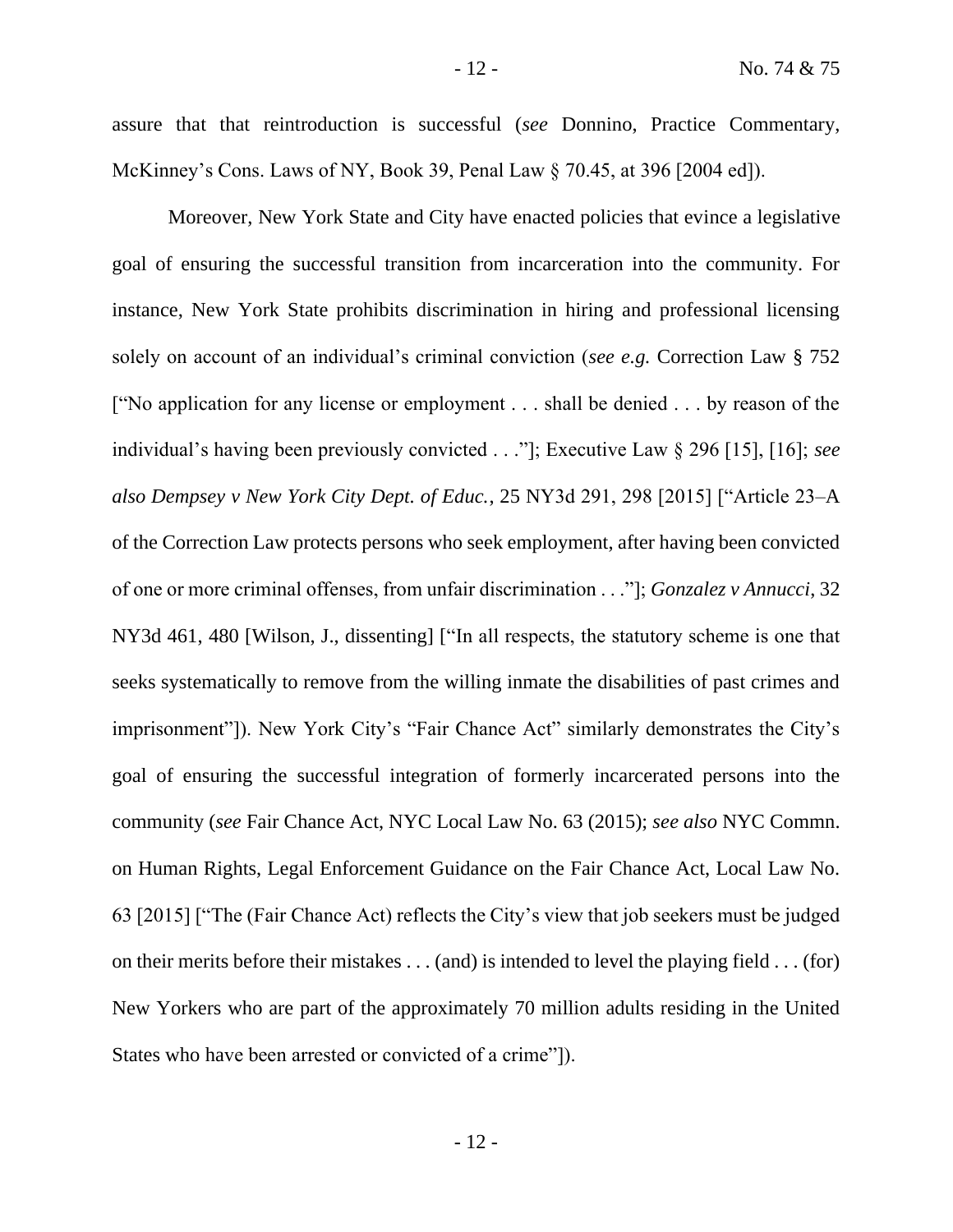Affordable housing is critical to reintegration, as it promotes stability and a sense of community that encourages law-abiding behavior (*see* New York State Council on Community Re-entry and Reintegration, The Reentry Council, https://www.governor.ny.gov/criminal-justice-reform/new-york-state-council-

community-re-entry-and-reintegration [last accessed Nov. 4, 2020] ["Individuals with criminal convictions continue to face significant economic and social barriers to their successful reintegration into society. On average, New York State releases more than 25,000 people from prison each year and research shows that without successful re-entry policies, there is a higher rate of re-convictions"]; *see also* 18 NYCRR § 352.36 [a] [3] [describing "the importance of stable housing and support in allowing offenders to live in and re-enter the community and become law-abiding and productive citizens").

Significantly, New York City has recognized that indigent individuals, like Johnson and Ortiz, have a legally enforceable right to shelter. For nearly four decades, the City has, pursuant to a consent decree, guaranteed that homeless individuals who present themselves for intake at a City shelter will be provided with a bed. The consent decree requires the City to "provide shelter and board to each homeless man who applies for it provided that (a) the man meets the need standard to qualify for the home relief program established in New York State; or (b) the man by reason of physical, mental or social dysfunction is in need of temporary shelter" (*Callahan v Carey*, Final Judgment by Consent at ¶ 1, Index No. 42582/79 [Sup Ct, New York County 1981]; *see also Gonzalez*, 32 NY3d at 489 ["(H)ad DOCCS released (the petitioner) to any homeless shelter in New York City, the City would have been required to find him a bed, because the City guarantees (and indeed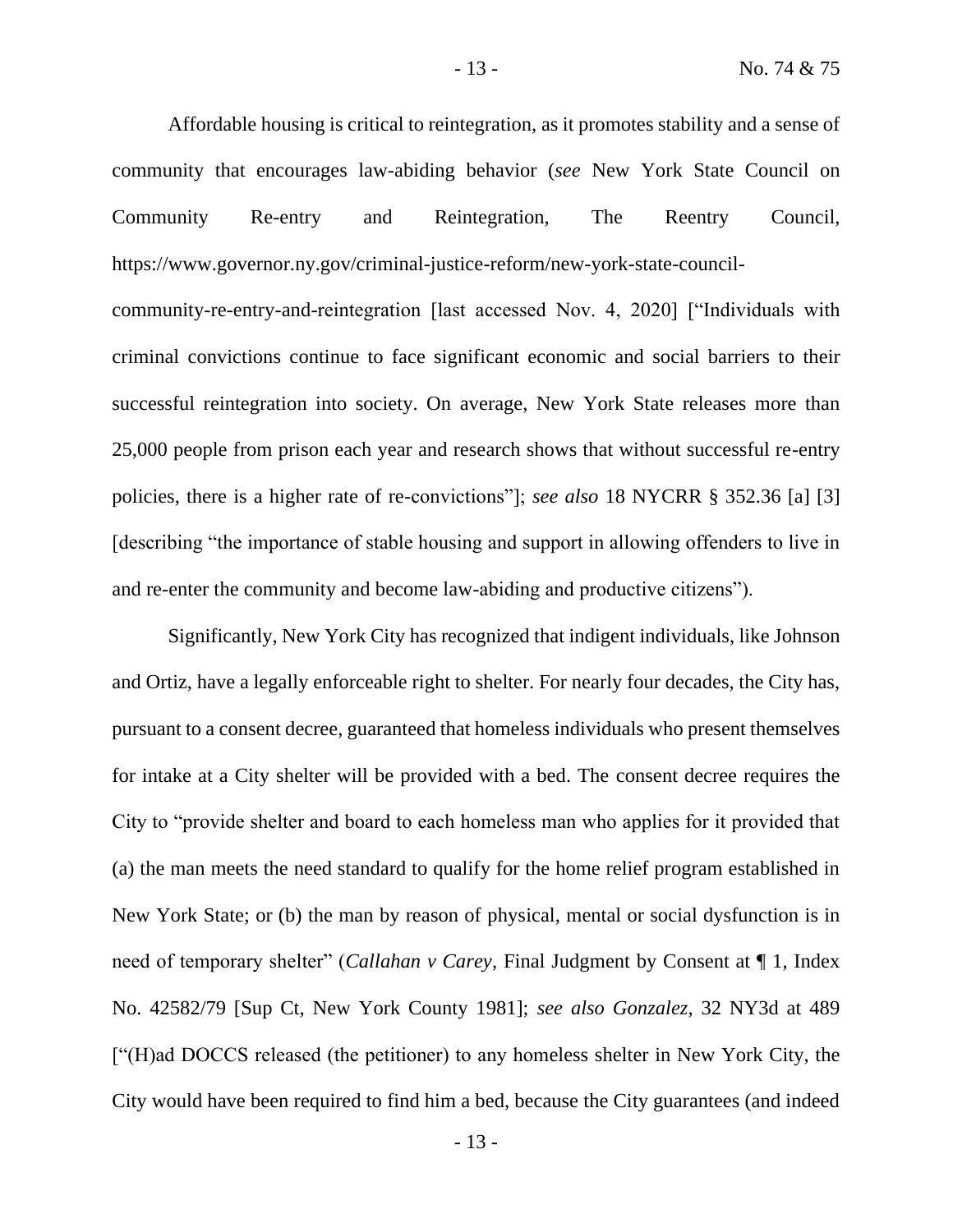must guarantee) housing for every homeless person who requests it"]). The right has been extended to women and families (*Eldridge v Koch*, 98 AD2d 675 [1st Dept 1983]; *Matter of McCain v Koch*, 117 AD2d 198, 222 [1st Dept 1986], *revd in part*, 70 NY2d 109 [1987]).

The City publicly acknowledges that its approach to homelessness is "[g]overned by a unique mandate" to provide shelter-on-demand "to every man, woman, and child who is eligible for services, every night" (New York City, DHS, *Shelter*, https://www1.nyc.gov/site/dhs/shelter/shelter.page [last accessed Nov. 4, 2020]). The City proudly proclaims that its "policy sets New York part from municipalities across the nation—many of which turn homeless individuals and families away once shelters have filled up or simply put their names on a waiting list" (*id.*). New York City's shelter system is consistently recognized as the most sophisticated and comprehensive in the nation.

As part of "providing shelter as a safety net for those in need" (*id.*), the City has adopted a regulatory framework that governs temporary housing assistance for homeless individuals and families, including assessment and case management, access to healthcare, and assistance with finding permanent housing (*see* 18 NYCRR § 491.14 [requiring that shelter operators "shall be responsible for the development and provision of resident services that shall include, at a minimum, room, board, health services, social rehabilitation services, supervision, and information and referral"]).

Moreover, the State has recognized its affirmative obligation to assist sex offenders in finding housing once released and, critically, that this obligation promotes post-release stability and reduces recidivism (*see* 18 NYCRR § 352.36 [a] [3] ["The State's coordinated and comprehensive approach also recognizes the necessity to provide emergency shelter to

- 14 -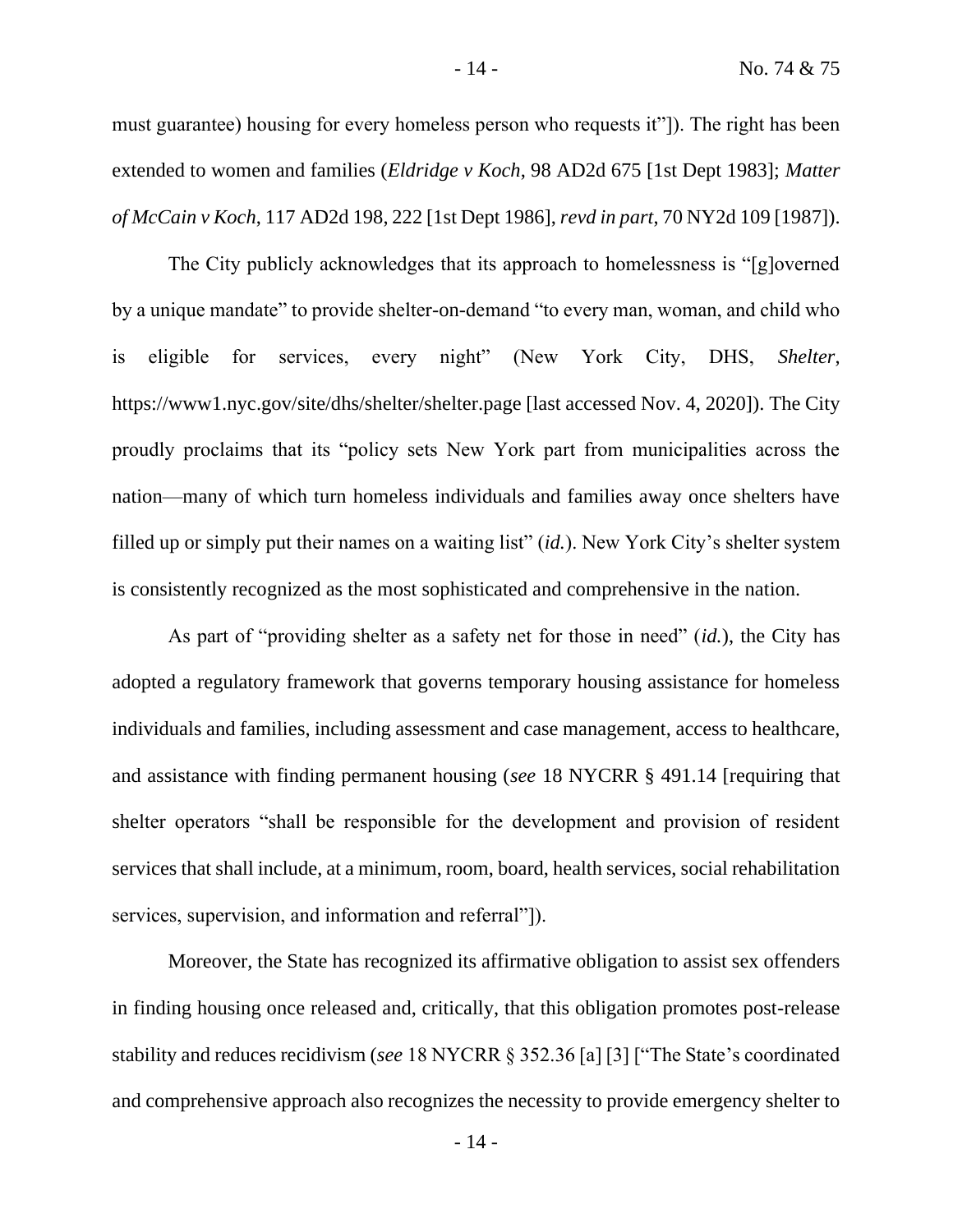individuals in need, including those who are sex offenders, and the importance of stable housing and support in allowing offenders to live in and re-enter the community and become law-abiding and productive citizens"]; *id.* 352.36 § [b] [describing procedures local social services departments are to follow in providing housing for released level three sex offender]; *see also Gonzalez*, 32 NY3d at 474 [requiring DOCCS "to assist inmates prior to release and under supervision to secure housing"]).

On the other hand, DOCCS' asserted interest is in the enforcement of SARA, which provides:

> "[W]here a person serving a sentence for an [enumerated] offense . . . and the victim of such offense was under the age of eighteen at the time of such offense or such person has been designated a level three sex offender . . . , is released on parole or conditionally released . . . , the board shall require, as a mandatory condition of such release, that such sentenced offender shall refrain from knowingly entering into or upon any school grounds" (Exec. Law  $\S$  259-c [14]).

In enacting SARA, the "legislature was clearly concerned with the release of the sex offender back into a community," and "the point" of the legislation was "keeping sex offenders . . . 1,000 feet from children in school areas" (*Gonzalez*, 32 NY3d at 473 n 5; *see also Williams v. DOCCS*, 136 AD3d 147, 154 [1st Dept 2016] ["[T]he legislative intent [of SARA was] to protect children"]). However, SARA's text and purpose fail to evince a legislative intent to continue the incarceration and delay the release of indigent offenders, potentially indefinitely, by preventing them from requesting SARA-compliant shelter at DHS intake.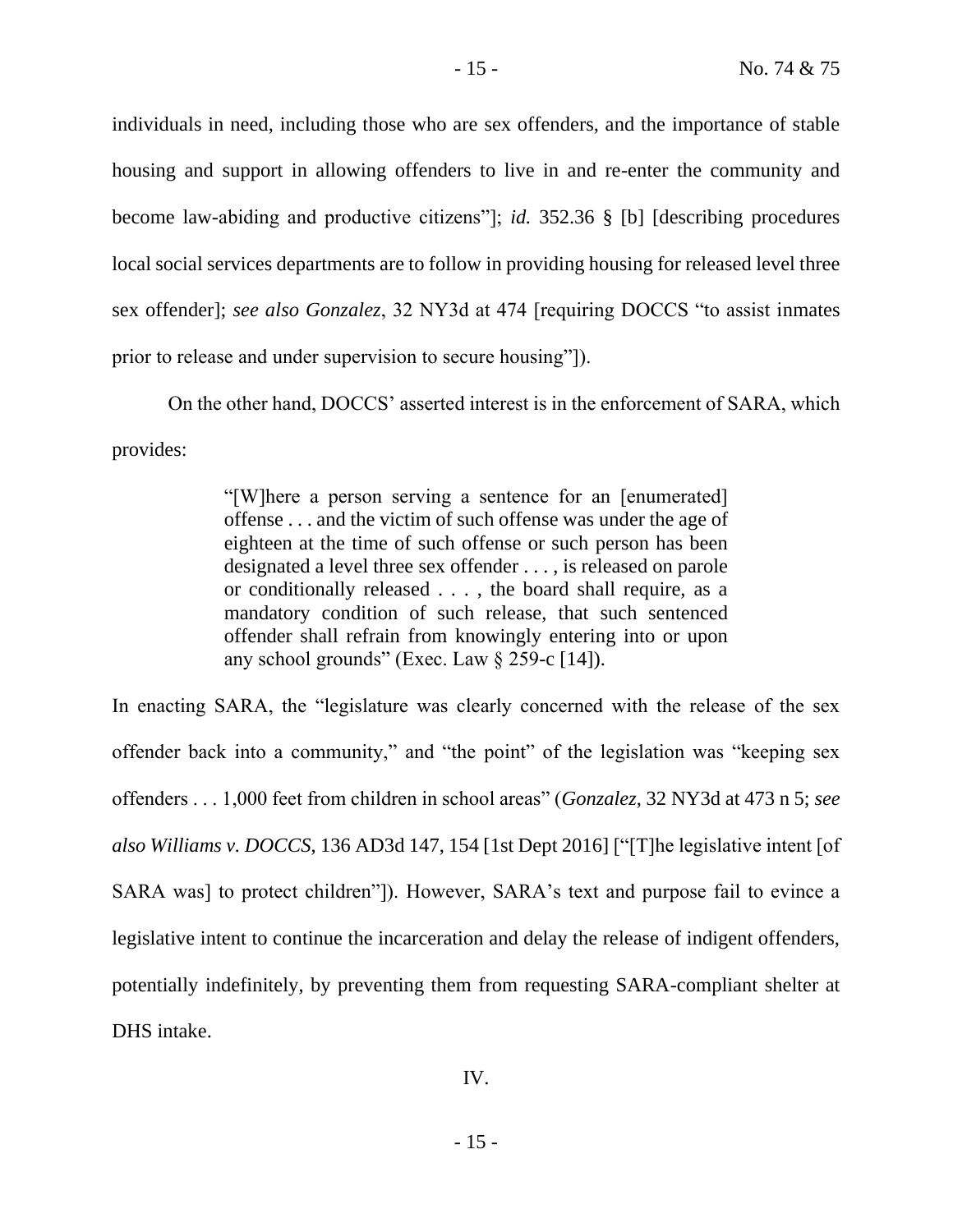## STANDARD OF REVIEW

## A. Rational Basis

The rational basis test is a lenient one. However, "while rational basis review is indulgent and respectful, it is not meant to be 'toothless' " (*Windsor v United States*, 699 F3d 169, 180 [2d Cir 2012], *affd*, 570 US 744 [2013]; *see also Winston v. City of Syracuse*, 887 F3d 553, 560 [2d Cir 2018] ["Rational basis review, however, does require some scrutiny of . . . government activity"]). Nor can government action survive rational basis review if its justification is "flimsy or implausible" (*U.S. R.R. Ret. Bd. v Fritz*, 449 US 166, 184 [1980]). Instead, the challenged action must "rationally further a legitimate state interest" (*Affronti v Crosson*, 95 NY2d 713, 718 [2001]).

Here, the asserted government interest in preventing the sexual victimization of children is plainly legitimate. However, DOCCS' chosen means for effectuating that interest are of dubious rationality.<sup>4</sup> Courts and scholars alike have recognized that residency restrictions do next to nothing to prevent children from being victims of sex crimes (*See Does #1-5 v Snyder*, 834 F3d 696, 705 [6th Cir 2016] [striking down Michigan's sex offender residency requirement in part because there was no evidence "that residential restrictions have any beneficial effect on recidivism rates"]; Jill S. Levenson & Andrea L. Hern, Sex Offender Residence Restrictions: Unintended Consequences and

<sup>&</sup>lt;sup>4</sup> Contrary to the majority's view, petitioners' claims are not challenges to policy, as they do not assert that State elected officials may not enact legislation to protect children. We are not asked to opine on the wisdom of that legislation. Instead, we are called upon to exercise our judicial role and assess the constitutional validity of state action in furtherance of the legislature's goals.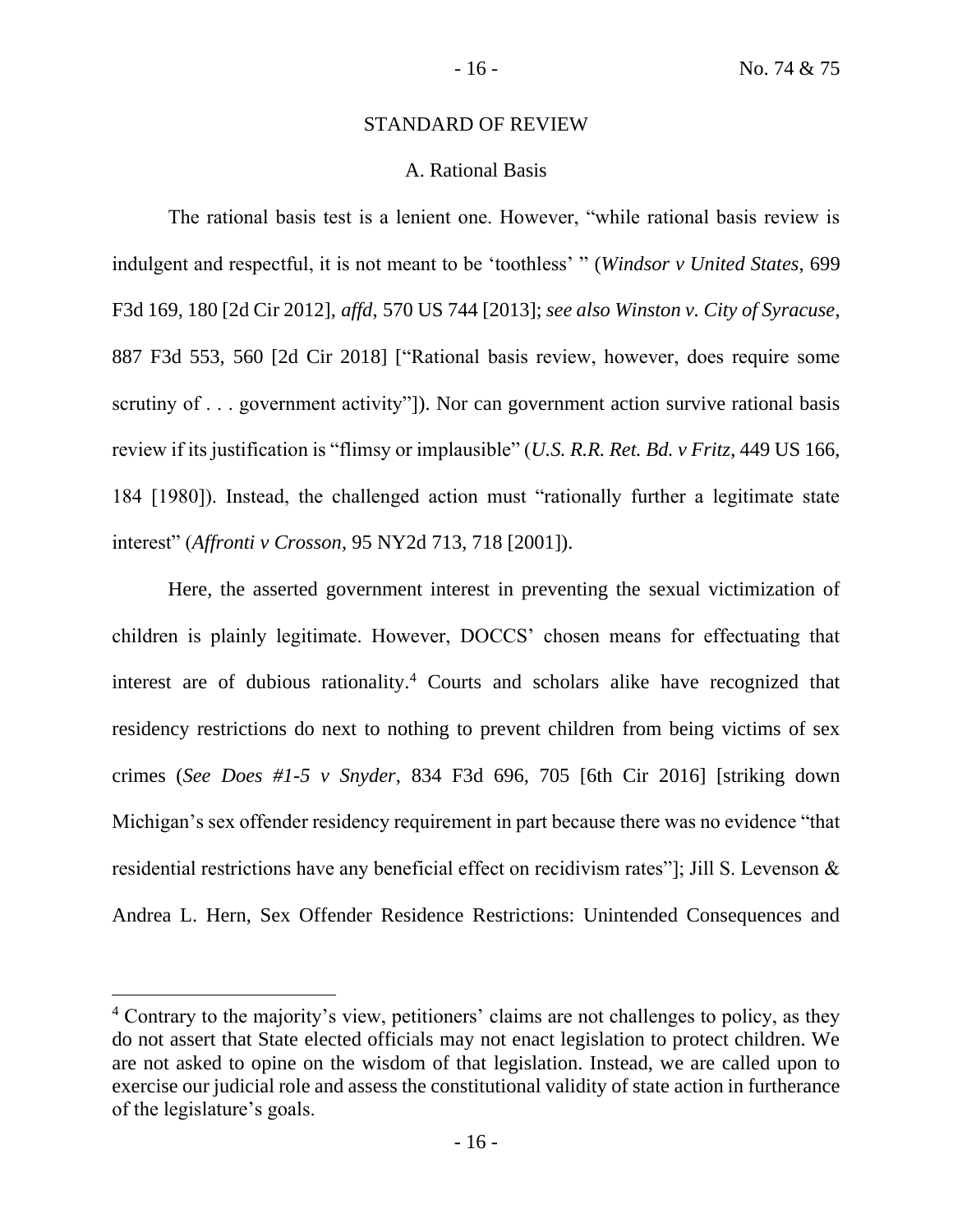Community Reentry, 9 Just. Res. & Pol'y 59, 61 (2007) [study in Minnesota tracking recidivism rates for people designated high-risk sex offenders found that, of the 4% who committed new sex crimes "(n)one of the new crimes occurred on the grounds of a school or was seemingly related to a sex offender's living within close proximity to a school" and concluding that "residential proximity to schools and parks appeared to be unrelated to sex offense recidivism" and that "blanket-policies restricting where sex offenders live are unlikely to benefit community safety"]). Perhaps most damning is the federal Department of Justice's acknowledgement that residency restrictions appear ineffectual and may actually increase recidivism: "[T]here is no empirical support for the effectiveness of residence restrictions. In fact, a number of negative unintended consequences have been empirically identified . . . that may aggravate rather than mitigate offender risk" (U.S. Dept. of Justice, Office of Justice Programs, Bureau of Justice Statistics, Sexual Assault of Young Children as Reported to Law Enforcement: Victim, Incident, and Offender Characteristics, at 10 [2000] [noting that in 93% of sex crimes involving children, the perpetrator was someone known to the victim rather than a stranger]; Christopher Lobanov-Rostovsky, Chapter 8: Sex Offender Management Strategies, in Sex Offender Mgmt.

Assessment & Planning Initiative, US Dept. of Justice, Office of Justice Programs, Office of Sex Offender Sentencing Monitoring, Apprehending, Registering, and Tracking, NCJ-247059 (Oct. 2014) at 163 available at https://smart.ojp.gov/somapi/chapter-8-sexoffender-management-strategies (last visited Nov. 3, 2020). Further highlighting the lack of correlation between the legislative ends and DOCCS' policy of SARA incarceration, is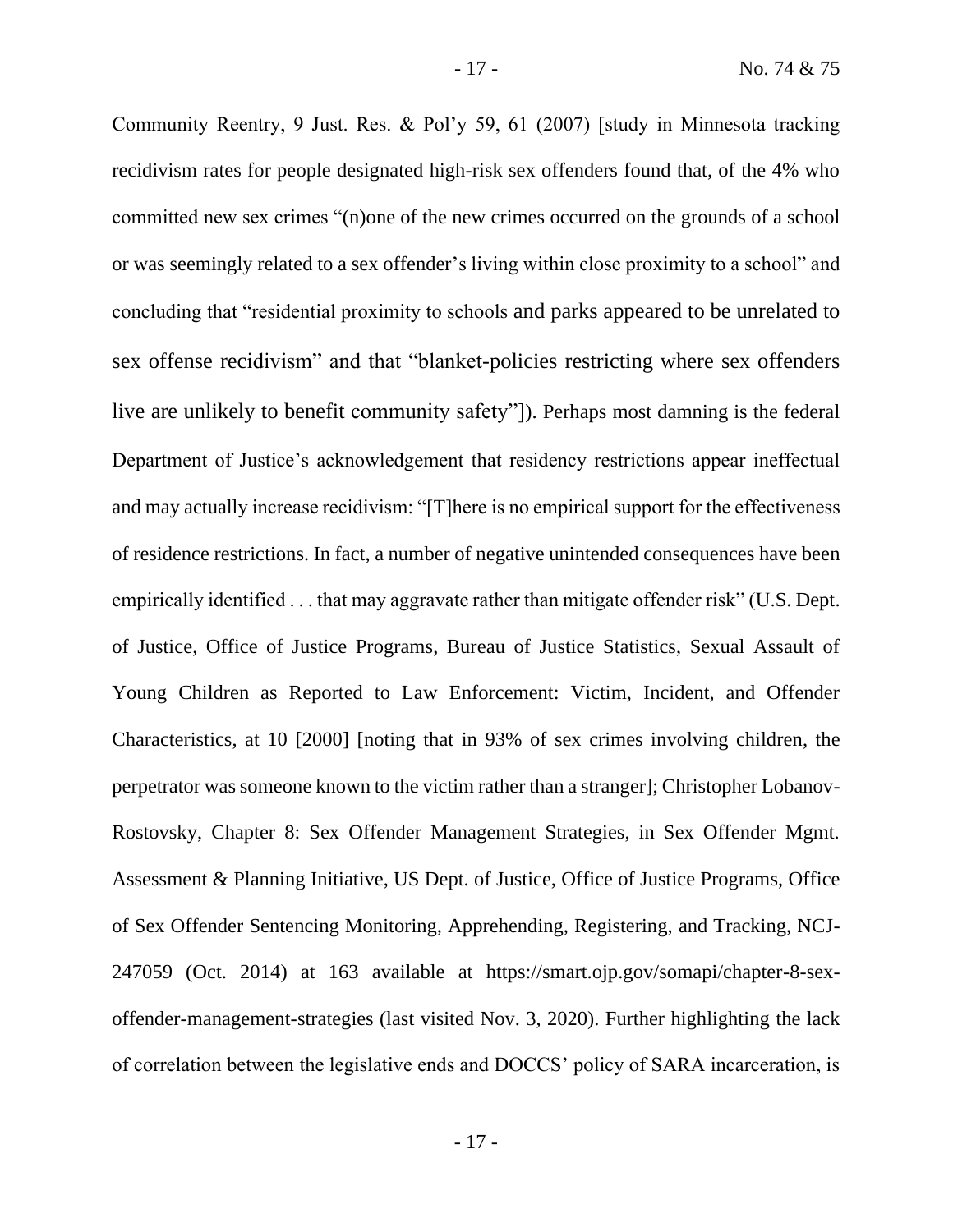DOCCS' failure to contest petitioners' claim that, between 2005 and 2014 (when DOCCS permitted level three sex offenders to reside in non-compliant homeless shelters), there was not a single reported sex offense involving a child perpetrated by a stranger living in a homeless shelter less than 1,000 feet from a school.

Assuming, for a moment, that the foregoing evidence did not strongly suggest the irrationality of DOCCS' chosen course of action, there is no rational justification for the application of this policy to Johnson. The record makes clear that he has never victimized a minor nor committed a crime near a school. Johnson committed his crimes on New York City's subways, against adult females. The State struggles to explain how SARA's restriction could possibly reduce the risk that Johnson would reoffend, given the particulars of his criminal history. It ultimately suggests that Johnson may pivot, altering his modus operandi and suddenly begin victimizing minors, not on the subway but within 1,000 feet of school property. This rank speculation is the kind of "flimsy or implausible justification[]" that fails even the rational basis test (*Fritz*, 449 US at 184).

As to *both* Ortiz and Johnson, DOCCS' SARA incarceration irrationally thwarts the New York State and City legislatures' goals of fostering the successful reintegration of formerly incarcerated individuals into the community (*see e.g. Sparber*, 10 NY3d at 469; *Gonzalez*, 32 NY3d at 480 [Wilson, J., dissenting] ["In all respects, the statutory scheme is one that seeks systematically to remove from the willing inmate the disabilities of past crimes and imprisonment"]; Donnino, Practice Commentary, McKinney's Cons. Laws of NY, Book 39, Penal Law § 70.45, at 396 [2004 ed.] [quoting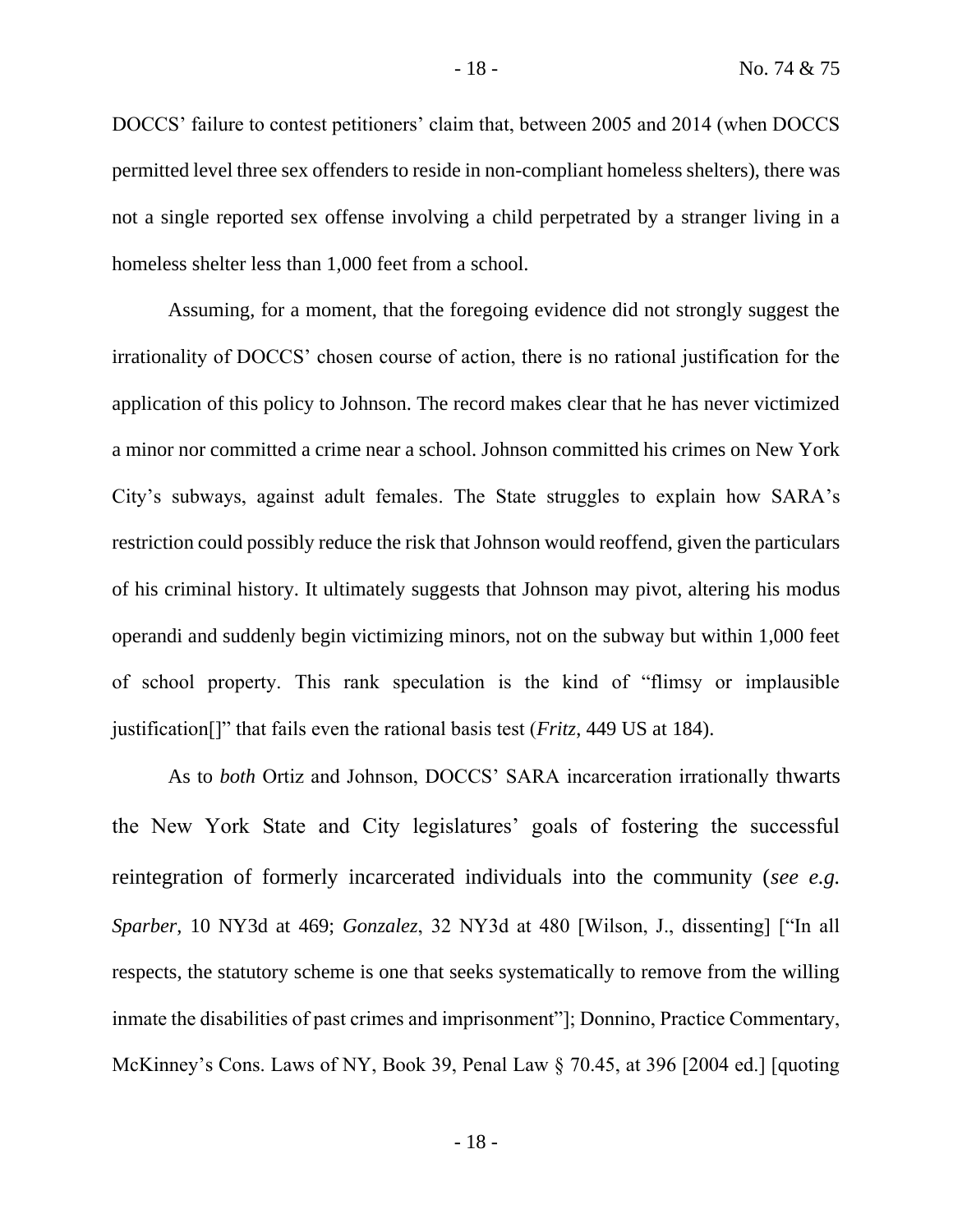Legislative Memorandum which states that PRS is meant to provide "assurance that offenders will be successfully reintegrated into society"]; NYC Commn. on Human Rights, Legal Enforcement Guidance on the Fair Chance Act, Local Law No. 63 [2015] ["The (Fair Chance Act) reflects the City's view that job seekers must be judged on their merits before their mistakes . . . [and] is intended to level the playing field . . ."]). The irrationality of DOCCS' choice is made plain by its violation of its own policy. As the State concedes, when individuals subject to SARA finally make it off DOCCS' internal waiting list for SARA-compliant housing, DOCCS transports them to the Bellevue Men's Shelter in Manhattan—even though that shelter is within 1,000 feet of a school. And, finally, DOCCS' insistence that the policy is not merely rational but also necessary is belied by the fact that SARA's restriction is finite in duration; it is only mandatory during an offender's sentence.

Thus, DOCCS' chosen means of effectuating the State's legitimate interest in protecting children beggars all rationality. Not only is it unsupported by the scientific literature, but DOCCS' historical practice—where, for 9 years, it did the very thing it claims it now cannot do without jeopardizing the wellbeing of children—lends it no support. So irrational is DOCCS' policy of continuing an offender's confinement while simultaneously prohibiting them from exercising the right to request shelter directly from DHS, that the agency repeatedly ignores its own dictates when it eventually releases level three offenders (after, potentially, years of confinement) to the Bellevue shelter. All this, too, at the expense of legislative goals meant to facilitate the reintroduction of individuals on conditional release *back* to their home communities.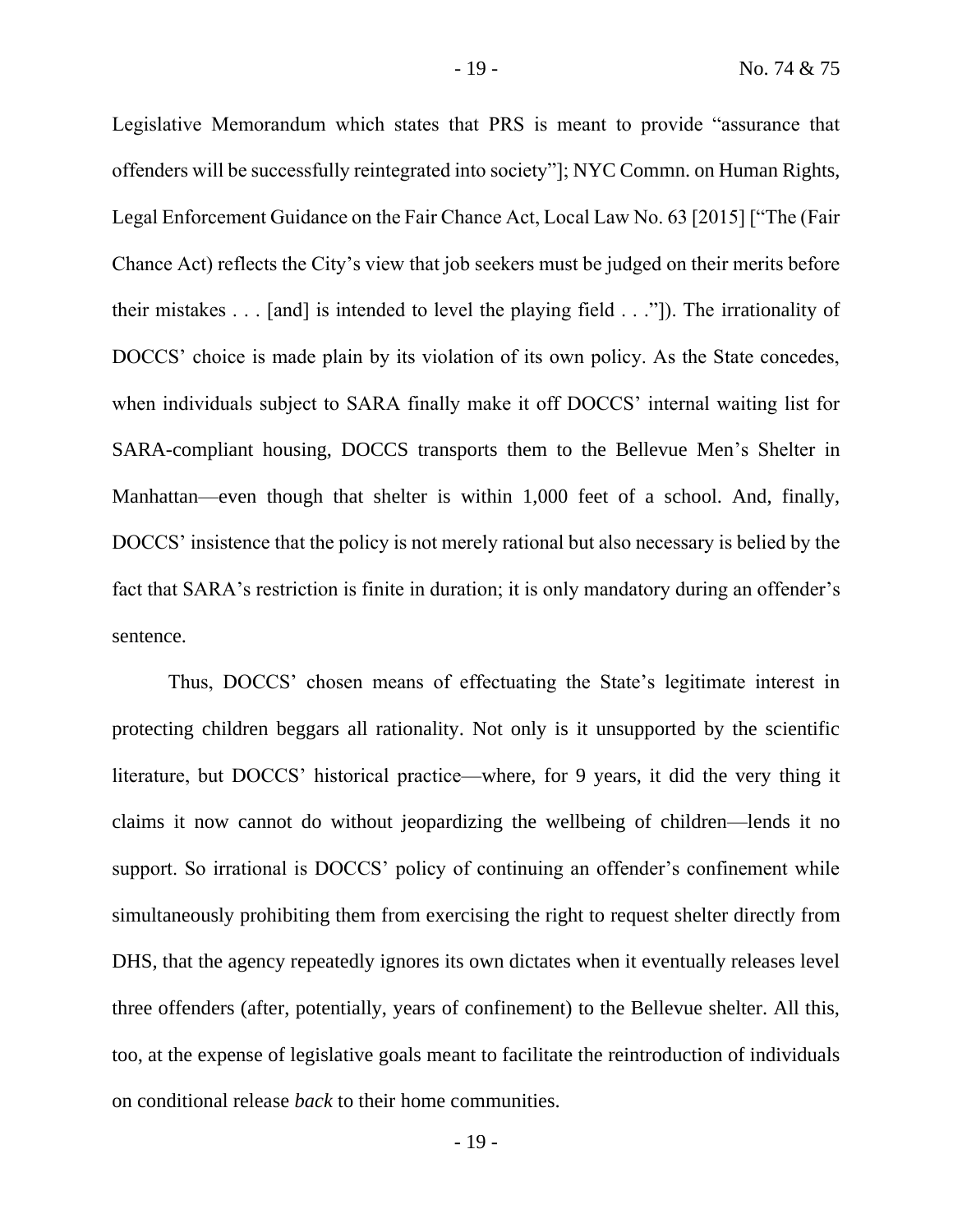# B. Intermediate Scrutiny

Regardless of whether DOCCS' SARA incarceration of indigent individuals who are reliant on shelter housing—and their resulting, potentially indefinite, confinement survives rational basis review, the question remains whether it survives heightened intermediate scrutiny. Under our precedent's reasoning, the policy falls short of that threshold and is therefore unconstitutional.

This Court has regularly applied intermediate scrutiny when the question presented implicates *both* a constitutional right and a concededly legitimate state action. For instance, First Amendment challenges to local zoning laws that burden expressive activity trigger intermediate scrutiny (*see e.g. Town of Delaware v Leifer*, 34 NY3d 234, 244 [2019]; *For the People Theatres of NY Inc. v City of New York*, 29 NY3d 340, 358 [2017]; *see also Expressview Dev., Inc. v Town of Gates Zoning Bd. of Appeals*, 147 AD3d 1427, 1431 [4th Dept 2017] [restrictions on commercial speech trigger intermediate scrutiny]). Similarly, Second Amendment challenges to certain firearm-related State laws warrant intermediate scrutiny (*see People v Hughes*, 22 NY3d 44, 51 [2013]; *see also Delgado v Kelly*, 127 AD3d 644, 644 [1st Dept. 2015]).<sup>5</sup>

<sup>5</sup> The Court has also applied a standard of review higher than rational basis in a number of Equal Protection Clause cases, including those that predate the emergence of the term "intermediate scrutiny" (*see e.g. Matter of Fay's Estate*, 44 NY2d 137, 144 [1978] ["(a)pplying a less than strict scrutiny, but yet not a 'toothless' standard of review" to assess Equal Protection challenge to intestacy statute disadvantaging children born out of wedlock]; *Alevy v Downstate Med. Ctr. of State of NY*, 39 NY2d 326, 384 [1976] [applying a form of scrutiny higher than rational basis to evaluate Equal Protection challenge to affirmative action admissions practices at a medical school]).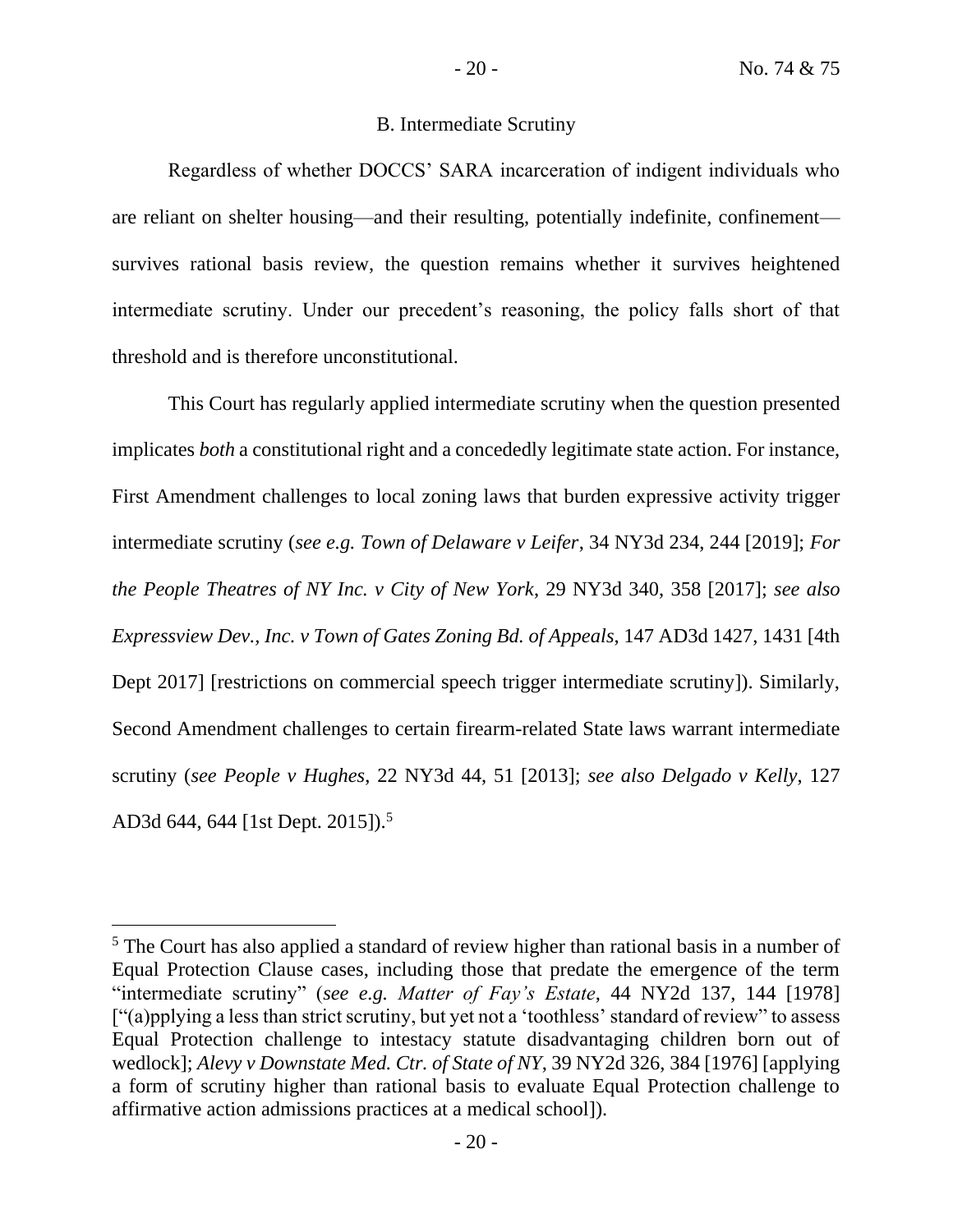Most relevant to these appeals is *Cooper v Morin* (49 NY2d 69 [1979]), which resolved a constitutional challenge to pretrial confinement at the Monroe County jail. The plaintiffs, a class of female detainees, alleged that correctional officials violated their State and Federal constitutional rights by prohibiting any contact with visitors during jail visits. The Court acknowledged the holding of *Bell v Wolfish* (441 US 520 [1979]) that the Federal Constitution mandates some system of visitation for pretrial detainees, but that the manner and duration of the visits are wholly within the discretion of prison officials and, therefore, beyond judicial supervision (*Cooper*, 49 NY2d at 75). Our Court recognized that *Bell*  rejected "an intrusive standard of review" (*id.* at 76) applicable to the due process claims of pretrial detainees regarding the conditions of their confinement (*see e.g. id.* at 77 [describing *Bell*'s application of rational basis and surveying additional United States Supreme Court precedent applying the same standard to pre-trial detainees' constitutional challenges]). Applying that precedent, the Court held that "neither as a matter of Federal due process nor Federal equal protection are plaintiffs entitled to an order requiring the allowance of contact visits" (*id.* at 78).

However, "[t]hat conclusion d[id] not end the inquiry," because plaintiffs asserted State constitutional claims (*id.*). Those claims prevailed. The Court explained that it

> "c[ould] not agree that the validity of the regimen imposed upon such persons during detention turns on no more than whether a regulation has a legitimate purpose other than punishment and is not excessive in relation to that purpose. So one-sided a concept of due process we regard as unacceptable. In our view what is required is a balancing of the harm to the individual resulting from the condition imposed against the benefit sought by the government through its enforcement" (*id.* at 79).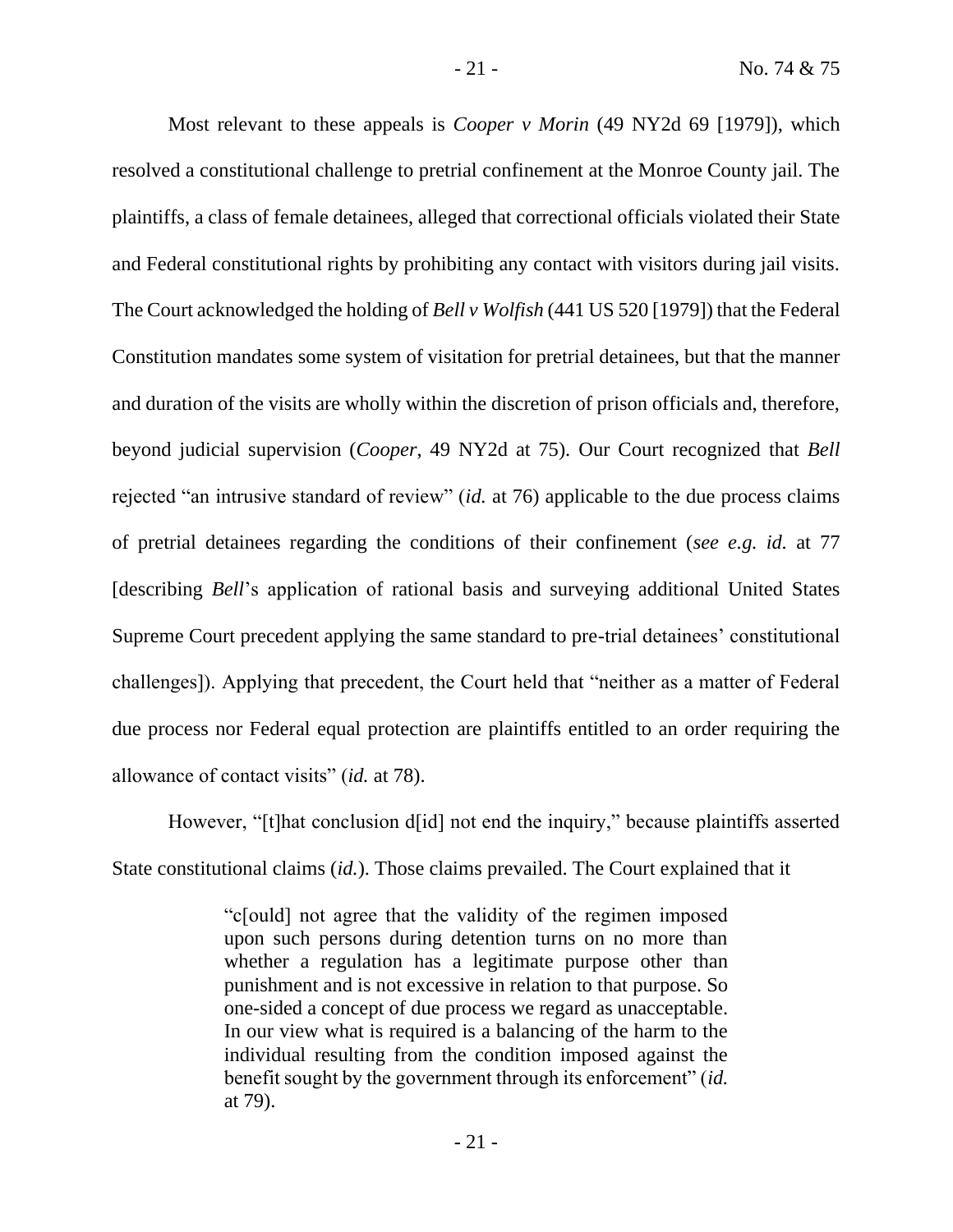Central to the analysis in *Cooper* was the fact that the no-contact policy severely impinged upon the plaintiffs' "fundamental right to . . . family life on the one hand and to . . . rear children on the other" (*id.* at 80). In other words, heightened review applied because the governmental action at issue in *Cooper* impinged upon the plaintiffs' constitutionally protected rights, even though the plaintiffs, like petitioners here, were lawfully in State custody.

That the State was permitted, after arresting and charging the plaintiffs with crimes, to detain them to ensure their appearance at trial did *not* mean that any rational restriction on their constitutionally protected rights was also permitted. The majority rejected the dissent's view that petitioners had no constitutionally protected rights because "lawful incarceration brings about the necessary withdrawal or limitation of many privileges and rights, a retraction justified by our penal system . . . [and] there are certain personal freedoms and conveniences that must be sacrificed as a necessary incident to the loss of liberty" *(id.* at 84-85 [Gabrielli, J., dissenting] [internal citations and alterations omitted]). The dissent argued, similarly to the State here, that any fundamental rights must give way to a compelling governmental interest, particularly in light of "the relatively short duration of [the individual's] confinement" (*id.* at 85).

Instead of adopting this narrow view of our State due process protections, the Court examined the constitutional interests implicated by the challenged State action and weighed them against the interests asserted by the State. The *Cooper* Court made clear that the right it sought to protect through heightened review was broader than just the right to parent;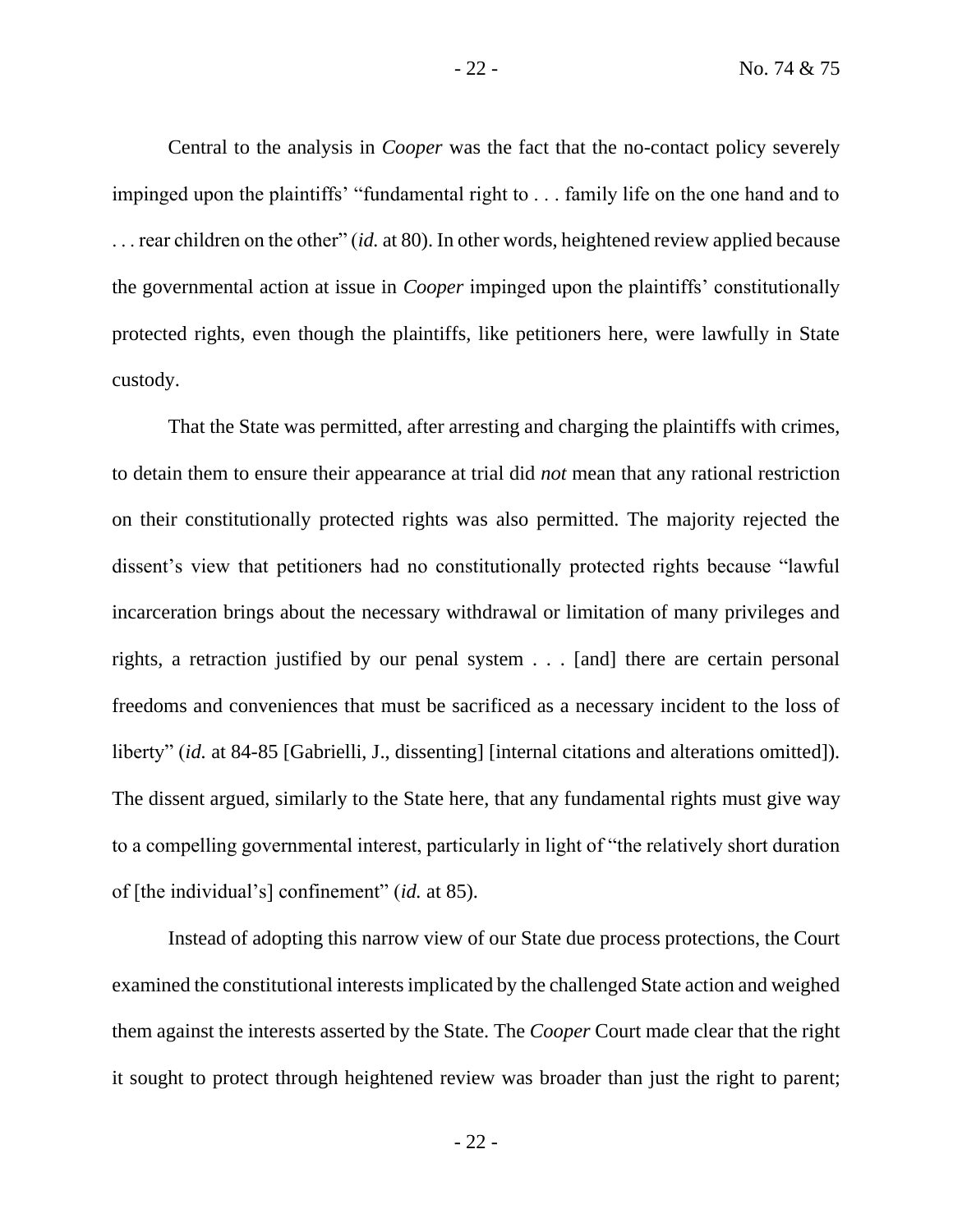instead, it encompassed the right to be in the community generally—a fundamental right that was not rendered wholly meaningless by virtue of the right-holder's detention (*see* 49 NY2d at 81 ["(W)hen so *fundamental a right* as the maintenance by pretrial detainees of relationships with family *and friends* is involved the measure adopted must be both reasonable and necessary to the maintenance of security"] [emphasis added]).

The reasoning of *Cooper* applies with equal force to petitioners here. As an initial matter, the same fundamental right at issue in *Cooper* is clearly implicated in the case of Ortiz, whose desire to maintain his relationship with his young daughter was central to his decision to seek release on PRS in New York City (as the record repeatedly makes clear). DOCCS' refusal to release Ortiz absent a SARA-compliant address and its denial of his request to directly seek shelter in the City, therefore, thwarted his attempts to vindicate his long-recognized fundamental right to parent (*see People ex rel. Portnoy v Strasser*, 303 NY 539, 542 [1952] ["(T) he right of a parent, under natural law, to establish a home and bring up children is a fundamental one and beyond the reach of any court"]).

Here, the importance of the right to be in the community and to "maintain... relationships with family and friends" (*id.*) is, arguably, even greater for individuals on PRS who, by virtue of DOCCS' SARA incarceration, remained confined in a correctional facility euphemistically labeled an RTF—despite the fact that this portion of their sentence is supposed to be served at liberty in the community. "Postrelease supervision is significant" (*People v Catu*, 4 NY3d 242, 245 [2005]), and DOCCS' abridgement of it particularly when that action simultaneously works harm on fundamental rights—must be subjected to something more searching than mere rational basis.

- 23 -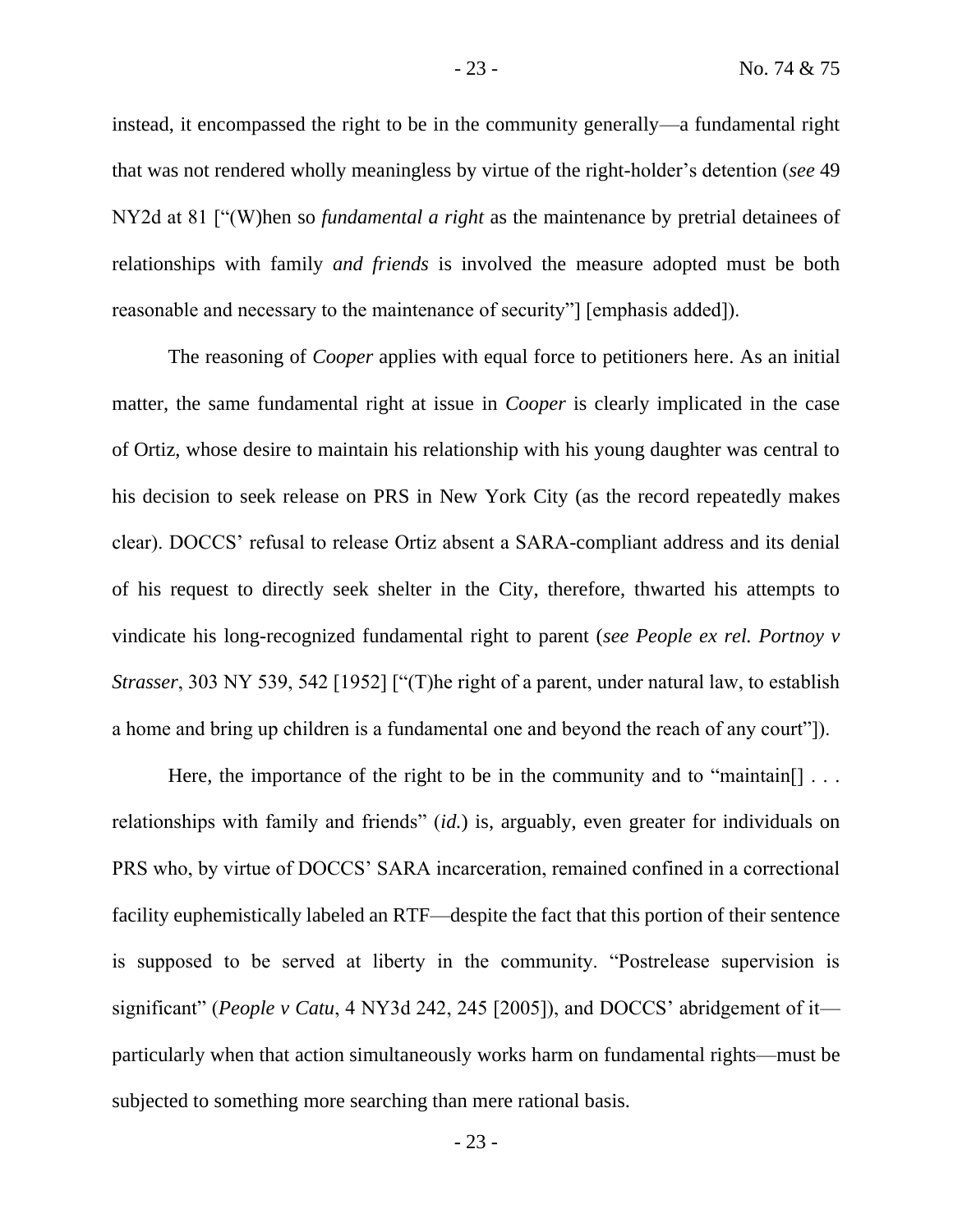To be sure, the Constitution permits the State to infringe upon the rights of someone serving a sentence upon a lawful conviction, and an individual's right to "conditional liberty [is] properly dependent on observance of special parole restrictions" (*Morrissey v Brewer*, 408 US 471, 480 [1972]). Nonetheless, the liberty interests of individuals who are presently incarcerated still merit constitutional protection. This is particularly true for individuals, like petitioners, who have either been granted an open parole date or who are currently serving the PRS portions of their sentences (*see id.* at 482 [liberty interest of a parolee, in the context of a revocation hearing, "includes many of the core values of unqualified liberty and its termination inflicts a 'grievous loss' on the parolee . . . . By whatever name, the liberty is valuable and must be seen as within the protection of the Fourteenth Amendment"]).

The majority relies heavily on the lack of any right to parole to reach its conclusion that there is no constitutional right—fundamental or otherwise—meriting heightened judicial review (majority op at 11-12). This parsimonious view of individual liberty ignores that once a person *is* granted parole or exceeds the maximum expiration date of the carceral portion of their sentence, they possess far "more than a hope or a unilateral expectation of release" (*Green v McCall*, 822 F2d 284, 288 [2d Cir 1987] [internal quotations omitted]). "[I]nstead, [they] have a legitimate claim of entitlement to it" (*Greenholtz v Inmates of Neb. Penal & Corr. Complex*, 422 US 1, 7 [1979]). In turn, once such individuals have a "legitimate claim of entitlement," the Constitution protects that liberty interest (*see Victory v Pataki*, 814 F3d 47, 60 [2016] ["(A) New York inmate who has been granted an open parole release date has a legitimate expectancy of release that is grounded in New York's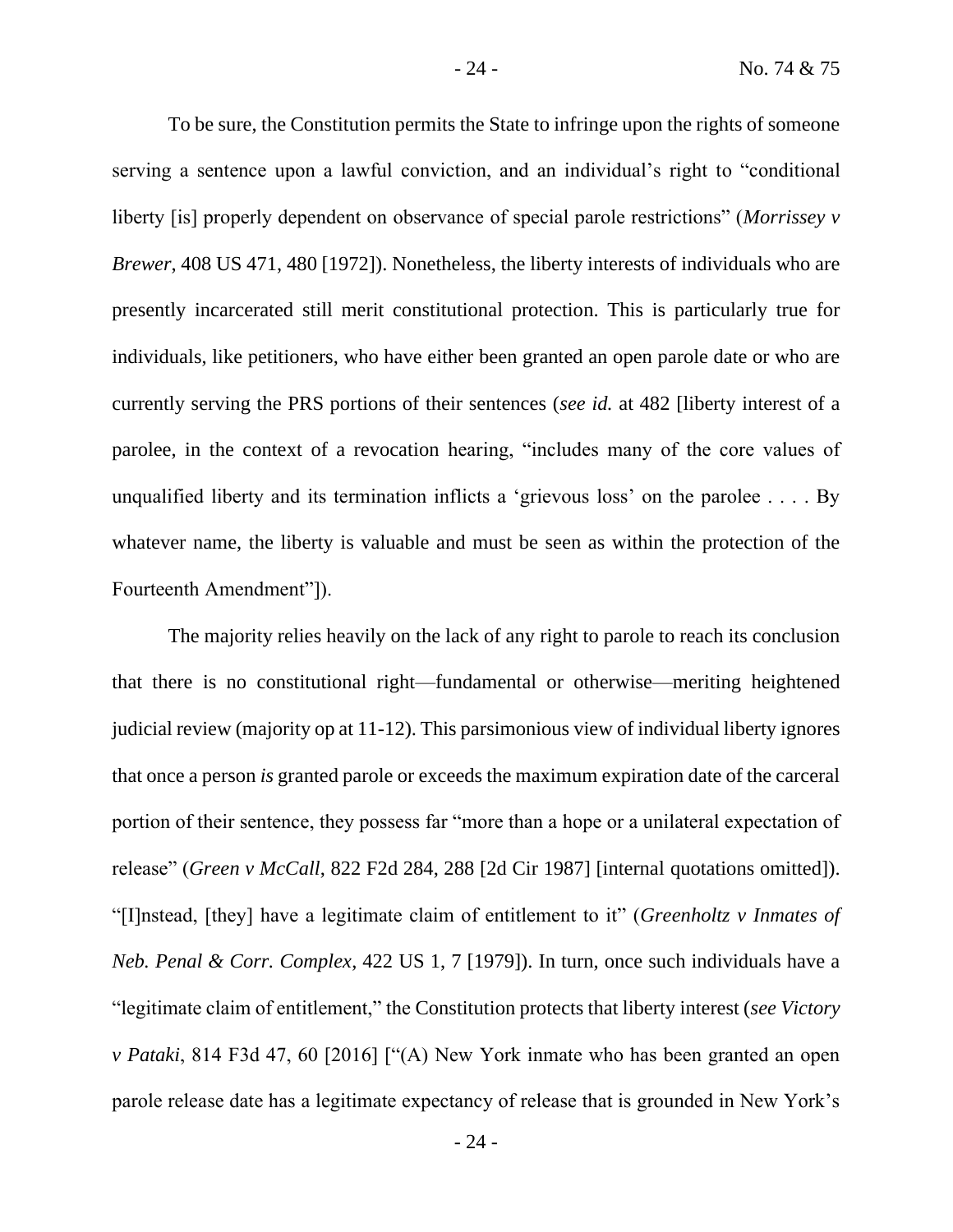regulatory scheme . . . (and) has a protectable liberty interest that entitles (them) to due process"] [internal citation and quotation omitted]).

While that interest may not rise to the level of a fundamental right, it is nonetheless constitutionally meaningful because it derives from "a legitimate expectancy of release that is grounded in the state's statutory scheme" (*id.* at 60, quoting *Graziano v Pataki*, 689 F3d 110, 114 [2012]). That is all the more true here, where the statutory scheme reflects a clear legislative intent in favor of reentry (*see e.g. People v Sparber*, 10 NY3d 457, 469 [2008] [purpose of PRS is to monitor certain incarcerated individuals "upon their *reintroduction into society*"] [emphasis added]; *see also* Donnino, Practice Commentary, McKinney's Cons. Laws of NY, Book 39, Penal Law § 70.45, at 396 [2004 ed.] [quoting Legislative Memorandum which states that PRS is meant to provide "assurance that offenders will be successfully reintegrated into society"]).

Likewise, New York City's status as a "right to shelter" jurisdiction bolsters the petitioners' legitimate expectation of release and their concomitant liberty interests. Under a 1981 consent decree entered in *Callahan v Carey* (Index # 42582/79 [Sup Ct, NY County 1981]), New York City agreed that it would "provide shelter and board to each homeless man who applies for it" (*Callahan v Carey*, 307 AD2d 150, 151 [2003], quoting consent decree). The *Callahan* consent decree does not have a sex offender exception, and its plain language requires DHS to provide SARA-compliant housing to individuals like petitioners—assuming, of course, DOCCS did not prohibit them from presenting themselves for intake (*see also Callahan v Carey*, 12 NY3d 496, 498 [2009] [requiring the City to "provide shelter and board to each homeless man who applies for it provided that .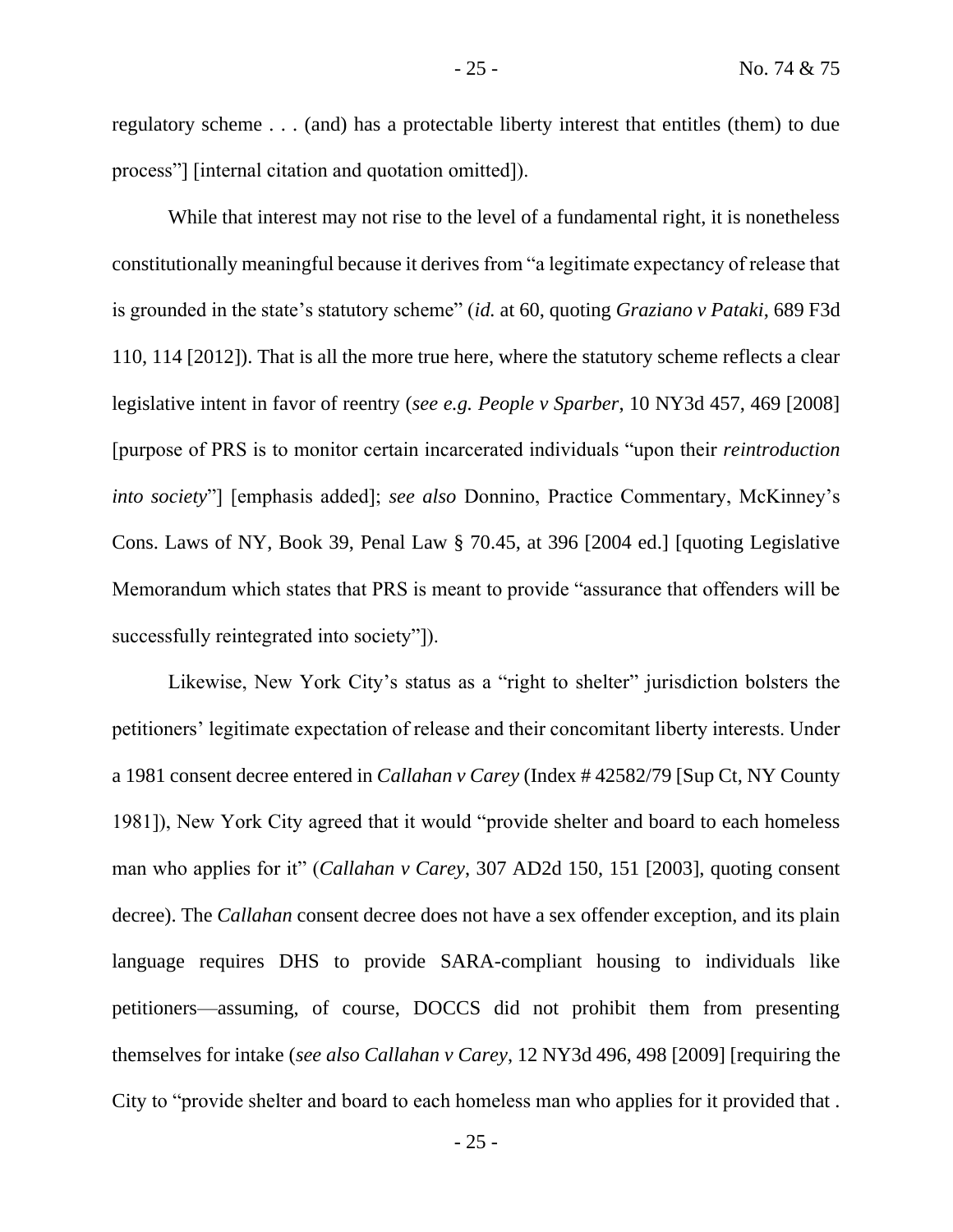. . the man by reason of . . . social dysfunction is in need of temporary shelter"]). Indeed, DHS officials appear to have confirmed this understanding of the consent decree in litigation raising issues similar to those presented in the instant appeals (*see Bonilla v Supt. Fishkill Facility* (No 2020/51174 [Sup Ct, Dutchess County, June 25, 2020]). Supreme Court credited a DHS official's testimony that individuals subject to SARA would be provided compliant beds so long as they presented themselves to DHS shelter intake (*see Gonzalez*, 32 NY3d at 489-490 [Wilson, J., dissenting] ["(H)ad DOCCS released (the petitioner) to any homeless shelter in New York City, the City would have been required to find him a bed, because the City guarantees (and indeed must guarantee) housing for every homeless person who requests it"]; dissenting op of Wilson, J. at 2-5, 21-23 [demonstrating the breadth of the City's obligation to provide homeless individuals like petitioners with housing upon request]). Thus, in addition to New York State's reentrypromoting conditional release scheme, New York City's provision of shelter to indigent individuals further strengthens petitioners' liberty interest in and their expectation of unobstructed release on parole and PRS to a New York City shelter.

That New York City, as opposed to some other jurisdiction, guarantees a right to shelter is noteworthy for another reason. Although petitioners expressed some openness to living outside of the City, nothing in the record suggests that, as homeless individuals, they would be able to obtain shelter upon request in another part of the State. Moreover, the petitioners' historical connection to and preference for residing in New York City may reflect government policies resulting in pervasive racial segregation in housing that afflicts New York State generally. In upstate New York (where SARA-compliant housing is not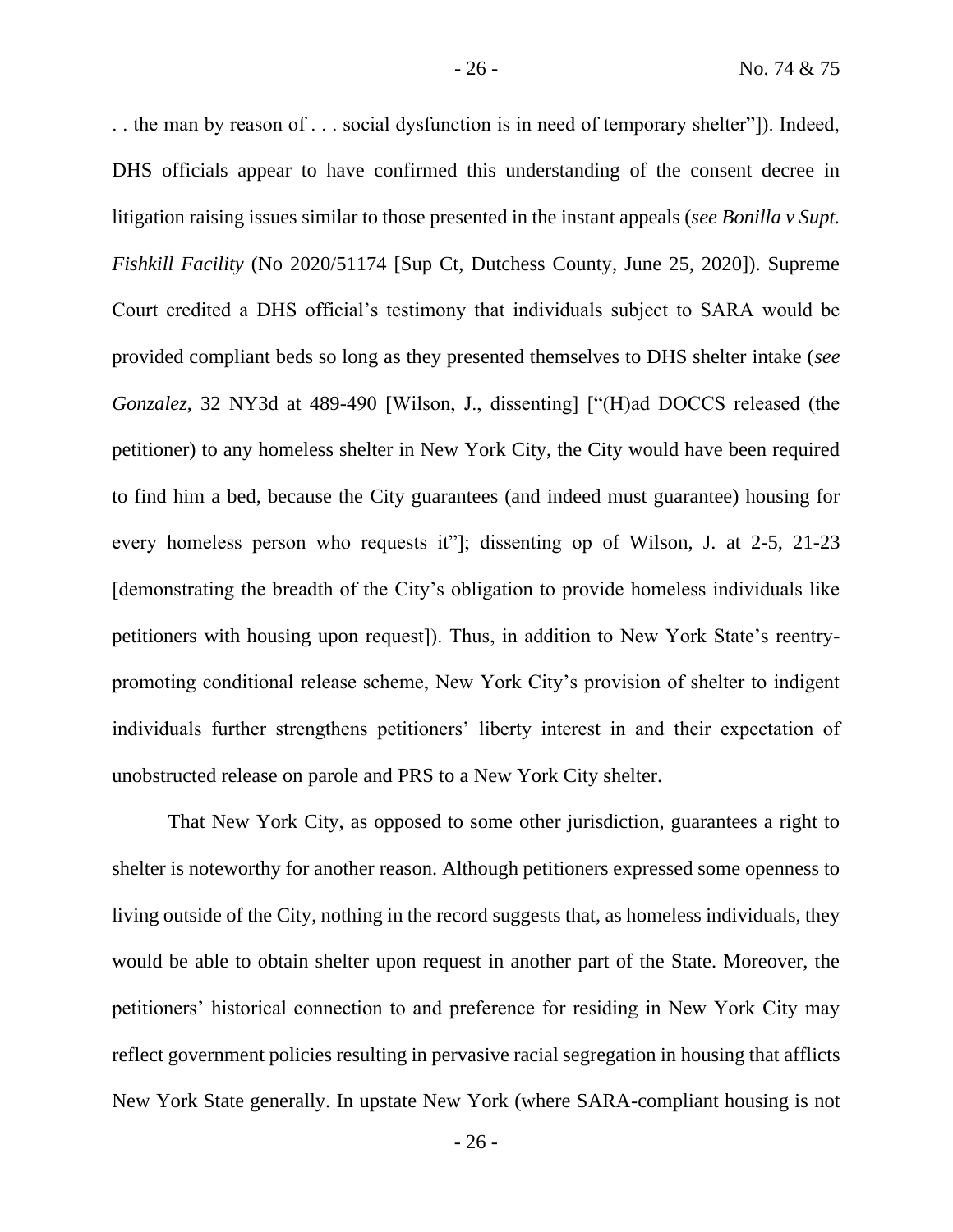in such high demand), for example, more than 80% of residents are non-Hispanic whites (*see* Nancy Denton et al., *Metropolitan and Micropolitan New York State: Population Change and Race-Ethnic Diversity 2000-2010*, How the Other Third Lives: A Focus on Upstate New York, http://mumford.albany.edu/mumford/UpstateProject/geography.html). And people of color are concentrated in neighborhoods with the highest poverty rates, adding to the challenges of reentry (*see e.g.* Paul Jargowsky, *Architecture of Segregation: Civil Unrest, the Concentration of Poverty, and Public Policy*, The Century Foundation [Aug. 7, 2015], https://tcf.org/content/report/architecture-of-segregation/?agreed=1 [Syracuse, New York has the highest concentrations of African-American and Hispanic poverty in the nation]).

The significant interests at issue in these appeals, grounded in statutory and regulatory schemes aimed at promoting an individual's reentry into the community, reducing recidivism, and ensuring that they have shelter if they are homeless, demand more scrutiny than mere rational basis review. This is particularly so when the State's infringement of that interest implicates rights that *are* unquestionably fundamental, such as the right to "the maintenance . . . of relationships with family" (*Cooper*, 49 NY2d at 81). Nothing less than intermediate scrutiny serves to protect those rights. *Anonymous v Rochester* (13 NY3d 35, 48 [2009]) supports this conclusion.

In *Anonymous*, the Court considered the appropriate constitutional standard of review for a curfew that restricted minors' freedom of movement. The Court determined that, for adults, such freedom of movement would undeniably constitute a fundamental right warranting strict scrutiny. But, because of the sensitive considerations applicable to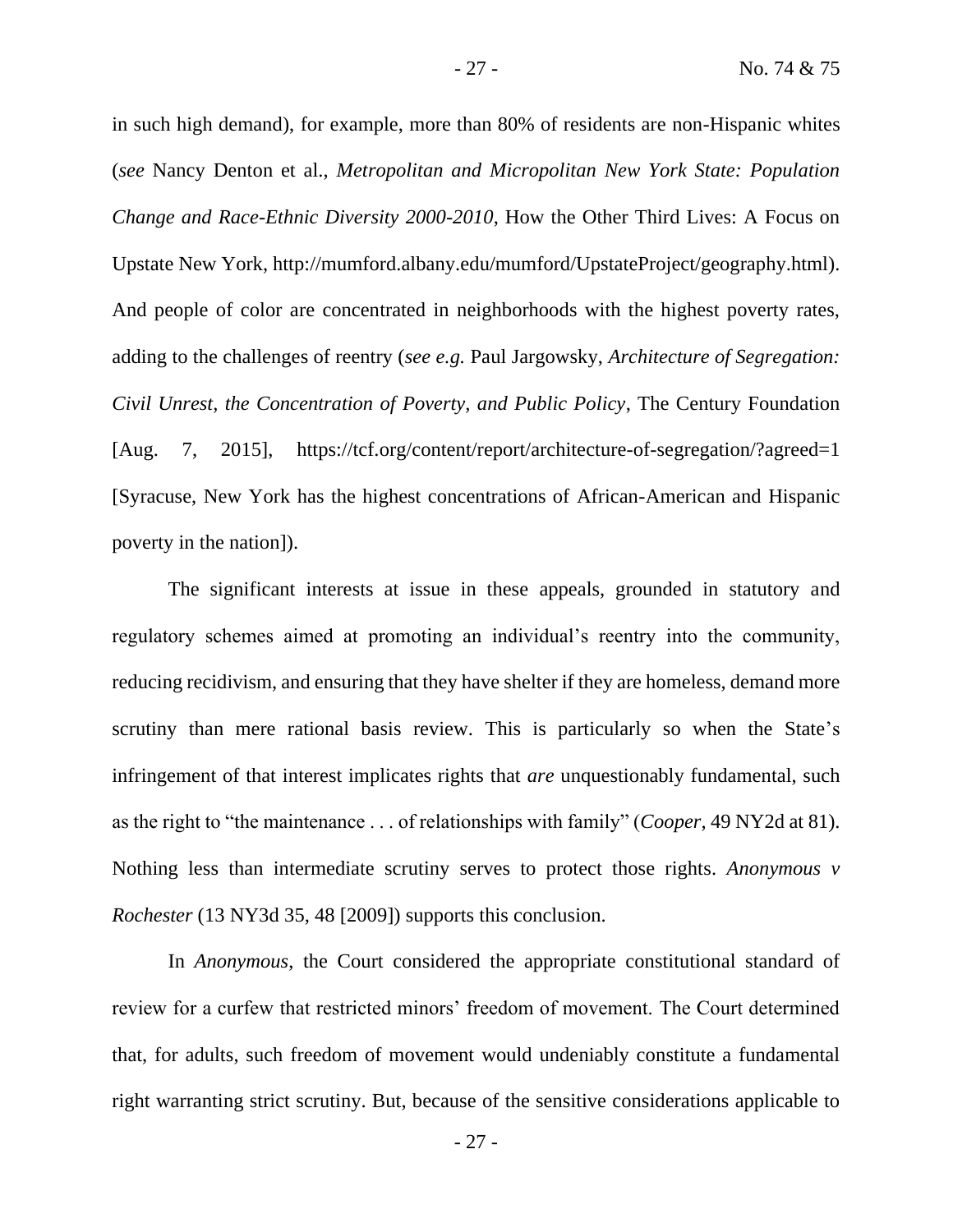minors, a slightly more lenient form of review (i.e., intermediate scrutiny) should apply. (13 NY3d at 45-47). Specifically, the Court held that, notwithstanding the fundamentality of the right to freedom of movement, courts had long recognized the State's "entitle[ment] to adjust its legal system" when dealing with minors "by exercising broader authority over their activities" (*id.* at 46, quoting *Bellotti v Baird*, 443 US 622, 635 [1979]). As the petitioners argued before this Court, the relationship between an adult's and a minor's freedom of movement is clearly analogous to the relationship between the constitutional right to be free from confinement possessed by those at liberty and those who are incarcerated. That is, an individual who is at liberty has a constitutional right to remain at liberty that merits the protection of the Due Process Clause, even if subject to some additional constraints (*see DeShaney*, 489 US at 200 ["(I)t is the State's affirmative act of restraining the individual's freedom to act on (their) own behalf—through incarceration, institutionalization, or other similar restraint of personal liberty—which is the 'deprivation of liberty' triggering the protections of the Due Process Clause"]).

Intermediate scrutiny is "sufficiently skeptical and probing to provide rigorous protection of constitutional rights yet flexible enough to accommodate legislation that is carefully drafted to address" particularly sensitive cases (*Anonymous*, 13 NY3d at 47). Indeed, it is precisely for this reason that New York courts have routinely found it appropriate when considering the extent to which the State may, in service of certain important State functions, constitutionally impinge upon liberties enshrined in the Constitution (*see e.g. Town of Delaware*, 34 NY3d at 244 [applying intermediate scrutiny when balancing First Amendment rights against municipal zoning needs]; *Hughes*, 22

- 28 -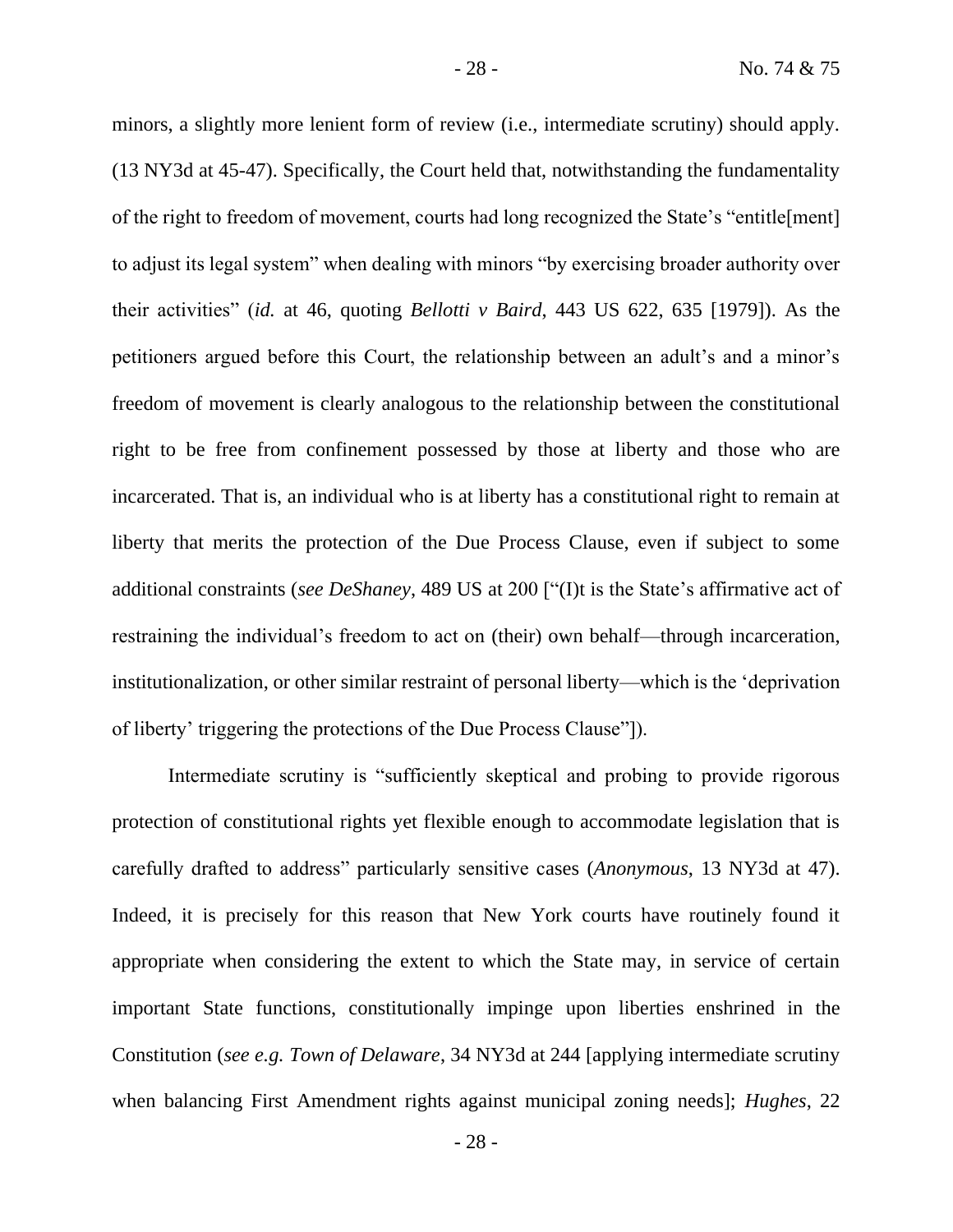NY3d at 51 [applying intermediate scrutiny when balancing Second Amendment rights against State criminal law prohibiting certain possessions of firearms]; *Alevy*, 39 NY2d at 384 [applying intermediate scrutiny balancing Equal Protection concerns about disparate treatment based on race with the need to compose a racially diverse class of medical students]).

Due consideration of both sides of the ledger in these appeals does not require the Court to resort to the most stringent tier of constitutional review. Indeed, the Court may take into account the State's legitimate concerns while simultaneously affording the petitioners "rigorous protection of [their] constitutional rights" (*Anonymous*, 13 NY3d at 47)—so long as it ensures that the level of scrutiny it applies to petitioners' claims is "not a 'toothless' standard of review" (*Matter of Fay's Estate*, 44 NY2d at 144). That standard—neither hyper-stringent nor utterly toothless—is intermediate scrutiny.

Applying that standard here, I conclude that DOCCS' policy of SARA incarceration of indigent individuals is unconstitutional. As discussed above, it is doubtful that the application of SARA's restriction to petitioners achieves the statute's legislative goals given the lack of evidence linking recidivism involving minors with SARA's school grounds restriction. But even if that were not the case, DOCCS' policy does not further correctional interests; it is intended as a stopgap for perceived administrative and budgetary constraints facing DHS (*see* dissenting op of Wilson, J. at 25-26 ["DOCCS's cooperation with DHS serves a convenient purpose of allowing DHS to control access to shelter space; it does not alter the City's obligations under the *Callahan* consent decree to provide shelter to homeless individuals"]). In other words, DOCCS denies release not because continued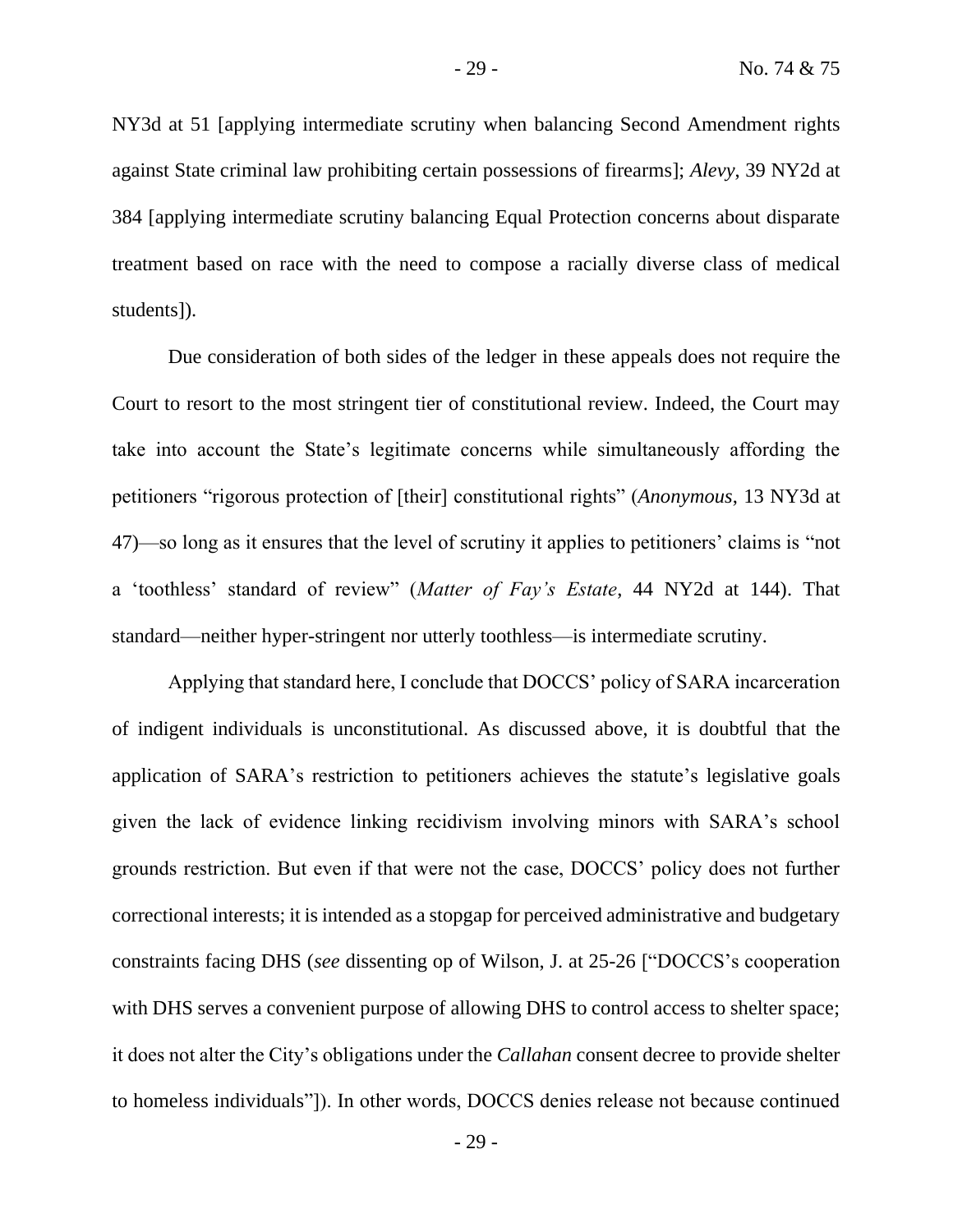incarceration serves the goals of the correctional system, or because it furthers individual reentry programming, but because DOCCS has concluded that it would be logistically difficult for the City to provide a SARA-compliant shelter bed upon request to sex offenders. However, DHS is obligated to provide shelter to those homeless individuals who seek it (*see Callahan*, Final Judgment by Consent at ¶ 1; dissenting op of Wilson, J. at 2- 5, 21-23).

DOCCS argues that it must incarcerate individuals like petitioners until they have secured a SARA-compliant address, but DOCCS admits that it prevents offenders from requesting compliant shelter from DHS at the time of their scheduled release. In reality, we do not know if DHS will fail to comply with its obligations. As Judge Wilson explains in his dissent, which I join<sup>6</sup>, there is no reason to believe it will not (dissenting op of Wilson, J. at 21-23, 23 n 11). DOCCS' and the majority's assertion that indigent persons who need housing in the City will automatically violate SARA upon release, absent DOCCS' policy (majority op at 13), is unsupported by this record. Instead, by limiting the number of person's subject to SARA who present themselves to DHS on any given date, DOCCS has effectively minimized the demand on the City, at the cost of petitioners' liberty. Other than the shelter vacancy rate, the State has no evidence to support its determination that the City would fail to abide by its obligations under the *Callahan* consent decree. Any speculation

<sup>&</sup>lt;sup>6</sup> To the extent that Judge Wilson's dissent asserts that the rights afforded an individual who has been released are subject to strict scrutiny, I agree. However, I need not, and do not, opine as to whether strict scrutiny applies to individuals who have an expectation of release but who have not yet been released. As I discuss, DOCCS' application of SARA to petitioners cannot survive even intermediate scrutiny.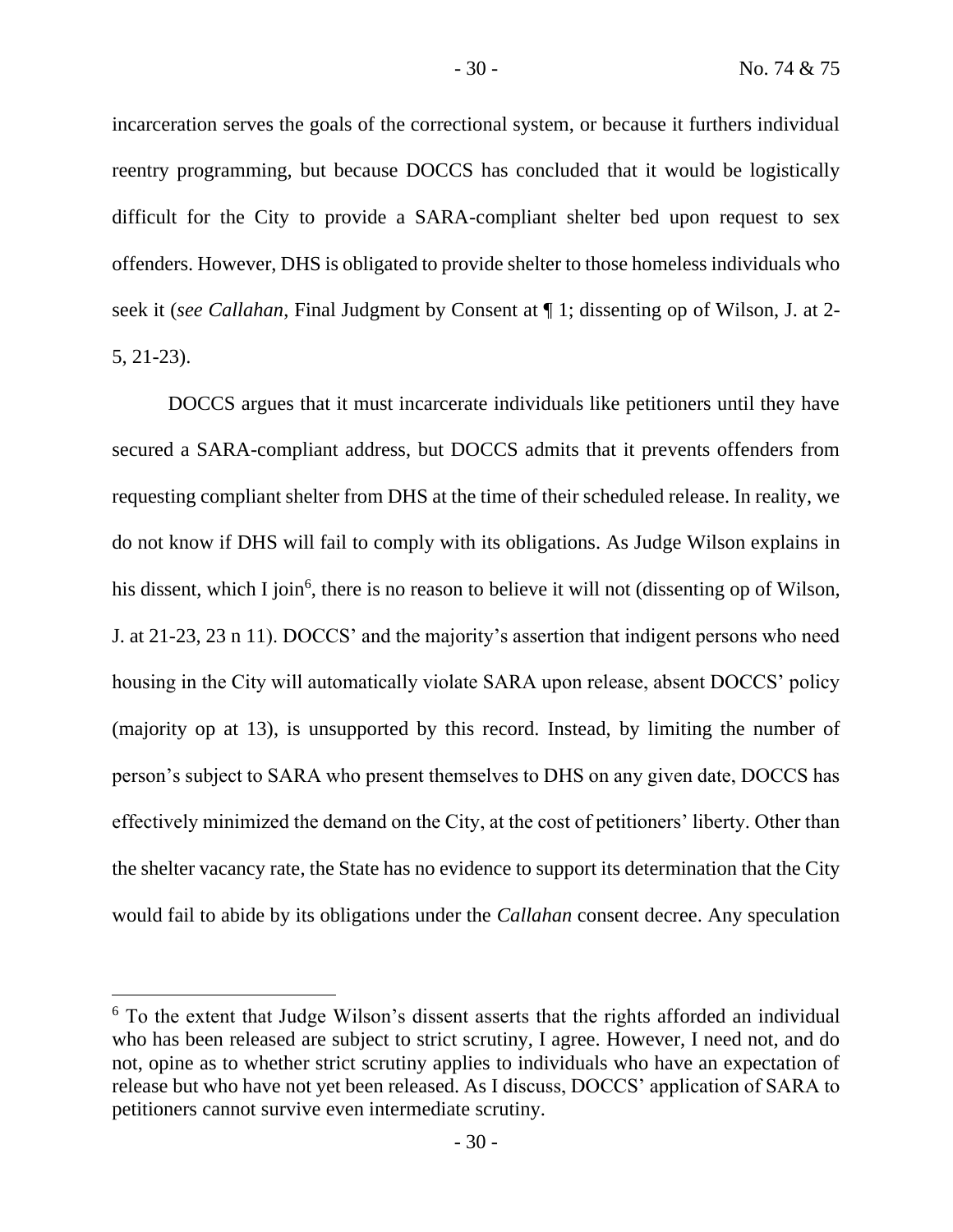about the legal rights of petitioners to shelter in the City is a matter to be resolved by the parties to the consent decree or, if necessary, through litigation seeking to modify or terminate the consent decree (*see Callahan*, 12 NY3d at 502). Perversely, DOCCS' policy has made it impossible to resolve the alleged "short supply" problem.

Moreover, DOCCS' policy must be assessed in light of the competing statutory and regulatory scheme governing parole and PRS. Continued incarceration, perhaps prolonged indefinitely, does nothing to further the legislative goals of providing parole in appropriate cases and completion of the PRS sentence in the community. Both are intended to facilitate successful reentry and reduce recidivism. If there are administrative, budgetary or legal obstacles to fulfilling the commands of the legislative enactments described above, those challenges must be addressed by our elected officials not DOCCS (*see Rent Stabilization Assn. of N.Y. City v. Higgins*, 83 NY2d 156, 174 [1993] ["the general wisdom or desirability" of State's economic choices "is a question for the legislature"]; *Saxton v Carey*, 44 NY2d 545, 549 [State's budgetary priorities "is for the Legislature to review," rather than the courts]). Nor may this Court approve of constitutional violations caused by well-meaning corrections officials.<sup>7</sup>

<sup>7</sup> Since I would reverse on due process grounds, I have no occasion to consider Ortiz's Eighth Amendment argument or his challenge to his incarceration in an RTF without residential-type privileges.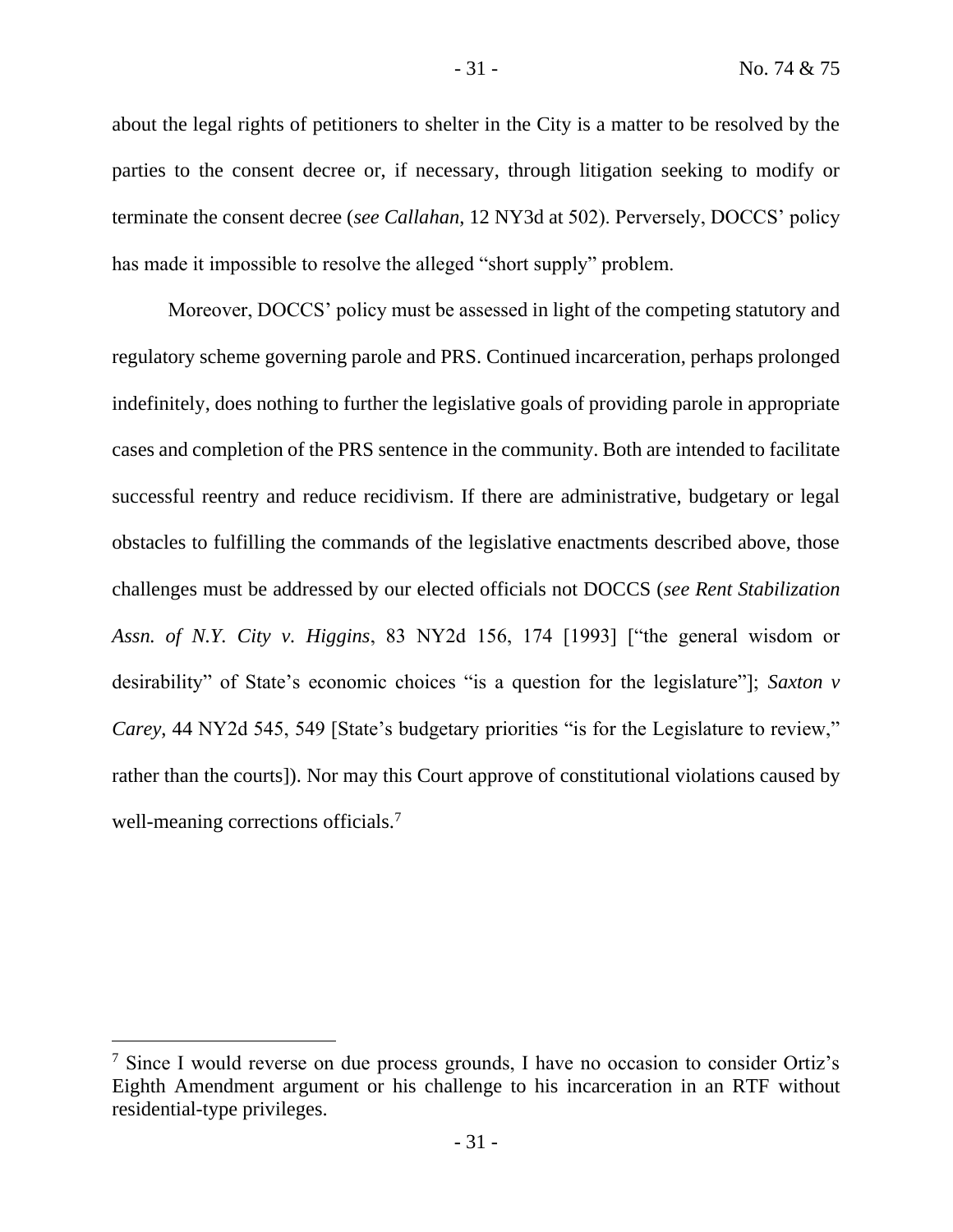WILSON, J. (dissenting):

No party disputes that persons adjudged to be dangerous sex offenders can live in New York City. They can and do. No party contends that the State may confine Mr. Ortiz or Mr. Johnson indefinitely if they are eligible for release but never able to find SARA-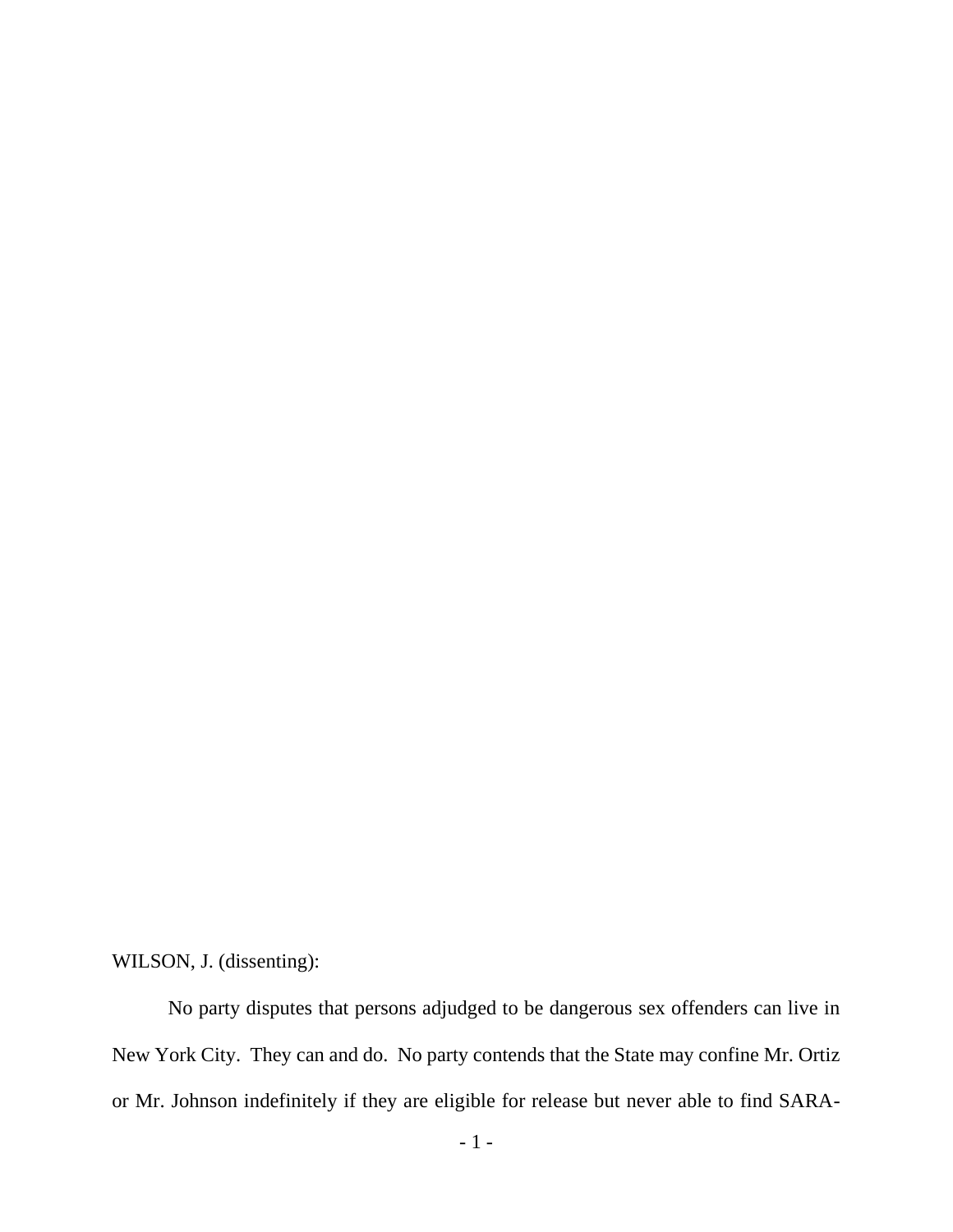compliant housing. Doing so would violate the Constitution. Instead, the question we must decide is when was the State obliged to release Mr. Ortiz and Mr. Johnson, both of whom were held in correctional facilities for years after they had secured parole, and in Mr. Ortiz's case, for 8 months past the maximum length of his sentence, allegedly because of their inability to find housing.

Had Mr. Ortiz or Mr. Johnson signed a lease on an apartment or placed a down payment on a SARA-compliant house, we would undoubtedly have enjoined the State from obstructing their legal right to housing, not to mention their rights of freedom of association and liberty. Too poor to afford housing, Mr. Ortiz and Mr. Johnson sought to avail themselves of their legal right to stay in a New York City homeless shelter.

Today, the majority takes the extraordinary step of declaring that a state agency can refuse to recognize a legal right guaranteed by the City of New York and enshrined in a legally enforceable consent decree entered as a court order. State agencies may not imprison people based on the belief that legal rights will not be vindicated. Accordingly, I dissent.

I.

#### A.

Since 1981, homeless people in New York City have had a legal right to shelter. That right arose out of a class-action lawsuit brought by Robert Callahan and a group of homeless men who challenged the inadequate capacity and substandard quality of New York City's homeless shelters (*see generally Callahan v Carey*, 12 NY3d 496 [2009] [relating the history of the consent decree]). Citing the State's obligation to provide for the

 $-2 -$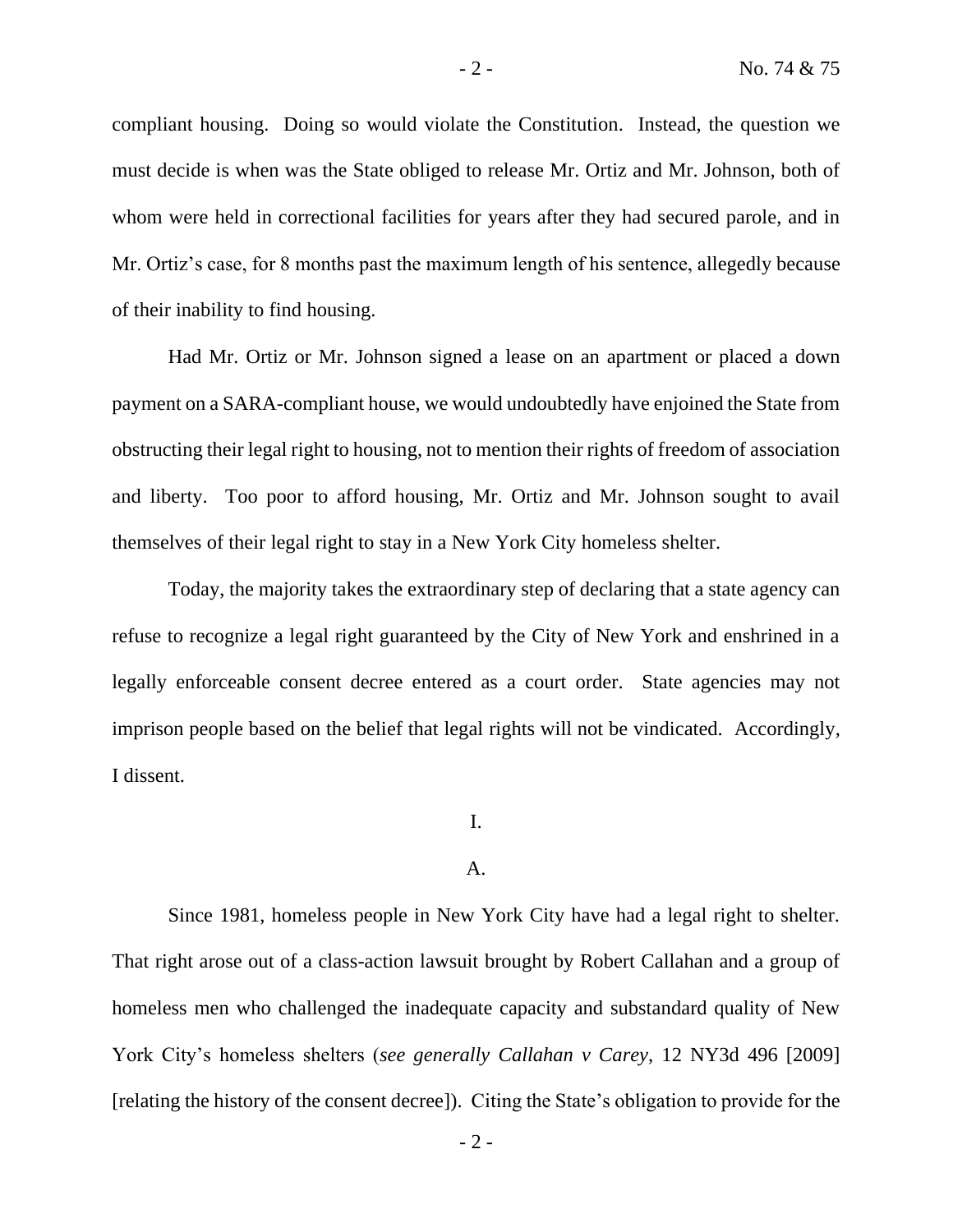"aid, care and support of the needy" under Article XVII of the New York State Constitution, the plaintiffs argued that a right to shelter for the homeless existed under state law (*see Callahan v Carey*, Amended Complaint at 9, Index No. 72581/79 [Sup Ct, NY County, April 30, 1980], *available at* https://www.coalitionforthehomeless.org/wpcontent/uploads/2014/08/CallahanAmendedComplaint-1.pdf). To settle that lawsuit, New York City entered into a consent decree in which the City committed to house every homeless man who presented himself at a City intake shelter. Paragraph 1 of the consent decree, entitled "Provision of Shelter," sets forth the basic right:

> "The City defendants shall provide shelter and board to each homeless man who applies for it provided that (a) the man meets the need standard to qualify for the home relief program established in New York State; or (b) the man by reason to physical, mental or social dysfunction is in need of temporary shelter."

(*Callahan v Carey*, Final Judgment by Consent at ¶ 1, Index No. 42582/79 [Sup Ct, NY County, August 1981] [hereinafter "*Callahan* Consent Decree"], *available at* https://www.coalitionforthehomeless.org/wp-

content/uploads/2014/06/CallahanConsentDecree.pdf). The subsequent paragraphs detail standards for the quality of life that each shelter must meet, a system for monitoring the City's performance, and, as relevant here, procedures for submitting and accepting applications for shelter. To wit, Paragraph 5 begins:

> "The City defendants shall accept applications for shelter at the Men's Shelter, 8 East Third Street, New York, New York and at 529 Eighth Avenue, New York, New York (the "central intake center"). Applications for shelter shall be accepted at all times at the Men's Shelter . . . . The City defendants shall provide direct transportation to shelter pursuant to paragraph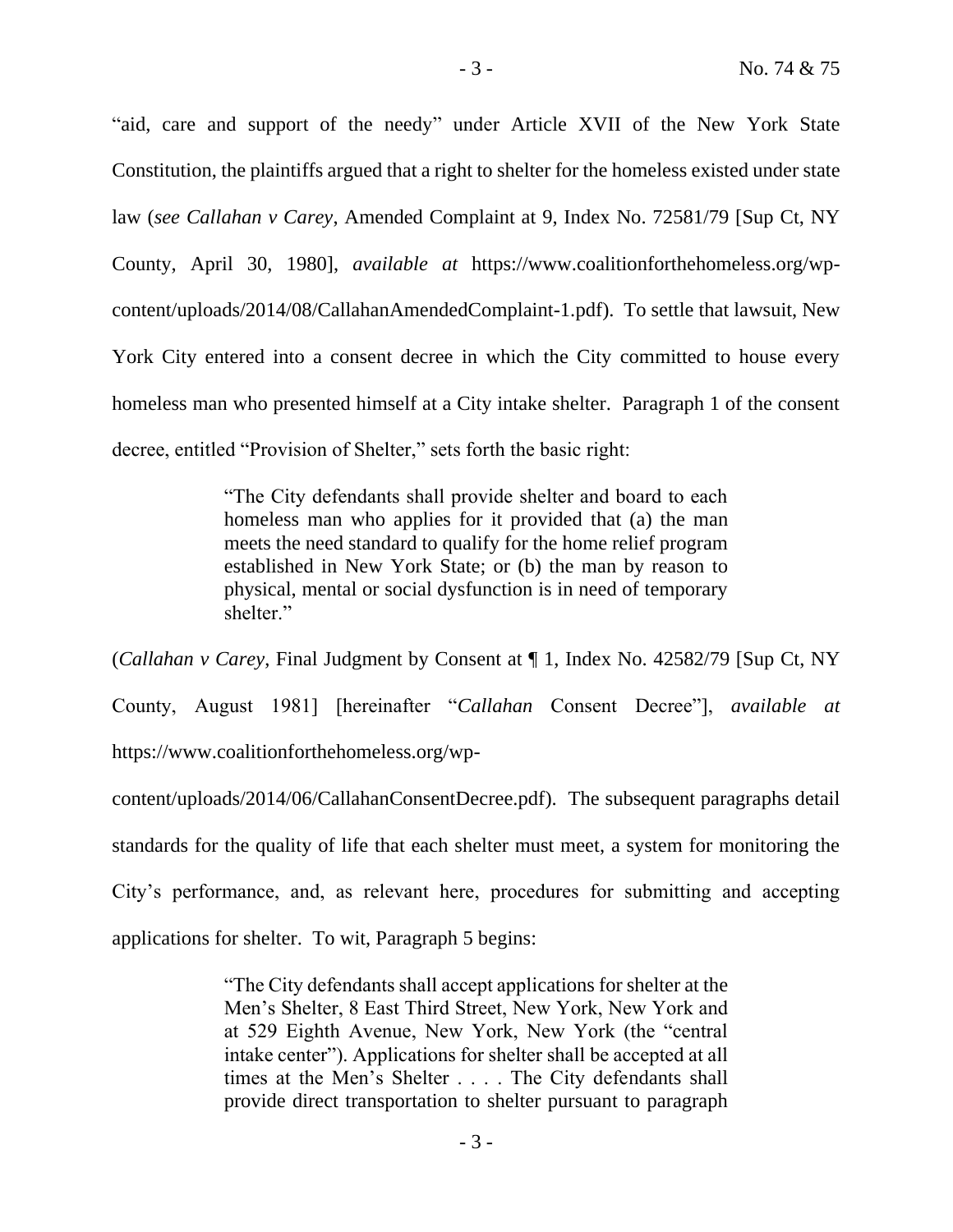1, supra . . . . The City defendants shall accept applications for shelter at shelter facilities providing that such applicants have applied for and have been found eligible for shelter by the City defendants within six months of the time of application at a shelter facility."

(*Callahan* Consent Decree at ¶¶ 5-7). The consent decree definitively establishes the scope of the City's commitment. The City must provide shelter to "each man who applies" (subject to meeting the criteria of financial or personal need) and applications must be accepted "at all times" at the central intake facility or one of the City's satellite facilities.

The City's obligation, as we have repeatedly explained, "is in the nature of a contract" (*Callahan*, 12 NY3d at 395, quoting *19th St. Assoc. v State of New York*, 79 NY2d 434, 442 [1992]; *accord Callahan v Carey*, 307 AD2d 150, 153 [1st Dept 2003]). That guarantee is overseen and enforced by the courts of New York (*see Childs v Levitt*, 151 AD2d 318, 320 [1st Dept 1989], *lv denied* 74 NY2d 613 [1989] [noting that a "settlement entered as a consent decree . . . operates as a binding contract" which "the courts are bound to enforce"]). As the U.S. Supreme Court has noted, "[c]onsent decrees have elements of both contracts and judicial decrees" (*Frew ex rel. Frew v Hawkins*, 540 US 431, 437 [2004]), but in many ways are easier for courts to enforce than ordinary contracts (*see Local No. 93, Intern. Assn. of Firefighters, AFL-CIO C.L.C. v City of Cleveland*, 478 US 501, 523 n 13 [1986] [emphasizing that with a consent decree, courts maintain continuing jurisdiction over the decree, possess a "more flexible repertoire of enforcement measures," and do not need to rehash "many facts that would otherwise have to be shown in order to establish the validity of an ordinary contract"] [quoting with approval brief for Nat League of Cities et al. as *Amici Curiae* at 25]).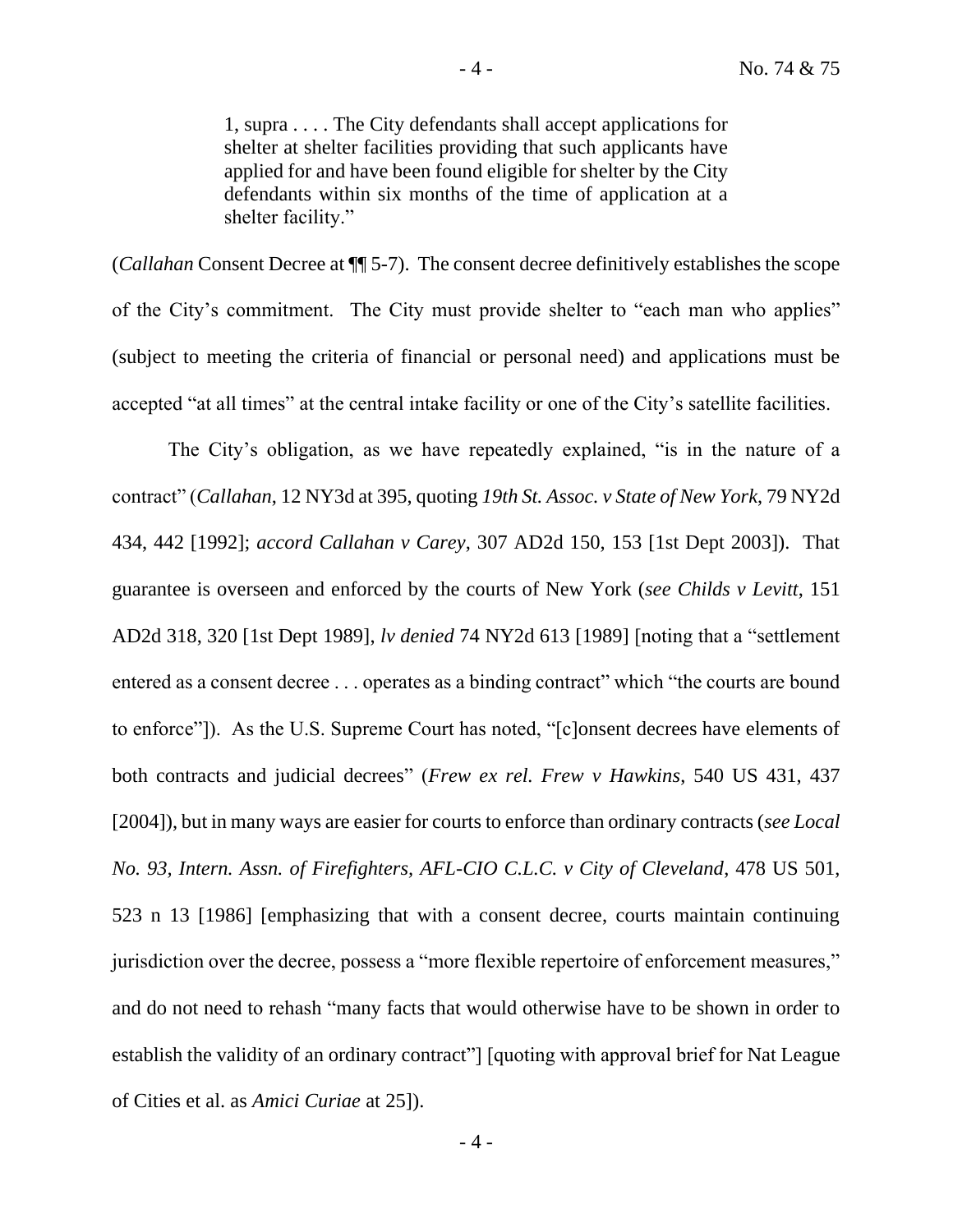Over four decades, New York courts have reaffirmed and extended the City's binding contractual obligation to provide shelter to those in need. In the years following the entry of the original consent decree, New York expanded the decree to guarantee shelter not only for homeless men, but also for homeless women (*Eldridge v Koch*, 98 AD2d 675 [1st Dept 1983]) and families with children (*Matter of McCain v Koch*, 117 AD2d 198, 222 [1st Dept 1986], *revd in part*, 70 NY2d 109 [1987] [affirming a right to shelter for families with children, a holding not disturbed by the Court of Appeals]). In 2009, our Court confirmed the continued force of the *Callahan* consent decree, holding that the City must honor its commitments, including as they pertain to the disclosures and recordkeeping required for monitoring the City's compliance (*Callahan v Carey*, 12 NY3d 496 [2009]). In our 2009 decision, we noted that if "the City defendants consider the consent decree to be outmoded and cumbersome, they may always seek to modify or terminate it as provided for by paragraph 19" (*id*. at 502). Because such a modification or termination has not occurred, the City remains obligated to provide shelter to those in need.<sup>1</sup>

B.

<sup>&</sup>lt;sup>1</sup> In the decades since the *Callahan* consent decree entered into force, other jurisdictions have followed New York City in establishing a legal right to shelter (*see* D.C. Code § 4- 753.01 [c] [1] [providing that "the District shall make available appropriate space in District of Columbia public or private buildings and facilities for any resident of the District who is homeless and cannot access other housing arrangements," whenever the actual or forecasted temperature falls below 32 degrees Fahrenheit or above 95 degrees Fahrenheit]; Massachusetts L1983, ch 450 [mandating that the state provide temporary emergency shelter to every eligible man, woman and child]).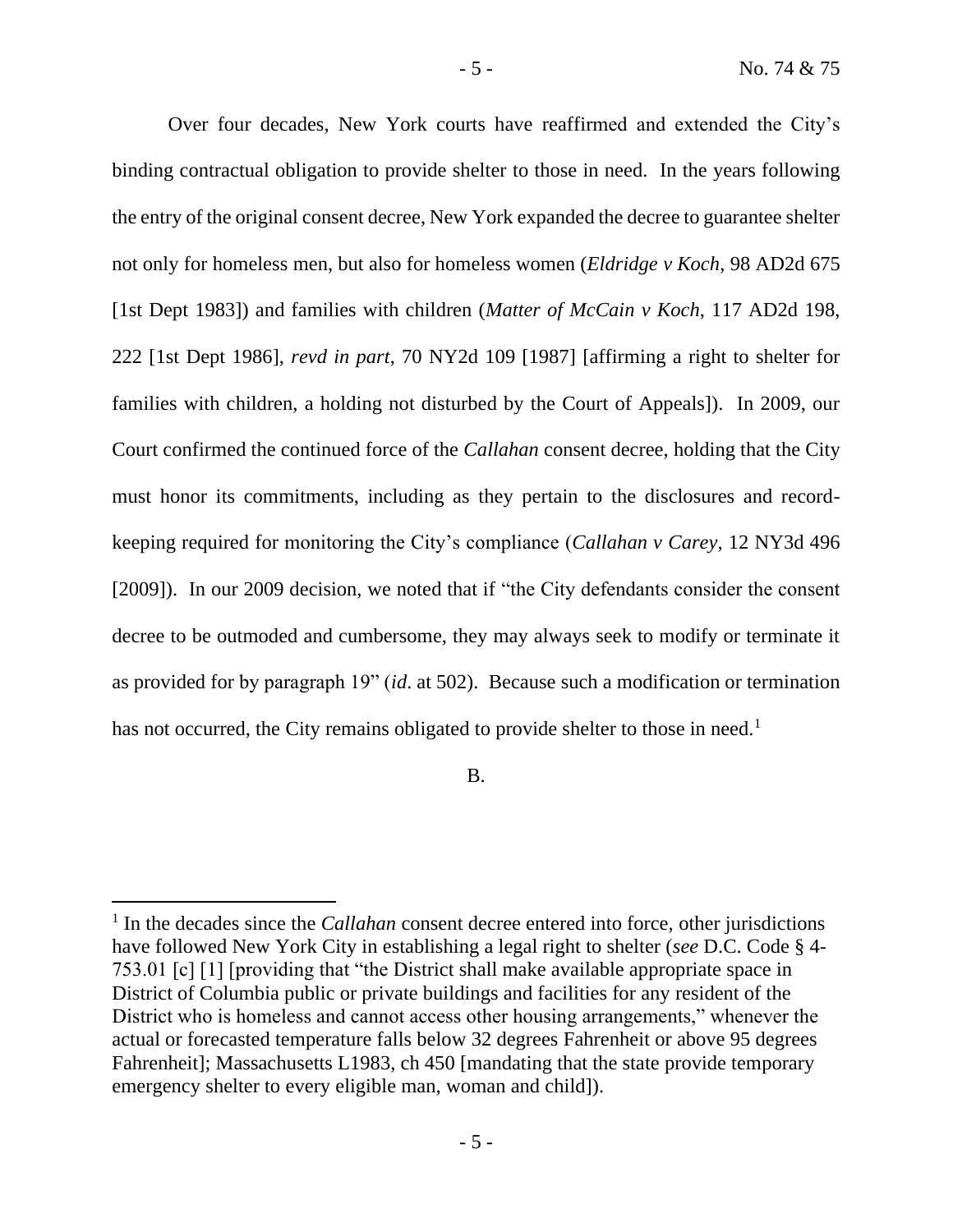Mr. Ortiz and Mr. Johnson sought to avail themselves of their legal right to shelter. Both men, by virtue of their convictions and risk level designations under the Sex Offender Registration Act (SORA), were subject to strictures of the Sexual Assault Reform Act (SARA), including its limitations on entering school grounds. SARA directs the parole board to "require, as a mandatory condition of . . . release, that such sentenced offender shall refrain from knowingly entering into or upon any school grounds . . . or any other facility or institution primarily used for the care or treatment of persons under the age of eighteen" (Executive Law § 259-c [14]). The statutory definition of "school grounds" includes not only schools but also "any area accessible to the public located within one thousand feet of the real property boundary line" of a school (Penal Law § 220.00 [14]).

On its face, SARA is a trespass statute—the law prohibits sex offenders from "knowingly entering" a publicly-accessible area within a thousand feet of a school.<sup>2</sup> DOCCS interprets the statute by diverging from its plain language in three ways. First, DOCCS has interpreted SARA as a residency statute that imposes a pre-clearance requirement on people seeking to be released from prison. $3$  Consequently, DOCCS

- 6 -

<sup>&</sup>lt;sup>2</sup> "Knowingly enter" is the phrase New York penal statutes typically employ to denote the crime of trespass (*see* Penal Law § 140.10 ["A person is guilty of criminal trespass in the third degree when he *knowingly enters* or remains unlawfully in a building or upon real property  $\dots$ ."]; Penal Law § 140.15 [similar]).

 $3$  Although the petitioners here do not raise this claim, other litigants have successfully argued that the statute as applied by DOCCS is unconstitutionally vague. In 2019, a federal district court granted a preliminary injunction barring the enforcement of SARA's 1000 foot requirement as applied to a parolee who had not committed a sexual offense against a minor. The court reasoned that SARA's expansive language "authorizes or even encourages arbitrary and discriminatory enforcement" (*Yunus v Robinson*, 17-CV-5839 [AJN], 2019 WL 168544, \*13 [SDNY Jan. 11, 2019], *appeal withdrawn sub nom Yunus v*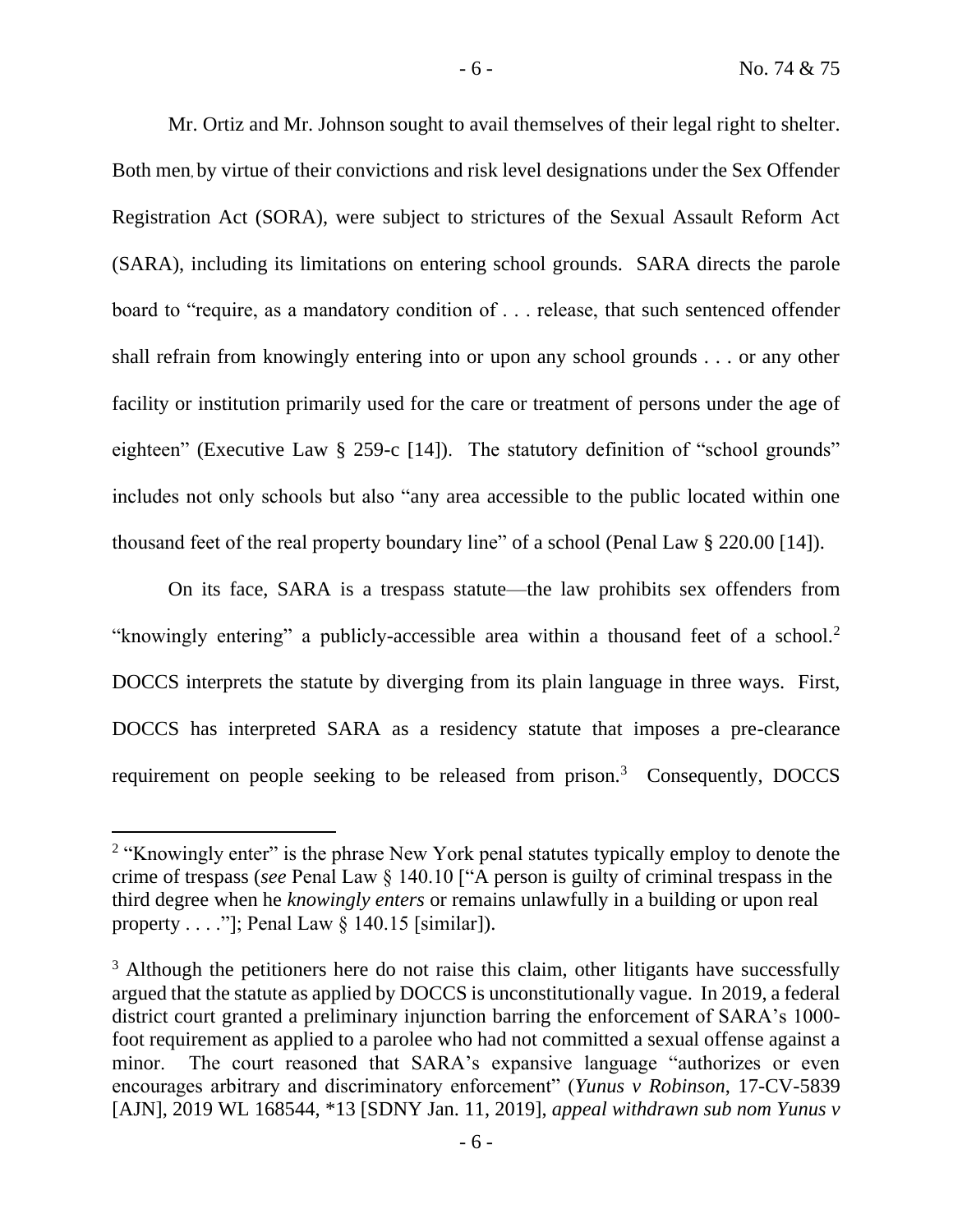requires parolees and people on post-release supervision to locate and have verified by DOCCS a SARA-compliant residence before they can be released. Second, DOCCS applies its SARA residency requirement to wholly private residences, even though most private residences are not "area[s] accessible to the public."<sup>4</sup> And third, DOCCS applies a 1,000-foot buffer to child care facilities even though the text of the statute applies that buffer to schools only, and not to child care facilities.<sup>5</sup>

<sup>4</sup> DOCCS has historically refused to permit sex offenders to comply with SARA by committing to stay within a private residence, *i.e.*, a form of house arrest (*see e.g. Berlin v Evans*, 31 Misc 3d 919 [Sup Ct, NY County 2011], *appeal dismissed* 103 AD3d 405 [1st Dept 2013] [describing how DOCCS refused to permit the petitioner to live in his private apartment even though he "agree(d) to remain in his apartment at all hours and arrange for friends to deliver groceries and mail it to him"]). Such commitments to house arrest illustrate the harsh penalties of SARA, although many parolees may prefer confinement at home to confinement at a correctional facility. If DOCCS's rejections of such requests are based on SARA's school grounds restriction, its decisions are likely *ultra vires*.

<sup>5</sup> Executive Law § 259-c (14) prohibits sex offenders who are subject to SARA from "knowingly entering into or upon any *school grounds*, as that term is defined in subdivision fourteen of section 220.00 of the penal law, *or any other facility or institution* primarily used for the care or treatment of persons under the age of eighteen . . . ." (emphasis added). Executive Law § 259-c (14) does not include a blanket 1,000-foot buffer for all facilities used for the care of children. Instead, the 1,000-foot buffer applies only to "school grounds" as defined in Penal Law § 220.00 and not to other facilities like daycare centers—that are used for the care of children. The plain language of the statute accords with the rationale behind the 1,000-foot buffer, which is that school-age children congregate in the vicinity of schools. That rationale may not apply to other

*Lewis-Robinson*, 2019 WL 3814554 [2d Cir May 15, 2019], quoting *Hill v Colorado*, 530 US 703, 732 [2000]). The court rejected the argument that DOCCS's "informal enforcement practices" (enforcing SARA only as to residency) saved the mandatory conditions of parole from vagueness because the statute fails to provide even "minimal guidelines to govern law enforcement" and therefore "places almost limitless discretion in the hands of Plaintiff's parole officers to arrest him for traveling almost anywhere in the city that he lives, raising precisely the concerns that [the] void-for-vagueness doctrine seeks to prevent" (*id*.).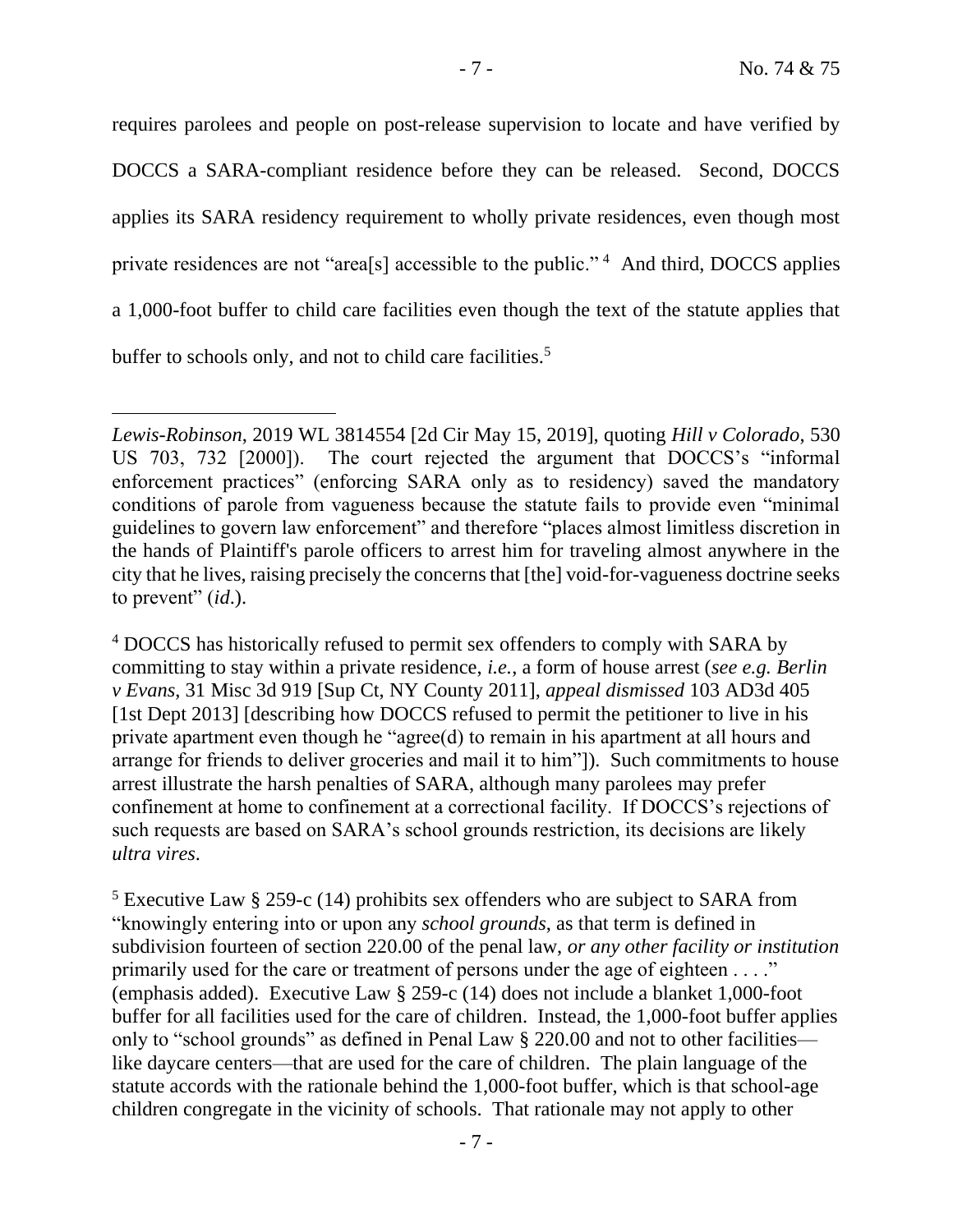Locating SARA-compliant housing in New York City is virtually impossible. Whereas a paroled sex offender might easily find SARA-compliant housing in bucolic Hamilton County, SARA, as interpreted by DOCCS, cordons off almost all residential areas of New York City, simply because the population is so dense. Trace a circle with a radius of 1,000 feet—roughly the equivalent of 4 city blocks—around each school and child care facility and all that remains are scattered and disconnected tracts where sex offenders may live among a sea of unhabitable zones (*see* Allison Frankel, *Pushed Out and Locked In: The Catch-22 for New York's Disabled, Homeless Sex-Offender Registrants*, 129 Yale LJ Forum 279, 286 [2019] ["Given the abundance of schools and population density in New York City, the one-thousand-foot restriction puts most of the City, and practicably all of Manhattan, off-limits to registrants"]; *Gonzalez v Annucci*, 32 NY3d 461, 462 [2018] [noting the "dearth of SARA-compliant housing in New York City"]; *Williams v Deptartment of Corrections and Community Supervision*, 136 AD3d 147, 166 [1st Dept 2016] [Kapnick, J., dissenting in part] ["Petitioner's unrebutted evidence establishes that he is barred from living in or traveling to virtually all parts of Manhattan, where he allegedly lived for more than 20 years before his incarceration, and large areas of the other boroughs of New York City"]). SARA places entire neighborhoods off limits, preventing

facilities used for the care of children and certainly does not apply to child care facilities (toddlers who attend daycare generally do not go out unsupervised to get pizza). Mr. Ortiz did not raise that argument when DOCCS prohibited him from living with his mother, even though DOCCS's explanation was that his mother's apartment building included a daycare facility. Therefore, in this appeal, we cannot rule in Mr. Ortiz's favor based upon DOCCS's questionable (and extra-textual) imposition of a 1,000-foot trespass zone around daycare facilities.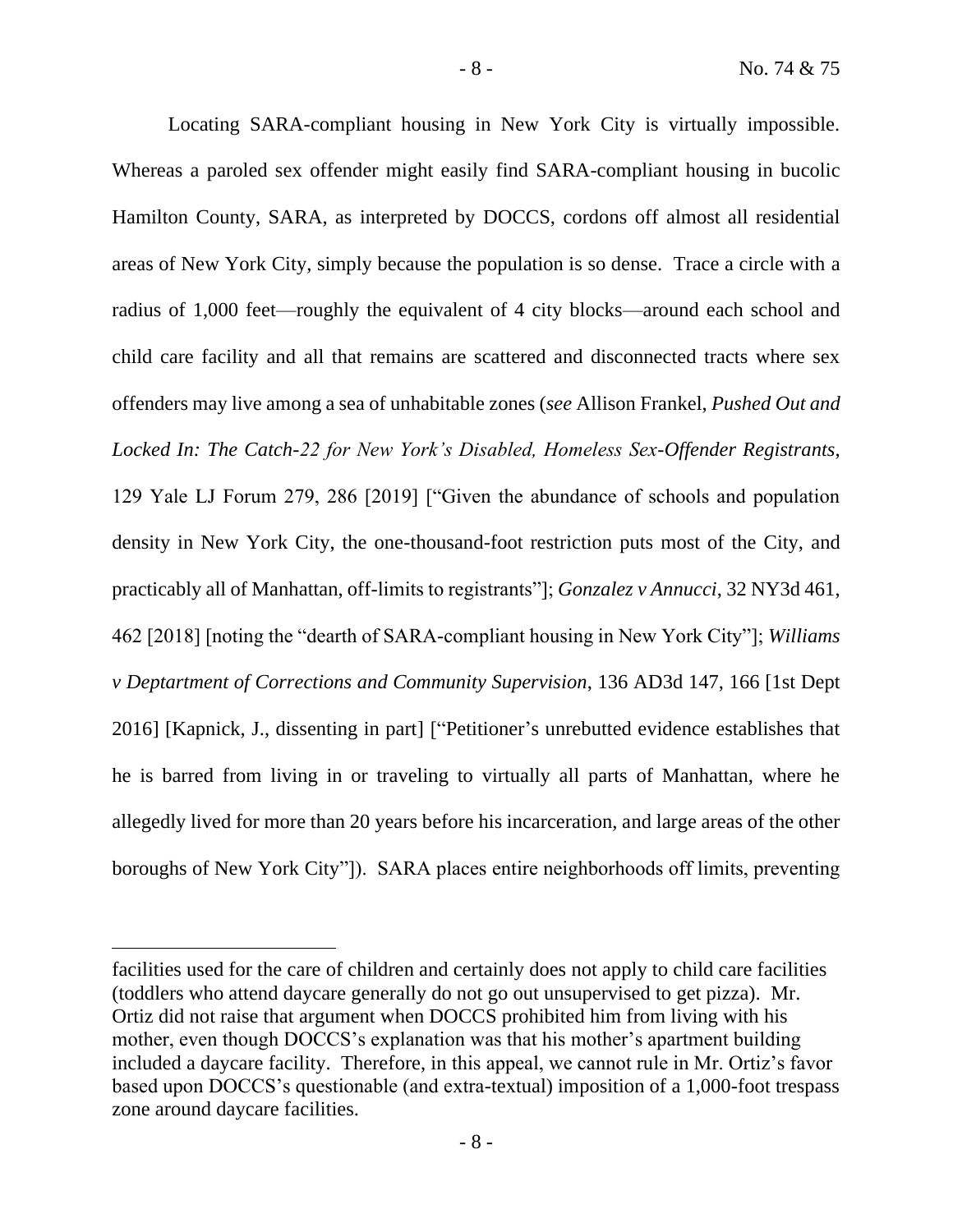recently released inmates from living with family and accessing networks of community support (*see* Jill S. Levenson & Andrea L. Hern, *Sex Offender Residence Restrictions: Unintended Consequences and Community Reentry*, 9 Justice Research & Policy 59, 63- 68 [2007]).

The daunting task of complying with SARA is made more difficult by DOCCS's method of "assisting" inmates in finding housing. Correction Law § 201 (5) requires DOCCS to assist inmates who are eligible for release in their search for housing. DOCCS's principal method of "assisting" inmates amounts to what is in essence an unwinnable game of real-estate Battleship (*see Gonzalez v Annucci*, 32 NY3d 461, 476 [2018] [Wilson, J., dissenting]). DOCCS provides an inmate with occasional access to a telephone, instructs the inmate to find and propose potential places to live, and then informs the inmate from time to time that the proposed addresses are unacceptable (*see e.g. id*. at 474-475 [describing how an inmate proposed 58 residences over a period of more than 8 months, all rejected by DOCCS]). Inmates who lack access to the Internet or DOCCS's tools for screening proposed addresses are then left to start again. The guessing game continues; another address is rejected; the inmate, already approved for release or parole, spends months or years of additional time in confinement.

Although SARA poses formidable challenges for everyone it reaches, people with financial means at least have some possibility of securing release. For sex offenders who are friendless, penniless and homeless, the deck is insurmountably stacked against them. State and federal law and DOCCS's enforcement policies deprive indigent sex offenders of many of the most common avenues for finding shelter. Hundreds of thousands of needy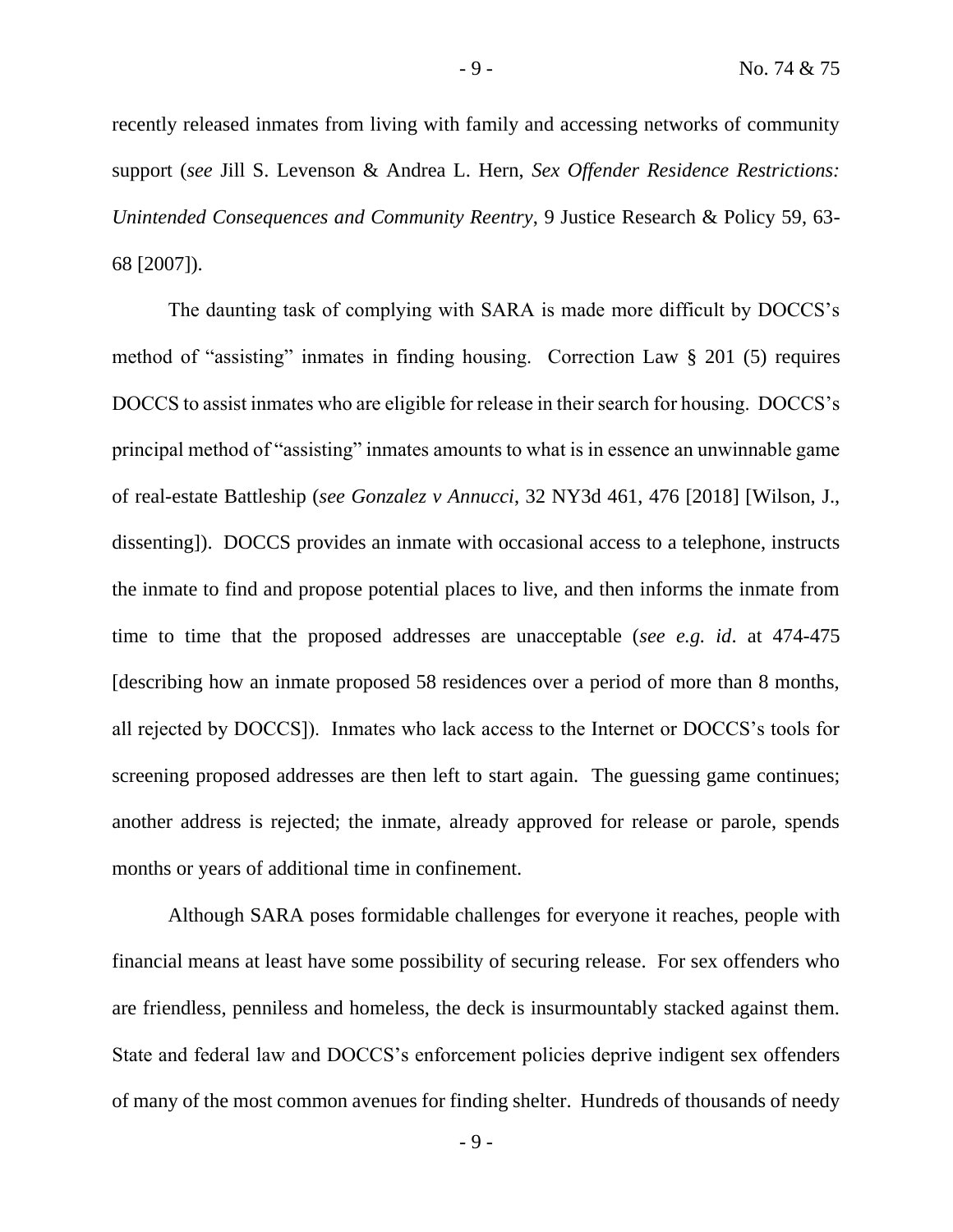New Yorkers find homes in public housing facilities; federal law prohibits sex offenders who are subject to lifetime registration from living in public housing (*see* 42 USC § 13663).<sup>6</sup> Many other people rely upon family; SARA renders that option impossible for most residents of New York City, unless a family member has the means and ability to relocate to one of the few SARA-compliant areas.

Prior to 2014, DOCCS implemented one ameliorating policy: it concluded that SARA's residency restriction did not apply to homeless shelters. Thus, from 2005 until 2014, DOCCS released sex offenders to any New York City shelter, even those within 1,000 feet of a school.<sup>7</sup> That policy appears to have struck a reasonable balance between public safety and constitutional and statutory imperatives to release inmates who are entitled to it. According to Mr. Johnson (in a statement DOCCS does not contest), during that time period, there was not a single sex offense reported against a child on or near a

<sup>6</sup> Under New York law, sex offenders who are designated a Level III risk of reoffending, as both Mr. Ortiz and Mr. Johnson were, must register for life.

 $<sup>7</sup>$  That now-abandoned position found support in rulings from courts in other jurisdictions.</sup> In 2001, a federal district court in Michigan held that temporary stays in homeless shelters do not violate Michigan's residency restriction law for sex offenders (*Poe v Snyder*, 834 F Supp 2d 721 [WD Mich 2011]). That law prohibits sex offenders from "resid[ing] within" 1,000 feet of a school (MCL § 28.735 [1]; MCL § 28.733 [f]). In interpreting the word "reside," the court drew on several common dictionaries to construe "reside" as meaning "to dwell permanently" or "for a considerable time" (*Poe*, 834 F Supp 2d at 733). As a result, the court concluded that temporary stays at homeless shelters would not violate Michigan's residency restriction statute, regardless of where the shelter is located. The language of Michigan's statute differs from that of New York's statute, but it shows that DOCCS's current interpretation of SARA rests on unstable ground. DOCCS insists on interpreting SARA, which employs the language of trespass, as a statute imposing a "residency requirement." However, if SARA were a residency statute, no violation would occur from temporary stays in homeless shelters.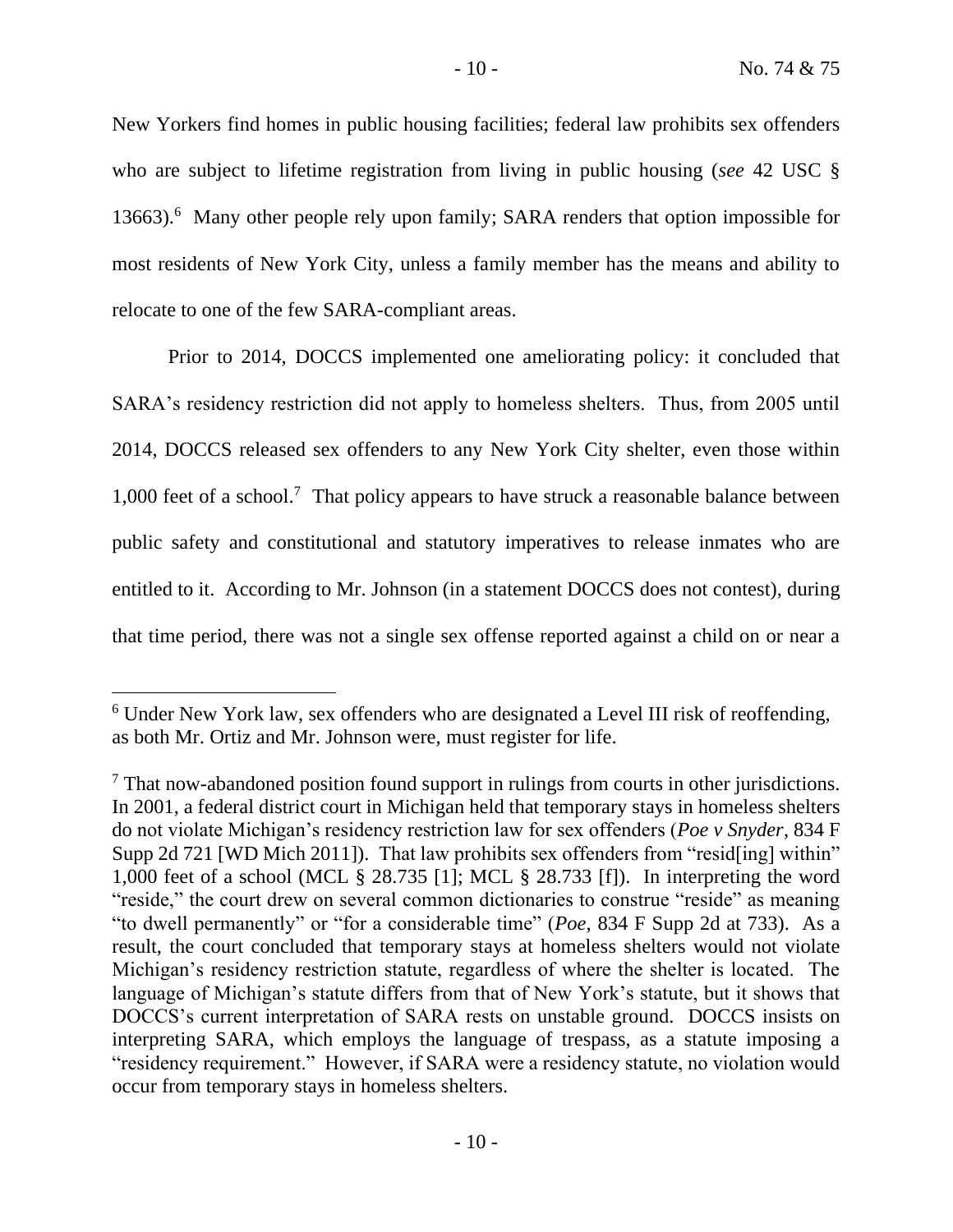school ground in which the perpetrator was a stranger living in a nearby shelter. That fact is not surprising. Research consistently shows that the vast majority of sex offenses are committed by perpetrators who already know the victim, and not as the debunked stereotype would hold, by strangers lurking in or around schools (*see State v Floyd Y*., 56 Misc 3d 271, 275 [Sup Ct, NY County 2017] [noting that "(t)here is no evidence the 1,000 foot rule promotes public safety . . . (and the) notion that the typical sex offender commits crimes against strangers he opportunistically encounters in public places, like children near schools, is a myth"]; *see also* Christopher Lobanov-Rostovksy, *Sex Offender Management Strategies*, in Sex Offender Management Assessment and Planning Initiative 181, 197 (National Criminal Justice Association, March 2017] [reporting that 94.1% of child molestation arrests in New York State involve first-time offenders]; *id*. at 202-204 [reviewing studies of residency restriction laws from Colorado, Florida, New York, Iowa, and Minnesota finding no evidence that such laws reduce recidivism for sexual assaults against children]).

In 2014, DOCCS reversed its position and concluded that it would no longer release sex offenders subject to SARA's school requirement to homeless shelters that are within 1,000 feet of a school. Since then, New York courts have seen increasing litigation concerning DOCCS's refusal to release people who have earned parole or post-release supervision to the New York City public shelter system—including people who, like Mr. Ortiz, pleaded guilty at a time when they could have counted on being released to a shelter

- 11 -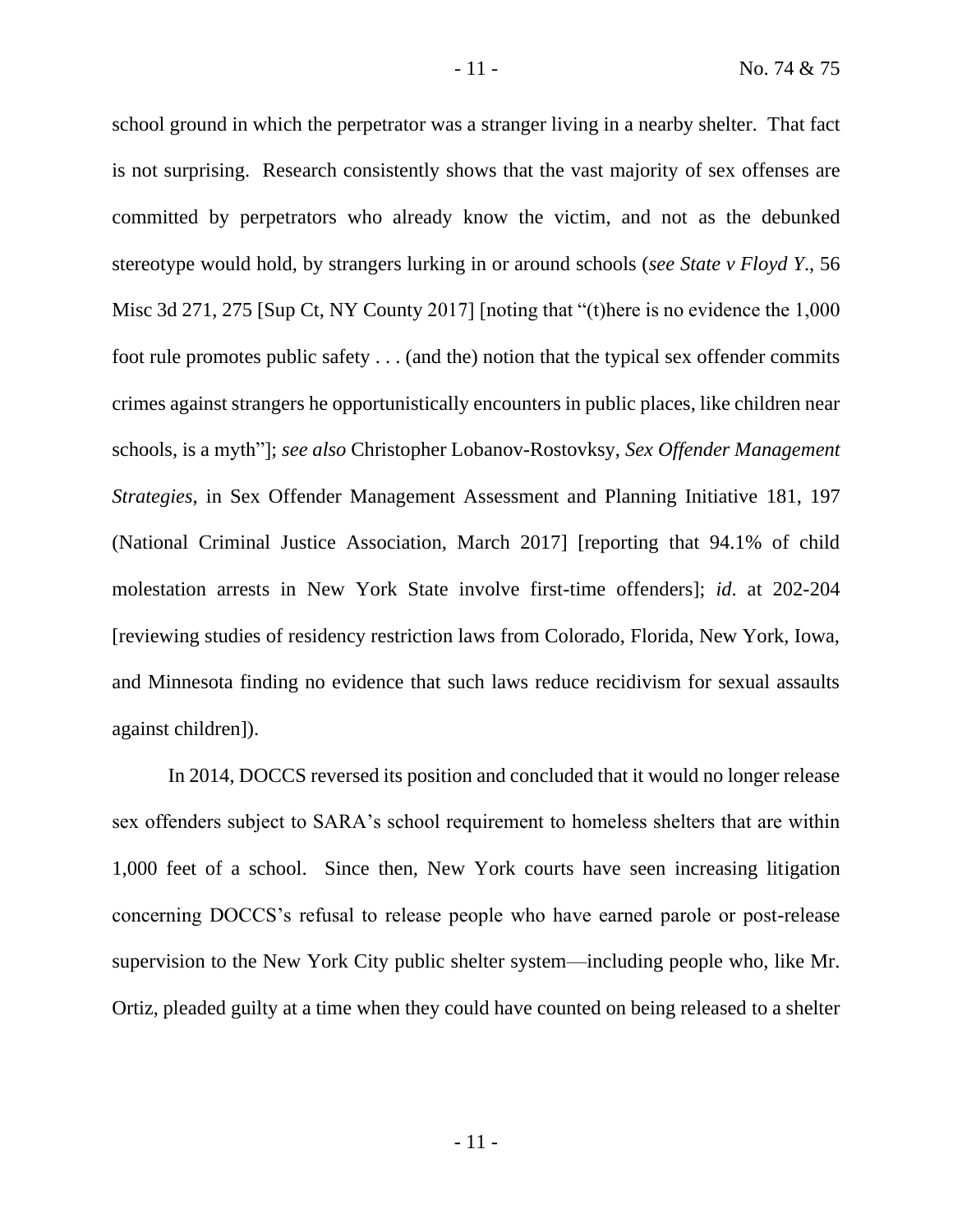after the expiration of their sentence.<sup>8</sup> The New York City shelter system houses approximately 57,660 homeless individuals each night (*see* Coalition for the Homeless, *New York City Homelessness: The Basic Facts* [Oct. 2020], *available at* https://www.coalitionforthehomeless.org/wp-

content/uploads/2020/10/NYCHomelessnessFactSheet8-2020\_citations.pdf]. However, according to DOCCS, New York City is capable of receiving only ten new sex offenders each month. DOCCS has, therefore, created an internal waitlist for releasing people to the New York City shelter system.

C.

As Mr. Ortiz and Mr. Johnson's stories both demonstrate, the process of seeking release from prison is, for homeless sex offenders, a Sisyphean task with Ixionian result. Mr. Ortiz was convicted in 2008 of robbery and attempted sexual abuse. After serving eight and a half years in prison, he earned enough good time credits to be granted an early parole date. Mr. Ortiz, who grew up in New York City, initially sought to reunite with his mother and daughter. Mr. Ortiz's daughter was born shortly before his incarceration, and during Mr. Ortiz's years of incarceration, father and daughter maintained a relationship

<sup>8</sup> *See e.g. Matter of Arroyo v Annucci* (61 Misc 3d 930 [Sup Ct, Albany County 2018] [finding that the continued confinement of an elderly, disabled Level I sex offender past the maximum expiration of his sentence, on the ground that he lacked SARA-compliant housing, violated substantive due process]); *Alcantara v Annucci* (55 Misc 3d 1216[A], 2017 WL 1838729, \*5, \*11 [Sup Ct, Albany County 2017] [dismissing petitioner sex offenders' claim that the State lacked statutory authority to detain them in RTFs beyond six months, and denying the petitioners' request for a court order against the City on the ground that the City respondents had already placed three of the named petitioners in DHS shelters and asserted that they had received no shelter applications from the other named petitioners]).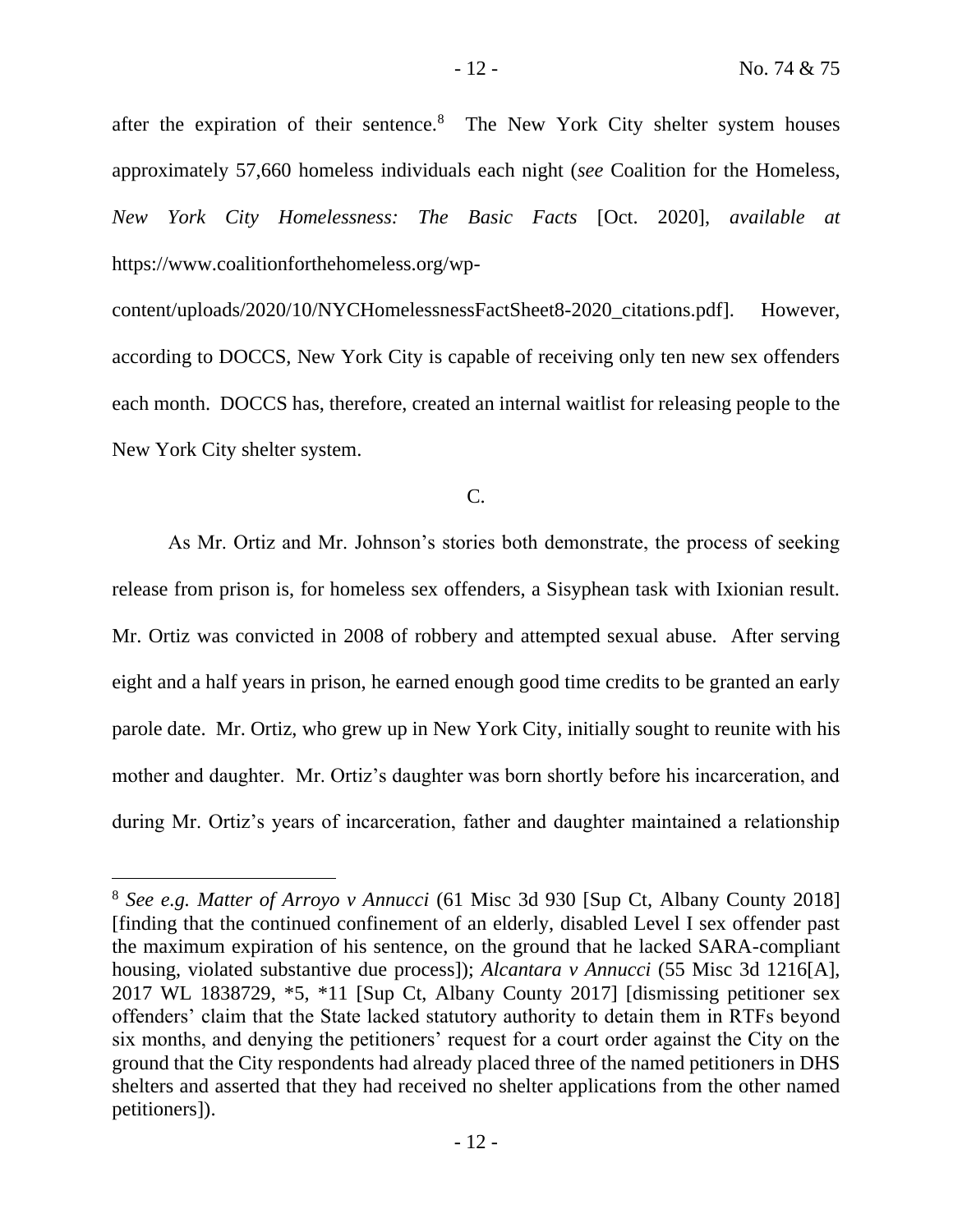through letters, visits, and phone calls. In the interim, Mr. Ortiz's mother (his daughter's grandmother) acquired joint custody of his daughter to help raise her while Mr. Ortiz was incarcerated.

In the months before his release, Mr. Ortiz proposed living with his mother to help care for his daughter. DOCCS rejected that proposal because his mother's apartment building contained a child care center, and therefore would not comply with SARA. Denied the right to live with his family, Mr. Ortiz tried to find some other place to live. The record shows that Mr. Ortiz proposed dozens of places where he might live. Those residences included apartment buildings, homeless shelters, and hotels where Mr. Ortiz could stay temporarily while he found employment. The proposed residences spanned multiple boroughs of New York City, and included residences outside New York City in Onondaga, Putnam, and Saratoga Counties.

DOCCS rejected every single proposal. Its reasons for rejection ranged from the proximity of schools to the proposed housing, to the cost exceeding DOCCS's budget for assisting parolees with reentry, to DOCCS possessing insufficient information about the landlord.

The record also shows that in the months leading up to Mr. Ortiz's parole date, DOCCS had full knowledge that Mr. Ortiz, who lacked financial resources and could not live with family, would likely need to rely on the New York City public shelter system. A parole officer noted, five months prior to Mr. Ortiz's parole date, that Mr. Ortiz was "undomiciled and [would need to] be referred to Bellevue Men's Shelter," a central DHS

- 13 -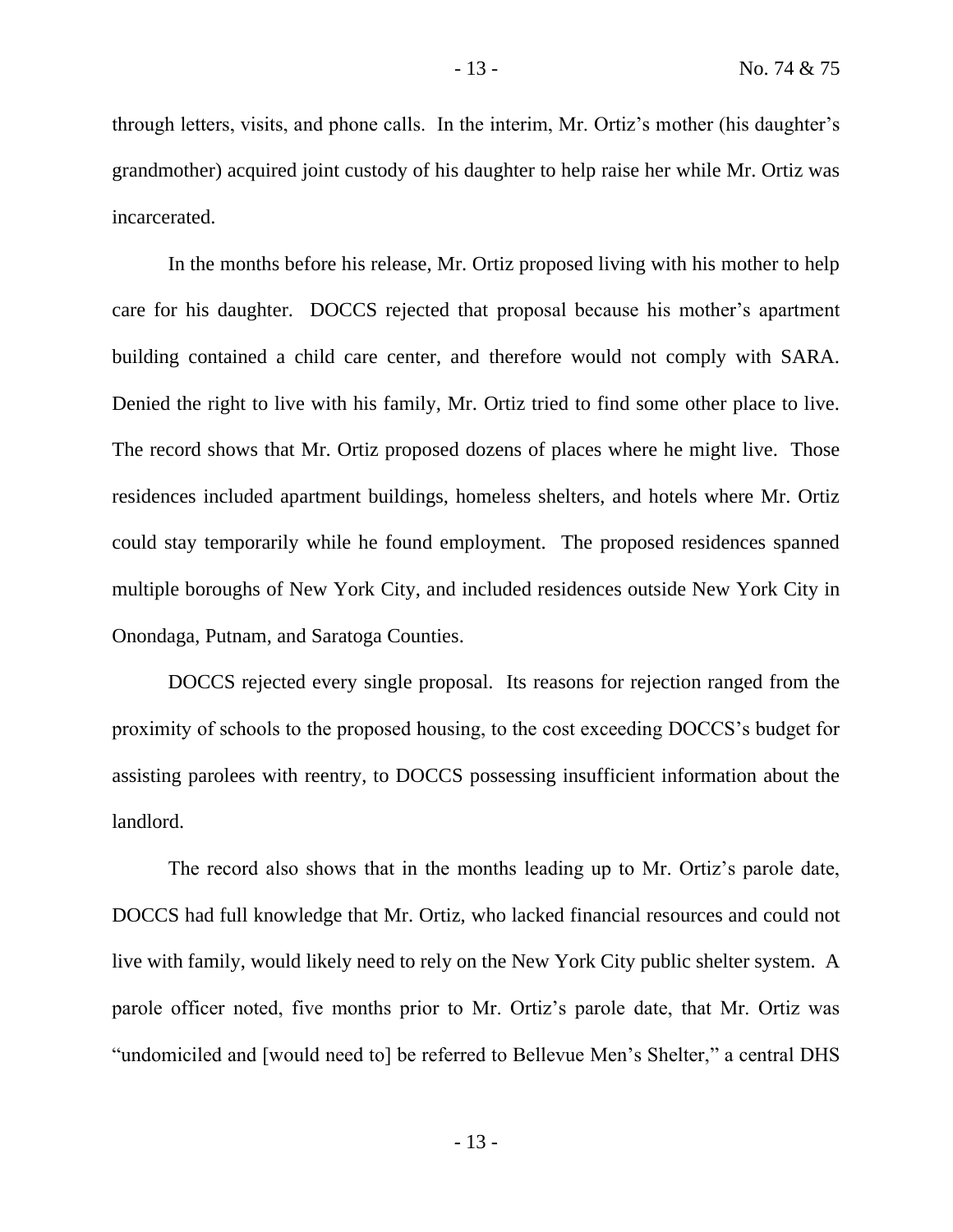intake facility to which DOCCS regularly transports parolees for processing and admission to the NYC shelter system.

Mr. Ortiz made the request to be released to a shelter, but when his parole date arrived, DOCCS refused to release Mr. Ortiz claiming that he had still been unable to find housing. DOCCS continued to imprison Mr. Ortiz for an additional 17 months until he reached the maximum limit of his sentence.

At that point, rather than release Mr. Ortiz, DOCCS transferred him to Fishkill Correctional Facility. Fishkill Correctional Facility is one of the state prisons that DOCCS has designated to be a "Residential Treatment Facility" (RTF). The legislature intended RTFs to be temporary facilities to provide medical treatment and other "employment, educational, and training opportunities" (Correction Law  $\S 2 \, \lceil 6 \rceil$ ) to people who needed it. Mr. Ortiz spent seven weeks at Fishkill Correctional Facility and then was transferred to Queensboro Correctional Facility, another prison DOCCS has designated as an RTF. Mr. Ortiz's time at both "residences" was nearly indistinguishable from his regular prison sentence. Mr. Ortiz was housed with the general population, slept on a bunk bed in a dormitory-style unit, stored his possessions in a small, grey locker given to every inmate, used the same bathrooms, showers, and recreation rooms as the general prison population, and ate his meals in the same mess hall. The principal difference was that Mr. Ortiz was occasionally chosen to join a work crew that unloaded trucks at a nearby police facility, guarded at all times by armed corrections officers. For that work, Mr. Ortiz was paid \$10 a day, which would cover a fraction of what it costs for Mr. Ortiz to afford private housing anywhere in New York State.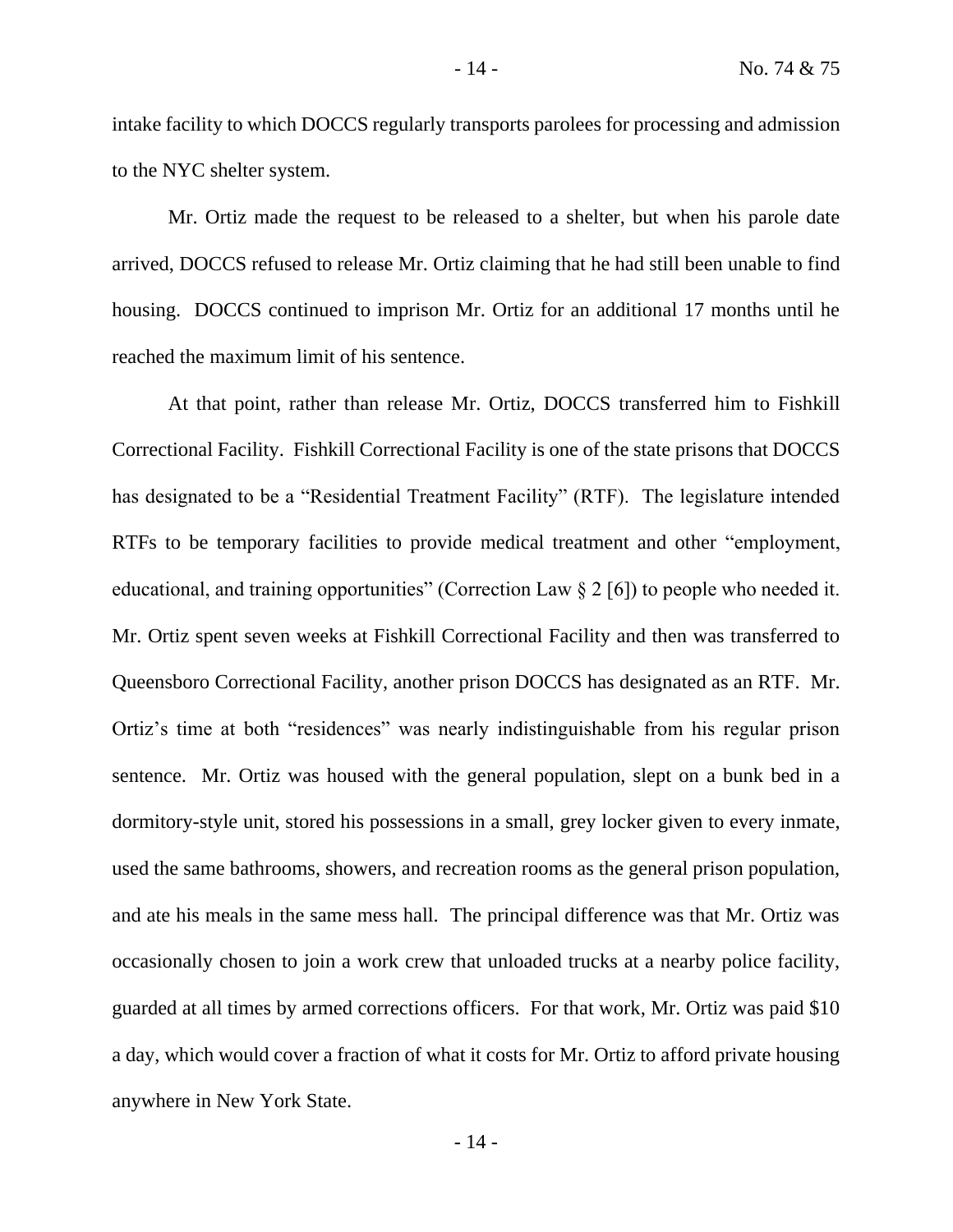On June 19, 2018, counsel for Mr. Ortiz filed a writ of habeas corpus seeking to end Mr. Ortiz's continued confinement. In support of the writ, counsel detailed Mr. Ortiz's repeated attempts to secure housing, including his request to live with his mother and help raise his daughter. Accompanying the writ were photographs of Mr. Ortiz's daughter, letters between the two of them, and proof of custody. DOCCS's refusal to let him live with his family and raise his daughter, Mr. Ortiz explained, interfered with his "rights to associate with family and friends and to form other enduring attachments of normal life."

A central feature of Mr. Ortiz's writ was the assertion of his legal right to live in a New York City shelter. Mr. Ortiz explained that because he was a "single resident [of New York City] with no assets or means of financial support, the City is *required* to provide him with shelter." He argued before Supreme Court that because DOCCS kept him in confinement and would not release him to a City shelter, Mr. Ortiz could not "even attempt to exercise his right to such shelter or demand the City live up to its obligations."

Finally, if DOCCS would not release Mr. Ortiz to live with his family or in a New York City shelter, Mr. Ortiz asserted his right to live on the street. Mr. Ortiz's Counsel explained:

> "While Mr. Ortiz would certainly welcome having a home, residence, or shelter that he could reside in during his re-entry into the community, he would rather be homeless, i.e., transient or living on the street, than have to remain incarcerated. At least then, in his words, the 'endless nightmare' would finally be over."

In opposition to Mr. Ortiz's habeas petition, DOCCS acknowledged Mr. Ortiz's

request to be released to a New York City Department of Homeless Services (DHS) facility to invoke his right to shelter. However, the agency concluded summarily that "[b]ecause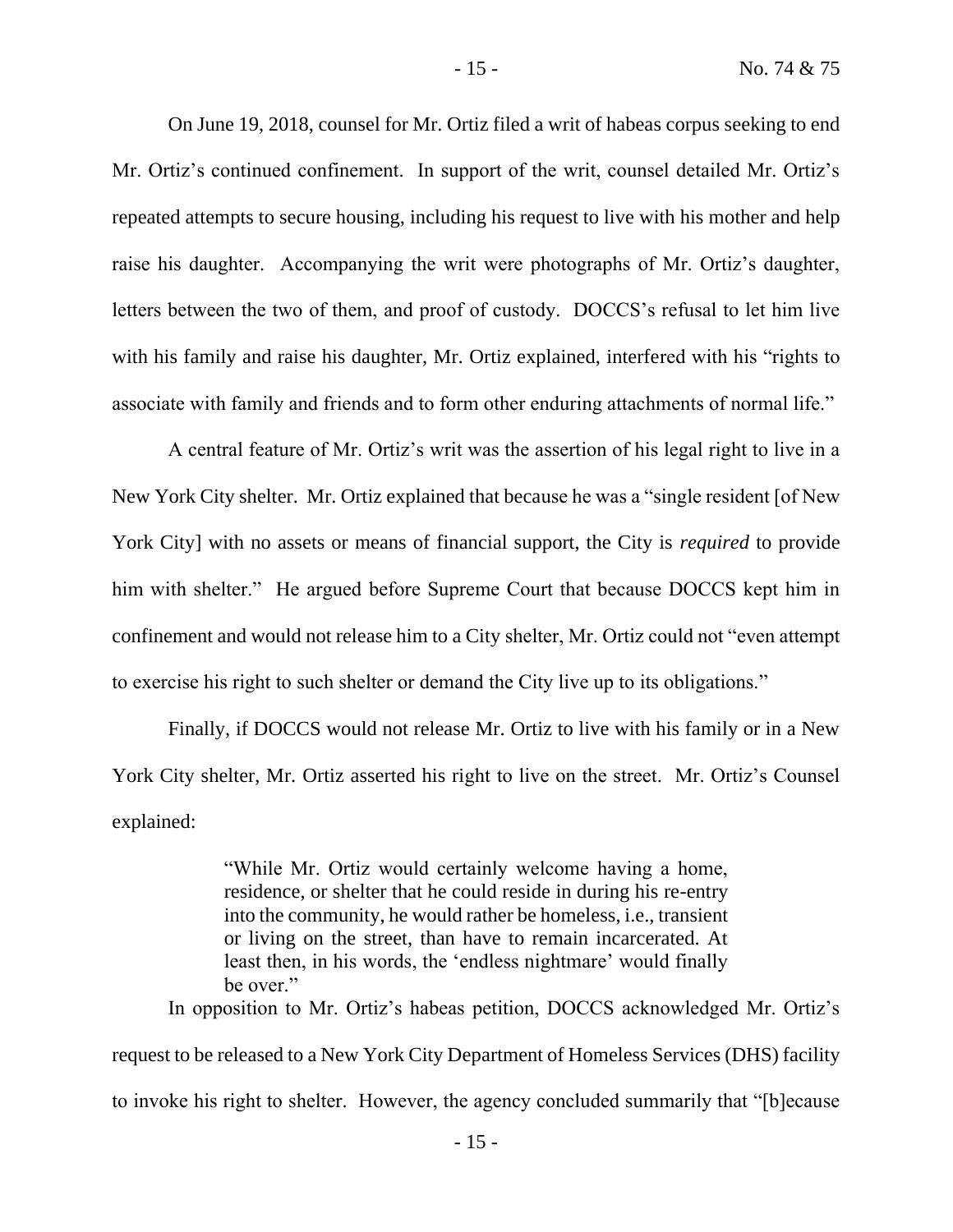spaces in one of the New York City DHS facilities are scarce, to the extent that Petitioner asserts that the Court order that he be released from the RTF so that he can demand that the city provide him with SARA-compliant shelter, such an argument should be rejected." On September 5, 2018, Supreme Court denied Mr. Ortiz's writ on the grounds that "Mr. Ortiz has not yet been able to obtain [SARA] compliant community housing" and therefore "his continued detention at a residential treatment facility is appropriate." Mr. Ortiz appealed and the Appellate Division affirmed, reasoning in similar fashion that Mr. Ortiz had been "unable to locate SARA-compliant housing" (*People ex rel. Ortiz v Breslin*, 183 AD3d 577, 577 [2d Dept 2020]).

Neither court addressed Mr. Ortiz's contention that if DOCCS permitted him to present himself at a DHS shelter, New York City would be legally obligated to provide him with shelter.

#### D.

Our second appellant, Fred Johnson, was held in prison for years past his parole date, once again because DOCCS refused to release him to the New York City shelter system. Mr. Johnson was convicted in 2009 of persistent sexual abuse stemming from Mr. Johnson's pattern of rubbing up against women on the subway. Because of his prior convictions for similar acts, Mr. Johnson was sentenced to a term of two years to life in prison. After serving eight years of the possible lifetime sentence, Mr. Johnson was granted parole, commencing on August 10, 2017. When the day arrived, DOCCS refused to release Mr. Johnson, once again on the grounds that he had been unable to secure SARA-compliant housing.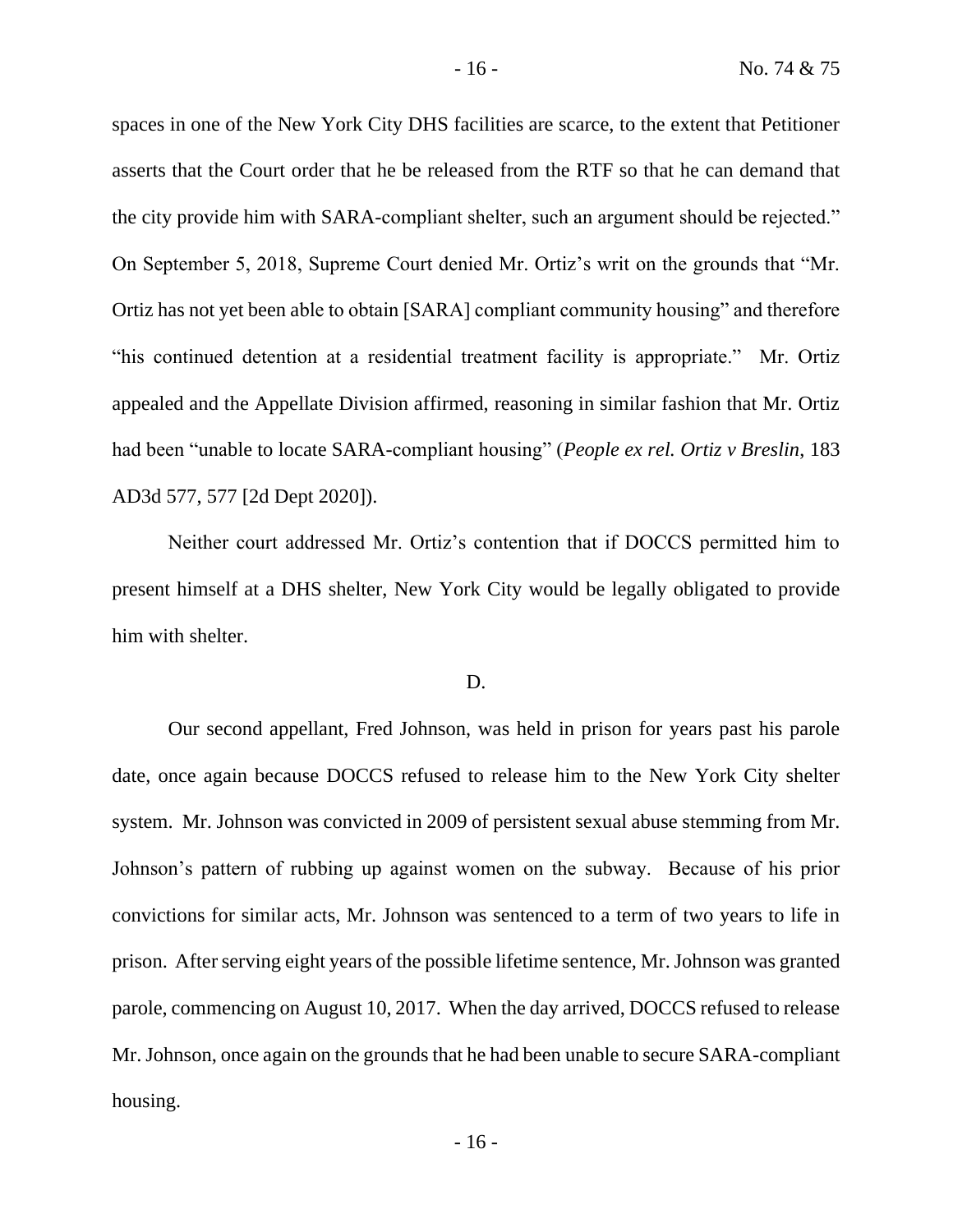Mr. Johnson is indigent, and, like many people without a home, sought to live either with family or temporarily in a public shelter. DOCCS denied his request to stay with his brother in South Carolina because his brother had also been convicted of committing sex offenses and the South Carolina Probation Department prohibits two sex offenders from living with each other. Mr. Johnson next proposed being released to the Bellevue Men's Shelter. DOCCS informed Mr. Johnson that it had a "comprehensive" waitlist of all inmates seeking to be released to a New York City shelter and that DOCCS would not release Mr. Johnson until he reached the top of the list. (That event would not occur until more than two years had elapsed.)

Mr. Johnson filed a writ of habeas corpus seeking to compel DOCCS to release him to a SARA-compliant residence. Supreme Court denied his writ, and the Third Department affirmed (*People ex rel. Johnson v Superintendent, Adirondack Correctional Facility*, 174 AD3d 992 [3d Dept 2019]). The Third Department reasoned that the State may constitutionally impose "reasonable residential restrictions" before releasing inmates on parole (*id*. at 994). In a concurrence, Presiding Justice Garry observed that Mr. Johnson's "limited social and financial resources make a homeless shelter his only realistic housing option" (*id*. at 996 [Garry, P.J., concurring]). Justice Garry noted that DOCCS's internal waitlist for release to a New York City shelter, by DOCCS's calculation, had grown to approximately 295 inmates, with an average waiting time of 2-3 years (*id*.). The waitlist was created through "an agreement by which DHS reserves certain shelter beds for those under the supervision of DOCCS" (*id*.).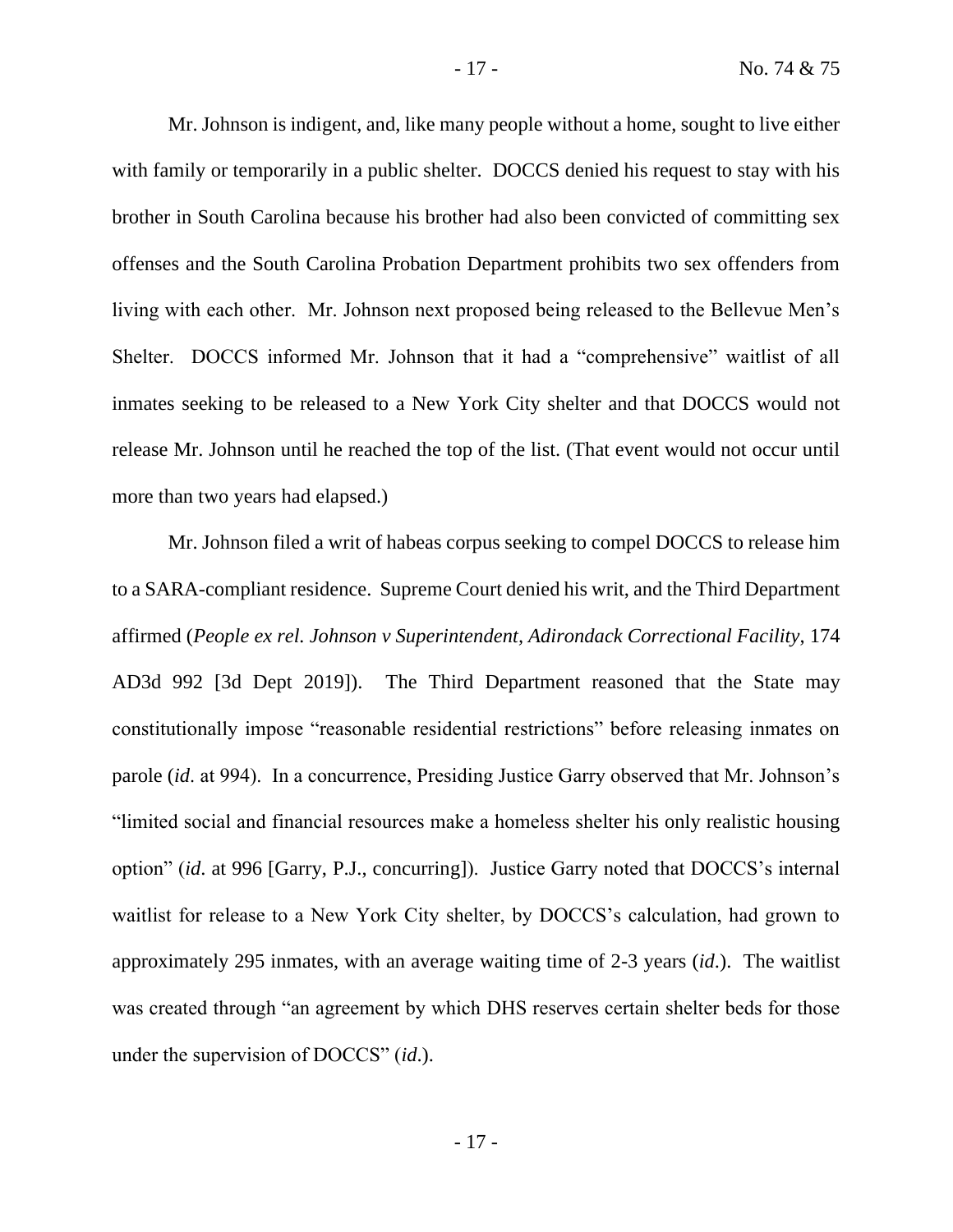### II.

Our Constitution does not sanction a prisoner's indefinite incarceration beyond the sentence imposed by a court. Writing for a unanimous Supreme Court, Justice Cardozo made clear that "[t]he only sentence known to the law" is the sentence entered by a court (*Hill v United States ex rel. Wampler*, 298 US 460, 464 [1936]). Accordingly, the question before our Court is not whether the State should set at liberty individuals designated as sex offenders who reach the end of their prison sentences; the State *must* release individuals after its power to incarcerate them ends. The question is at what point the State must release individuals who have earned an open parole date, like Fred Johnson, or who have reached their term of post-release supervision after completing a determinate prison sentence, like Angel Ortiz—and what rights those individuals have around the point of release.<sup>9</sup>

The reason the State must at some point release them is that they have a right to be free from confinement that is protected by the Due Process Clause of the United States

<sup>&</sup>lt;sup>9</sup> Mr. Ortiz asserts that DOCCS effectively modified the terms of his judicially imposed sentence by confining him in an RTF for eight months of his PRS term following the maximum expiration of his prison sentence, which due process forbids (*see People v Estremera*, 30 NY3d 268, 270 [2017], citing *People v Catu*, 4 NY3d 242, 245 [2005] [when a defendant was not informed that the consequences of his guilty plea included a mandatory PRS term accompanying his prison sentence, due process required vacatur of the defendant's guilty plea]; *see also* Brief of Appellate Advocates in *People ex rel. Ortiz v Breslin*). In these circumstances, the logic of our precedent does not require a vacatur of his plea, but, as he contends, a grant of his habeas petition.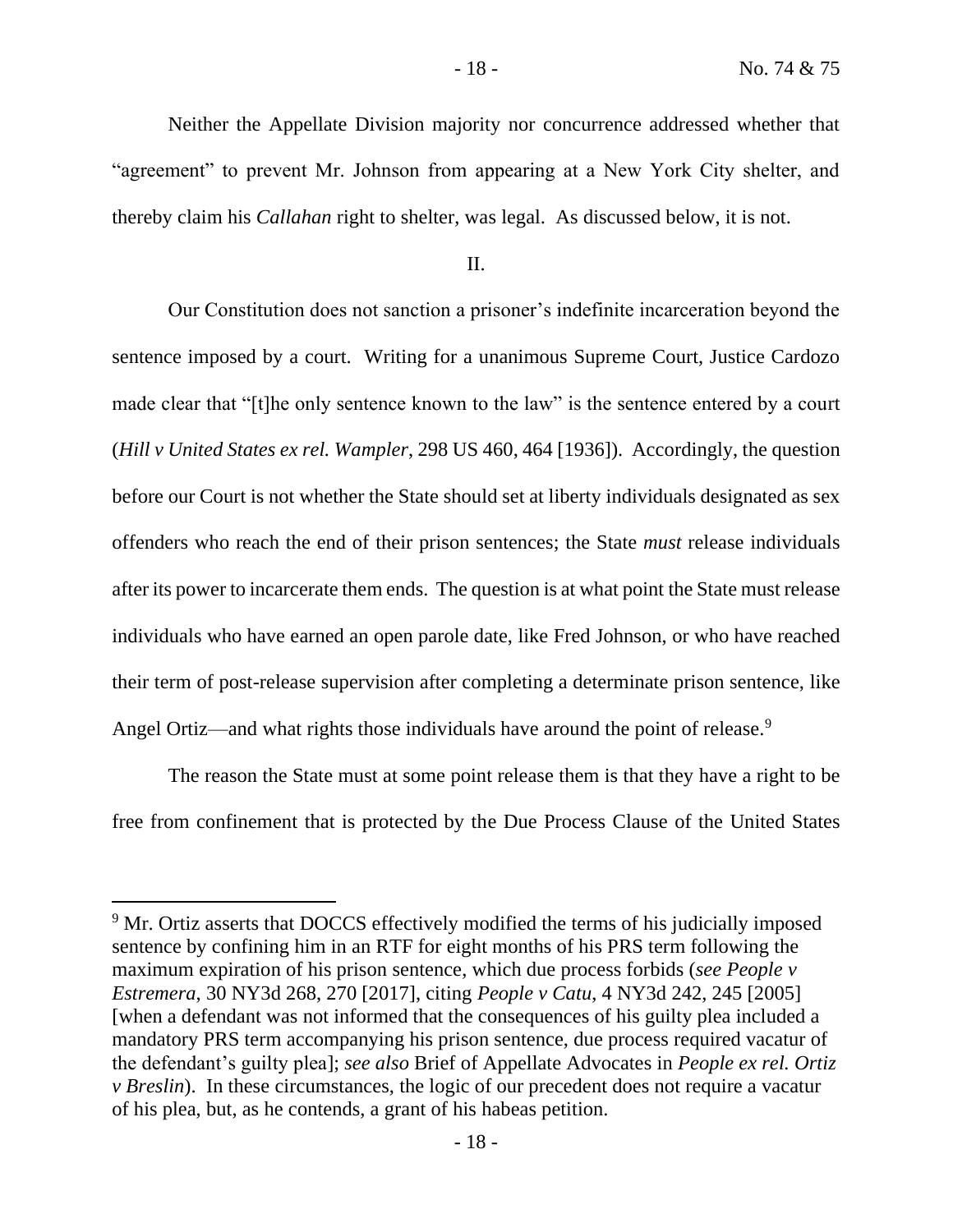Constitution and by the terms of their plea and sentence (*see Foucha v Louisiana*, 504 US 71, 80 [1992] ["(C)ommitment for any purpose constitutes a significant deprivation of liberty that requires due process protection"]; *Deshaney v Winnebago County Dept. of Social Servs.*, 489 US 189, 200 [1989] [Due Process protections are triggered by "the State's affirmative act of restraining (an) individual's freedom to act on his own behalf through incarceration, institutionalization, or other similar restraint of personal liberty"]; *Sandin v Conner*, 515 US 472, 484 [1995] [The Due Process Clause protects against restraints that exceed a prisoner's sentence in an "unexpected manner," and those that impose "atypical and significant hardship(s)"]. The protections of the Due Process Clause, as the majority recognizes, undoubtedly extend to incarcerated individuals. Those protections include "a substantive component that bars certain arbitrary, wrongful government actions regardless of the fairness of the procedures used to implement them" (*Zinermon v Burch*, 494 US 113, 125 [1990] [internal quotation marks and citations omitted]). In addition, due process requires procedural safeguards against the deprivation of liberty and property interests created by the State, including a parole grantee's "legitimate expectation of early release from prison" under the State's sentencing scheme (*Russo v NY State Bd. of Parole*, 50 NY2d 69, 73 [1980]; *see also Victory v Pataki*, 914 F3d 47, 59 [2d Cir 2016] ["(A) New York parole grantee . . . has a liberty interest in his open release date of which he may not be deprived without due process"]).

In their respective as-applied challenges, the petitioners assert that their prolonged confinement in correctional facilities, on the ground that they had not secured SARAcompliant housing, was unlawful. Mr. Johnson argues that DOCCS's deprivation of his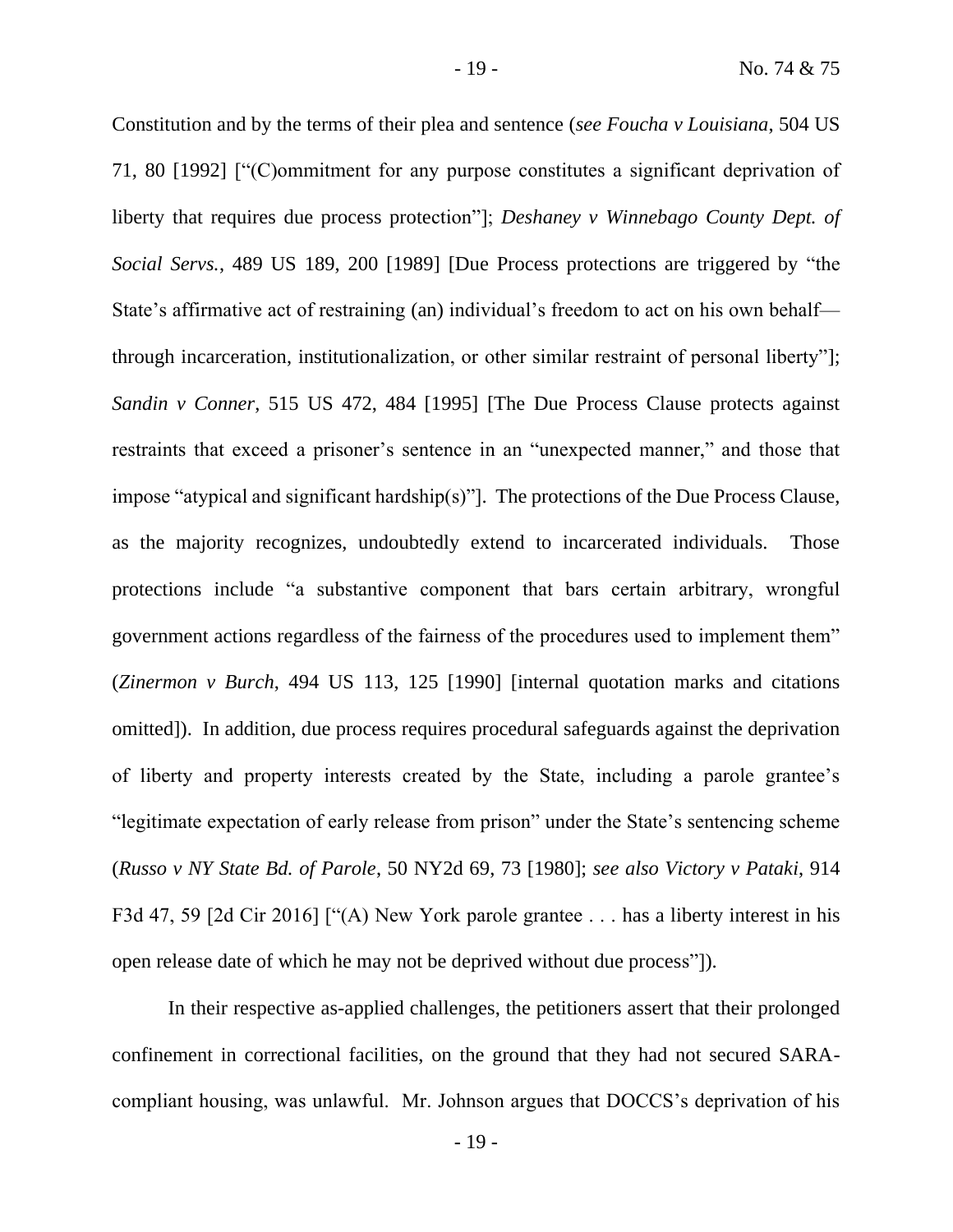liberty interest, as a parole grantee subject to a potential life sentence, violated substantive due process. Mr. Ortiz also asserts a substantive due process violation based on DOCCS's deprivation of his interest in conditional release and his continued incarceration in an RTF after the maximum expiration of his prison sentence. Both petitioners recognize that their liberty interests are cabined by New York's statutory scheme governing parole and PRS, and by the conditions imposed on certain sex offenders subject to SARA. Neither petitioner asserts a right to be free from lawfully imposed conditions of release. Rather, they argue that DOCCS violated substantive due process by refusing to permit them to appear at DHS intake to claim their unequivocal right to shelter—in effect, cutting off their right to comply with SARA's conditions outside of prison. In Mr. Ortiz's case, prolonged detention cut off "perhaps the oldest of the fundamental liberty interests recognized by [the U.S. Supreme] Court," namely, his interest as a parent in the "care, custody, and control" of his child (*Troxel v Granville*, 530 US 57, 65 [2000]).<sup>10</sup> However, the majority concludes

<sup>&</sup>lt;sup>10</sup> Although SARA's mandatory condition does not expressly prohibit SARA-restricted individuals from living with family members upon release, DOCCS's application of SARA to prevent Mr. Ortiz from living with his daughter and mother—and to prevent contact with his daughter during his confinement in an RTF—curtailed Mr. Ortiz's parental rights and right to familial association. Individuals subject to correctional supervision retain those fundamental rights (*see generally United States v Myers*, 426 F3d 117, 125 [2d Cir. 2005] [vacating a special condition of supervised release that barred a defendant from visiting his son without the probation office's preclearance, a condition "implicating a fundamental liberty interest protected by due process"]; *Maldonado v Mattingly*, 2019 WL 5784940, \*10 [WDNY Nov. 6, 2019] [denying the defendant parole officer's motion for summary judgment with respect to the plaintiff SORA registrant's claim that special conditions of parole prevented him from contact with his children in violation of substantive due process]). Thus, to the extent that Mr. Ortiz asserts that DOCCS violated his fundamental right to family integrity, DOCCS's actions are properly subject to strict scrutiny (*see generally Troxel*, 530 US at 66 [affirming that "the Due Process Clause of the Fourteenth Amendment protects the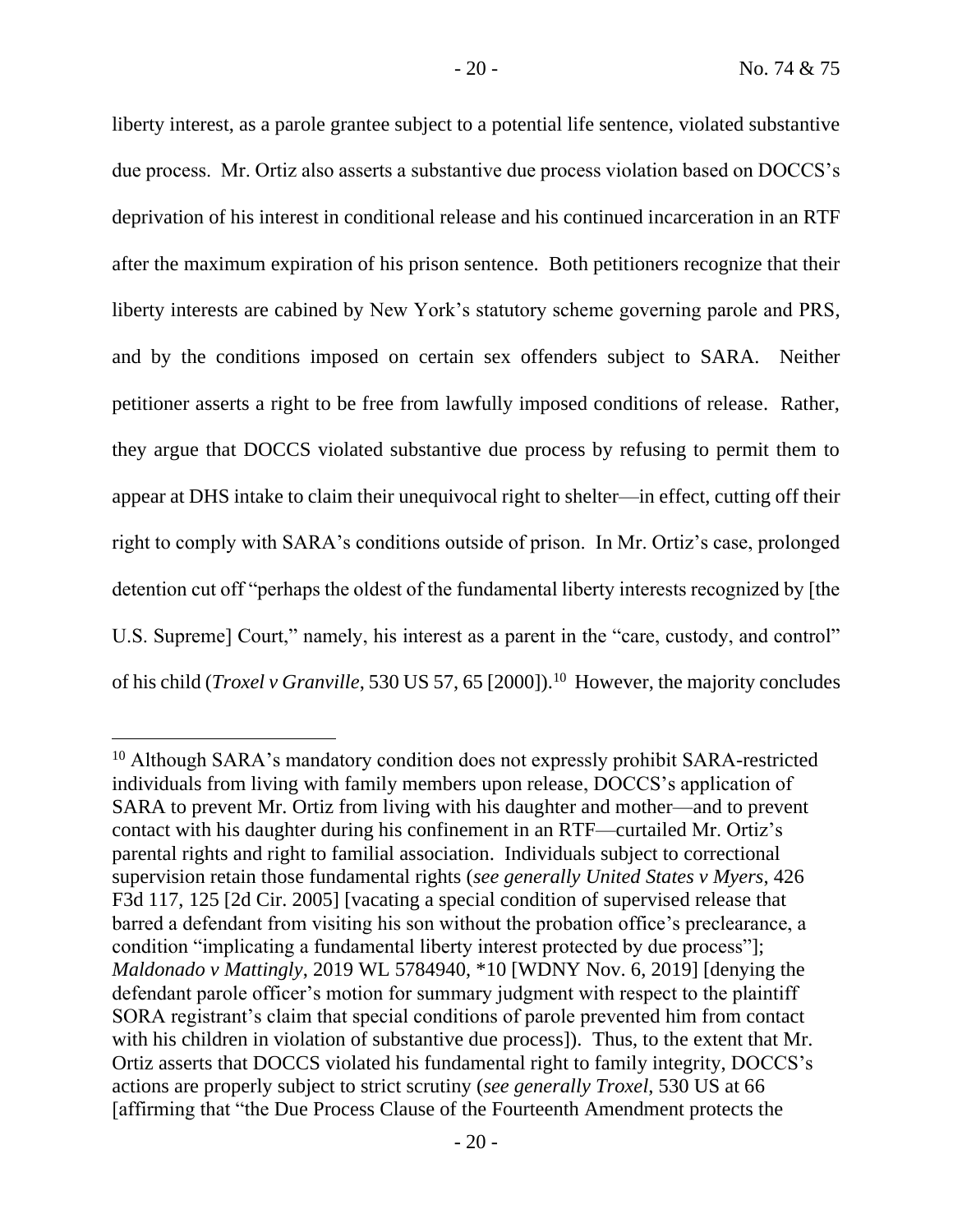that "the temporary confinement of [Johnson and Ortiz] in correctional facilities, while on a waiting list for SARA-compliant DHS housing" (majority op at 16), fell lawfully within DOCCS's authority under the State's regulatory scheme.

In truth, though, it is not DOCCS's authority under the Penal or Correction Laws, nor its duty to foster compliance with SARA, that defeated Mr. Johnson and Mr. Ortiz's right to liberty. The actual basis for DOCCS's indefinite confinement of individuals like Mr. Johnson and Mr. Ortiz is not any legal mandate but an improper agreement between DOCCS and DHS. DOCCS's arrangement with DHS exists to enable the City to claim that, because it has not turned away any homeless persons appearing at its intake sites seeking shelter, it is complying with its consent decree. DOCCS's deprivation of Messrs. Johnson and Ortiz's right to live in compliance with SARA outside the walls of a correctional facility—in order to allow a different agency to avoid a clearly established legal obligation—amounts to unlawful and "arbitrary, wrongful government action[]" in violation of the Due Process Clause (*Zinermon v Burch*, 494 US 113, 125 [1990]).

As set forth in Part I.A., New York City's 1981 consent decree gives homeless persons the right to shelter provided by the City, so long as the person is without means, in need of housing, and shows up at an intake center. That decree binds the City and DHS (*see infra* at 2-5). It is a court order, enforceable by the court's contempt power (*see* 

fundamental right of parents to make decisions concerning the care, custody, and control of their children"]; *Moore v City of East Cleveland*, 431 US 494, 503, 504 [1977] [constitutional protections for the "sanctity of the family" extend even beyond "the nuclear family," as "(t)he tradition of uncles, aunts, cousins, and especially grandparents sharing a household along with parents and children has roots equally venerable and equally deserving of constitutional recognition"]).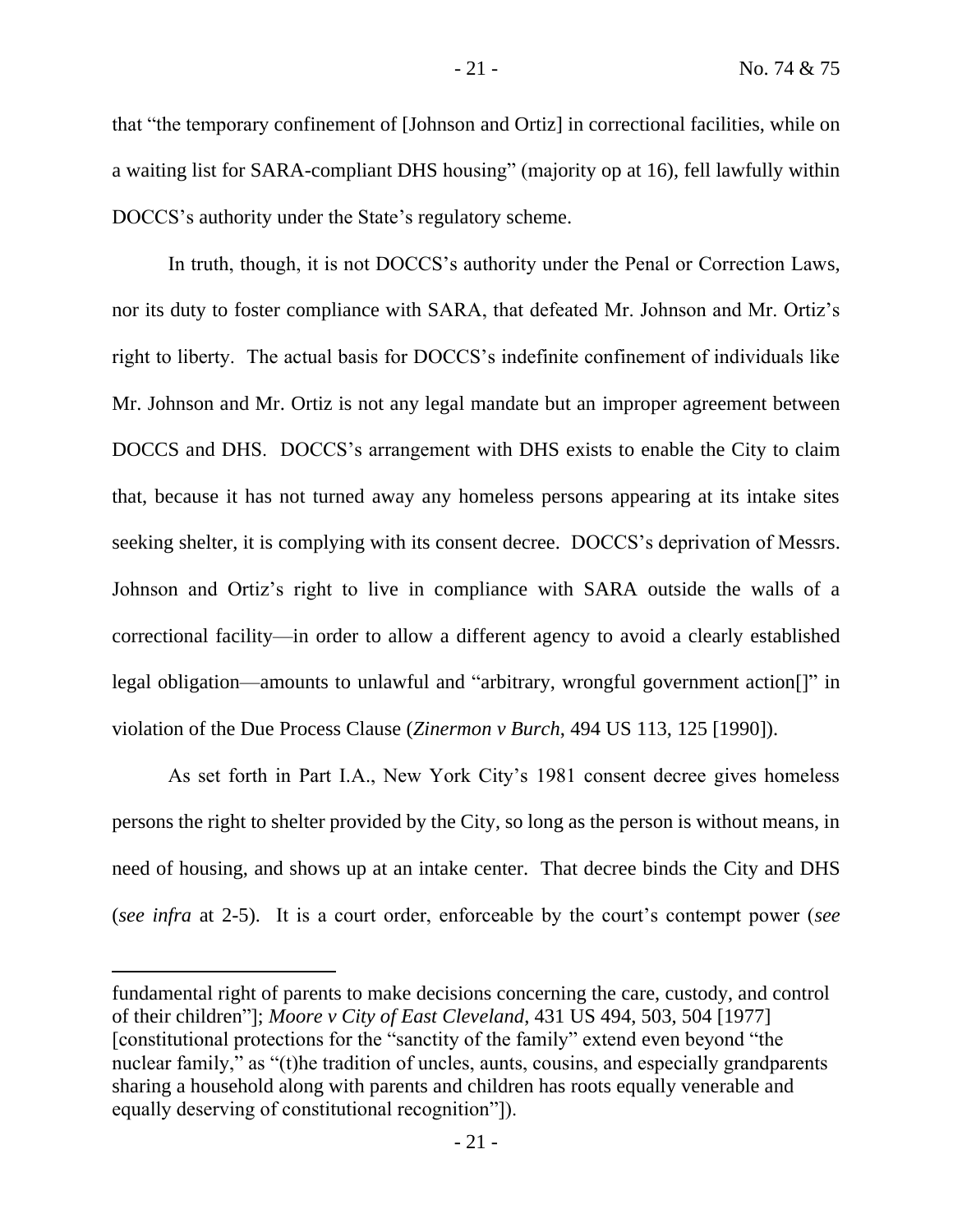*generally Badgley v Santacroce*, 800 F2d 33, 37 [1986], *cert denied* 479 US 1067 [1987] [reversing the district court's denial of inmates' motion to hold county correctional officers in contempt for violation of a consent judgment to reduce prison overcrowding, and rejecting the county officials' defense that compliance was impossible without state officials' assistance, where compliance was "hindered by political difficulties rather than physical impossibilities"]). Whether thought of as a court order or a contract, DOCCS's knowing interference with that decree—by barring sex offenders entitled to parole or on PRS from holding the City to its obligation—is unlawful. In addition, Department of Social Services regulations make plain that "[a]ll social services districts are required by statute, regulation and directive to arrange temporary housing assistance for eligible homeless individuals, including those who are sex offenders" (18 NYCRR 352.36 [a] [4] [iii]; *see also Gonzalez*, 32 NY3d at 489 [Wilson, J., dissenting]). Simply put, New York law and the *Callahan* consent decree establish a legally enforceable right to temporary shelter for homeless individuals, including sex offenders, in New York City.

DOCCS does not contest that homeless sex offenders have a legal right to shelter in New York City. Before the habeas court, DOCCS responded to Mr. Ortiz's claim that New York City is a right-to-shelter city not by challenging that right, but rather by objecting that "spaces in one of the New York City DHS facilities are scarce." DOCCS's sole justification for its refusal to release Mr. Ortiz is its speculation that New York City might not provide Mr. Ortiz with a SARA-compliant shelter bed. However, the City has an unequivocal legal obligation to provide every eligible homeless individual with temporary shelter meeting his or her needs pursuant to the *Callahan* consent decree. Thus, contrary

- 22 -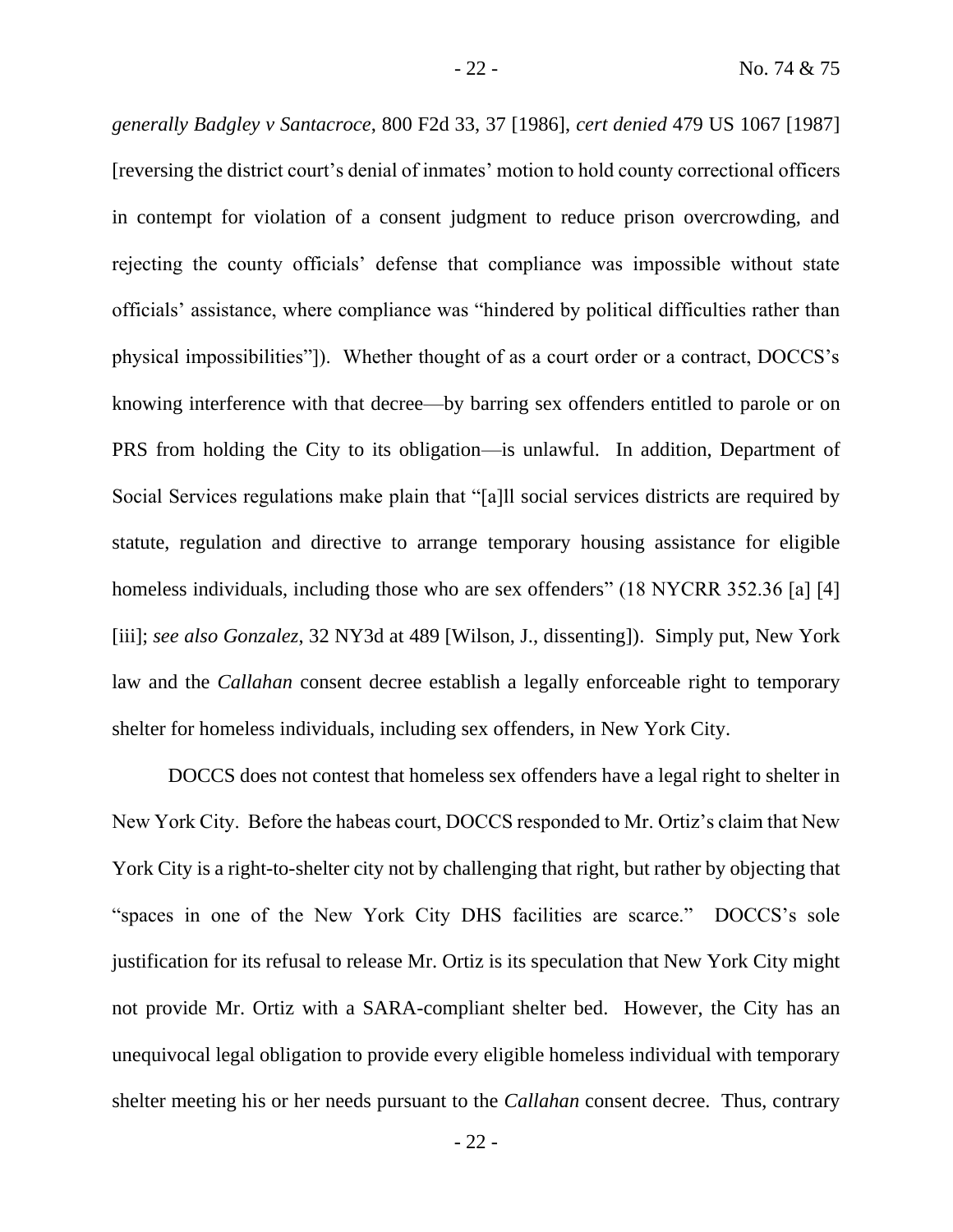to the majority's suggestion that DOCCS could not plausibly "have relied on [DHS's] obligation" under the consent decree (majority op at 19), DOCCS has no basis *not* to rely on DHS's obligation to provide shelter to eligible applicants.<sup>11</sup> A settlement entered as a consent decree "operates as a binding contract" which the parties must follow and which "the courts are bound to enforce" (*Childs v Levitt*, 151 AD2d 318, 320 [1st Dept 1989], *lv denied* 74 NY2d 613 [1989]). DOCCS's speculation that a court order will not be enforced does not provide a constitutional basis for confinement.

Moreover, it requires no leap of faith to conclude that if DOCCS had not prohibited Mr. Johnson and Mr. Ortiz from presenting themselves at a shelter intake, the City would have found them shelter beds. The consent decree requires the City to maintain facilities that accommodate the differential needs of its clientele (*see People ex rel. Bonilla v. Superintendent*, Decision & Order, Index No. 2020/51174 [Sup Ct, Dutchess County June 25, 2020] [noting that the consent decree requires DHS to provide SARA-compliant shelter to homeless sex offenders]; *Butler v City of New York*, No. 15-cv-3738, Stipulation of Settlement at 7 [SDNY May 15, 2017], *available at* https://www.coalitionforthehomeless.org/wp-

content/uploads/2017/08/Butleretalv\_CityofNewYorketal\_15-CV-3783-

<sup>&</sup>lt;sup>11</sup> Justice Acker's decision in a separate habeas corpus proceeding confirmed DHS's position that it is required to provide SARA-compliant shelter to those in need (*see People ex rel. Bonilla v. Superintendent*, Decision & Order, Index No. 2020/51174 [Sup Ct, Dutchess County June 25, 2020] ["(I)f a person who required SARA compliant housing presented to a DHS shelter, DHS cannot deny them and must find them a SARA compliant bed (under the *Callahan* consent decree)"]). DOCCS need not rely on DHS officials' statements about the scope of the City's responsibilities, however, given the City's clear obligation to provide shelter.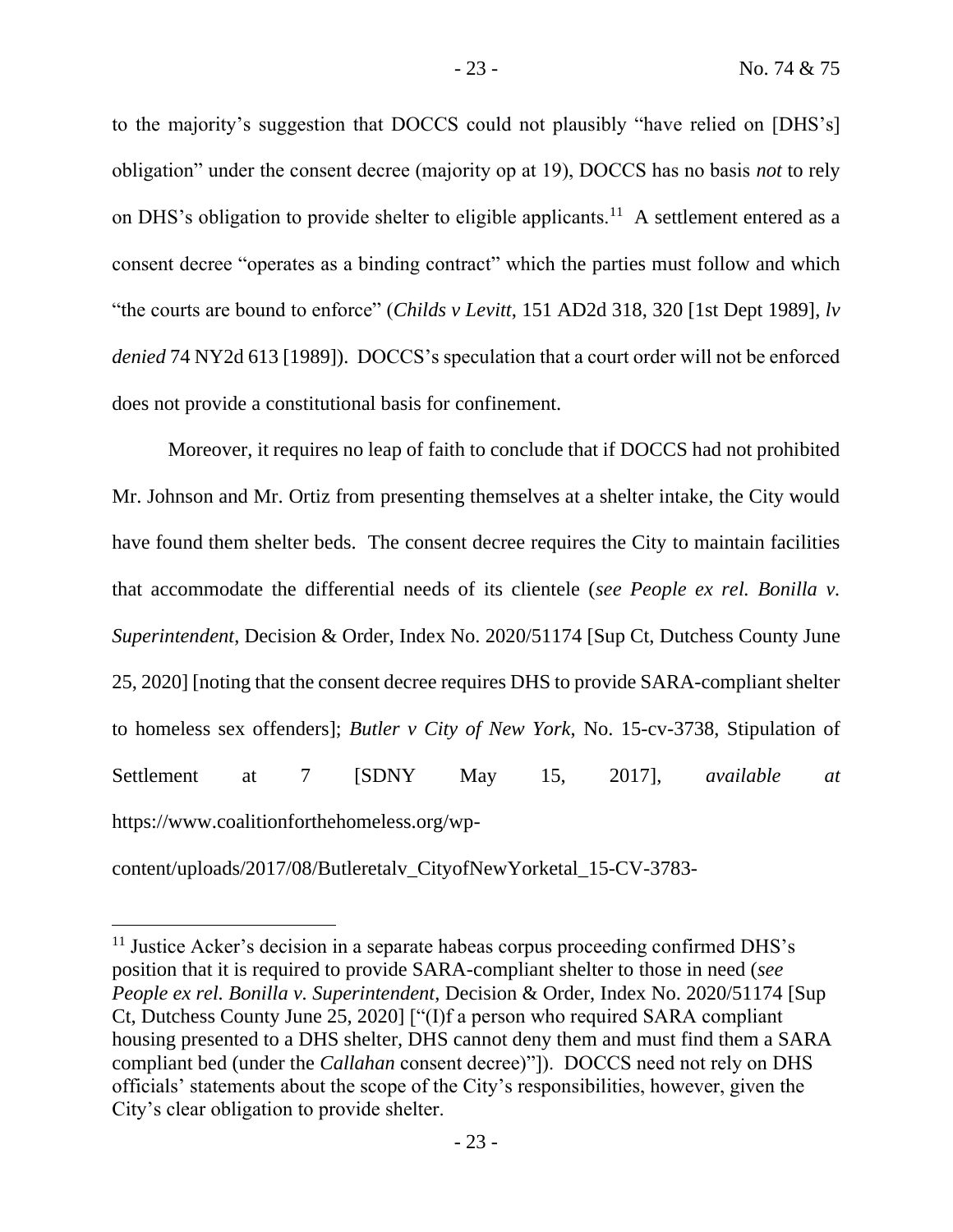StipulationofSet.pdf [requiring DHS to "provide Reasonable Accommodations on an individualized basis" to shelter applicants with disabilities "in a manner that provides for meaningful access to shelter or shelter-related services"]). The City shelters 57,660 homeless individuals each night, $12$  and DOCCS cannot credibly claim that a City of 8.5 million people lacks the resources to comply with the decree's obligation to find or create SARA-compliant housing for 295 more people. At any rate, because the City's mandate to provide temporary shelter to any homeless individual who appears at intake, on any given day, does not turn on funding levels or vacancy rates, DOCCS's speculation about the shelter system's actual capacity (and its inability to adapt to changing demand) provides no basis for DOCCS to assume that the City would abdicate its legal obligation.

The City's obligation to use any means at its disposal to provide shelter to homeless individuals who present at intake cannot seriously be questioned, nor is that question even necessary to resolve this appeal (although a basic belief in the rule of law is undeniably sufficient to do so). Fundamentally, Mr. Johnson and Mr. Ortiz were denied freedom not on the basis of DOCCS's statutory authority to impose conditions on parole and PRS, nor

content/uploads/2020/10/NYCHomelessnessFactSheet8-2020\_citations.pdf [reporting that there were 57,660 homeless people in City shelters each night in August 2020]; *DHS Data Dashboard – Fiscal Year 2020 – QTR 3*, *available at* 

<sup>&</sup>lt;sup>12</sup> The number of people in DHS shelters each night fluctuates seasonally by a margin much greater than the number of SARA-restricted individuals on DOCCS's waitlist *(see*  Coalition for the Homeless, *New York City Homelessness: The Basic Facts* (Oct. 2020), *available at* https://www.coalitionforthehomeless.org/wp-

https://www1.nyc.gov/assets/dhs/downloads/pdf/dashboard/tables/FYTD20-DHS-Data-Dashboard-Data.pdf [reporting over 60,000 individuals in City shelters in November and December of 2019]).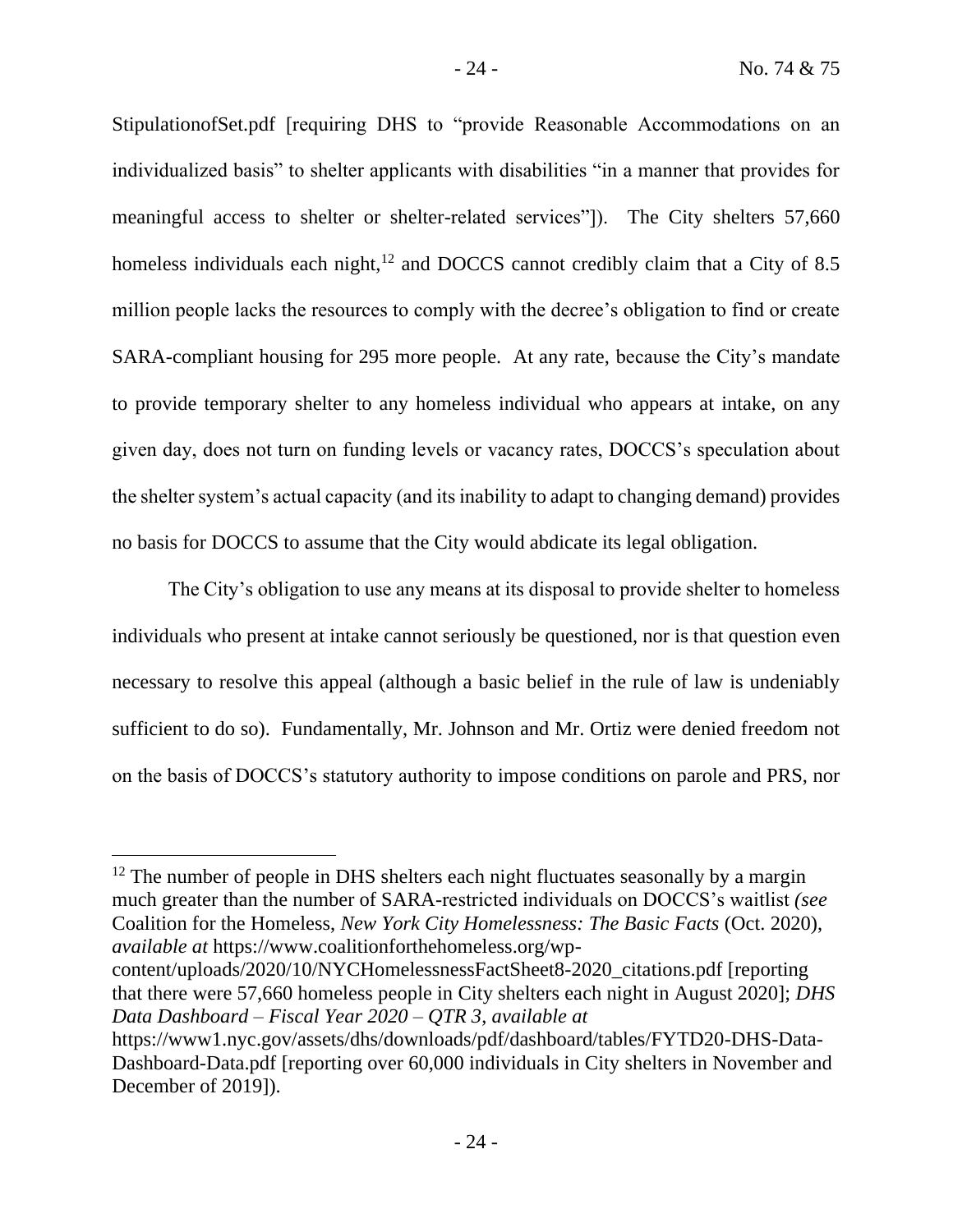because of any violation of those conditions on the petitioners' part, nor because DOCCS lacked any alternatives besides indefinite confinement to achieve SARA compliance.

Instead, Mr. Johnson and Mr. Ortiz were held in confinement for years beyond their release dates because of DOCCS's agreement with DHS to restrict the flow of homeless sex offenders to City shelters. That agreement exists to allow the City to maintain fictive compliance with its obligation to provide shelter, and is therefore precisely the type of "arbitrary governmental action" the Due Process Clause forbids (*Foucha v Louisiana*, 504 US 71, 80 [1992]).

As the record in this case demonstrates, DOCCS and DHS maintain an arrangement whereby DOCCS limits the number of SARA-restricted individuals it releases from correctional facilities to DHS's SARA-compliant shelters each month, and DOCCS keeps a lengthy internal waitlist of those seeking SARA-compliant shelter (*see People ex rel. Johnson v Superintendent*, 174 AD3d 992, 996 [2019] [Garry, P.J., concurring] [DOCCS represented that as of April 2019 "approximately 295 prisoners" were on the waitlist and the "average waiting time for placement in a SARA-compliant shelter was approximately two to three years"]; *Gonzalez*, 32 NY3d at 489 [Wilson, J., dissenting]; *Alcantara v Annucci*, 55 Misc 3d 1216[A], 2017 WL 1838729 at \*10 [Sup Ct, Albany County Feb. 24, 2017]; *People ex rel. Bonilla v Superintendent*, Decision & Order, Index No. 2020/51174 [Sup Ct, Dutchess County June 25, 2020] ["(T)here is an agreement between DHS and DOCCS, where DHS reserves 10 SARA compliant beds per month for inmates being released by DOCCS"]). The placement of SARA-restricted individuals does not depend solely on the time they have spent on the waitlist, as DOCCS prioritizes the release of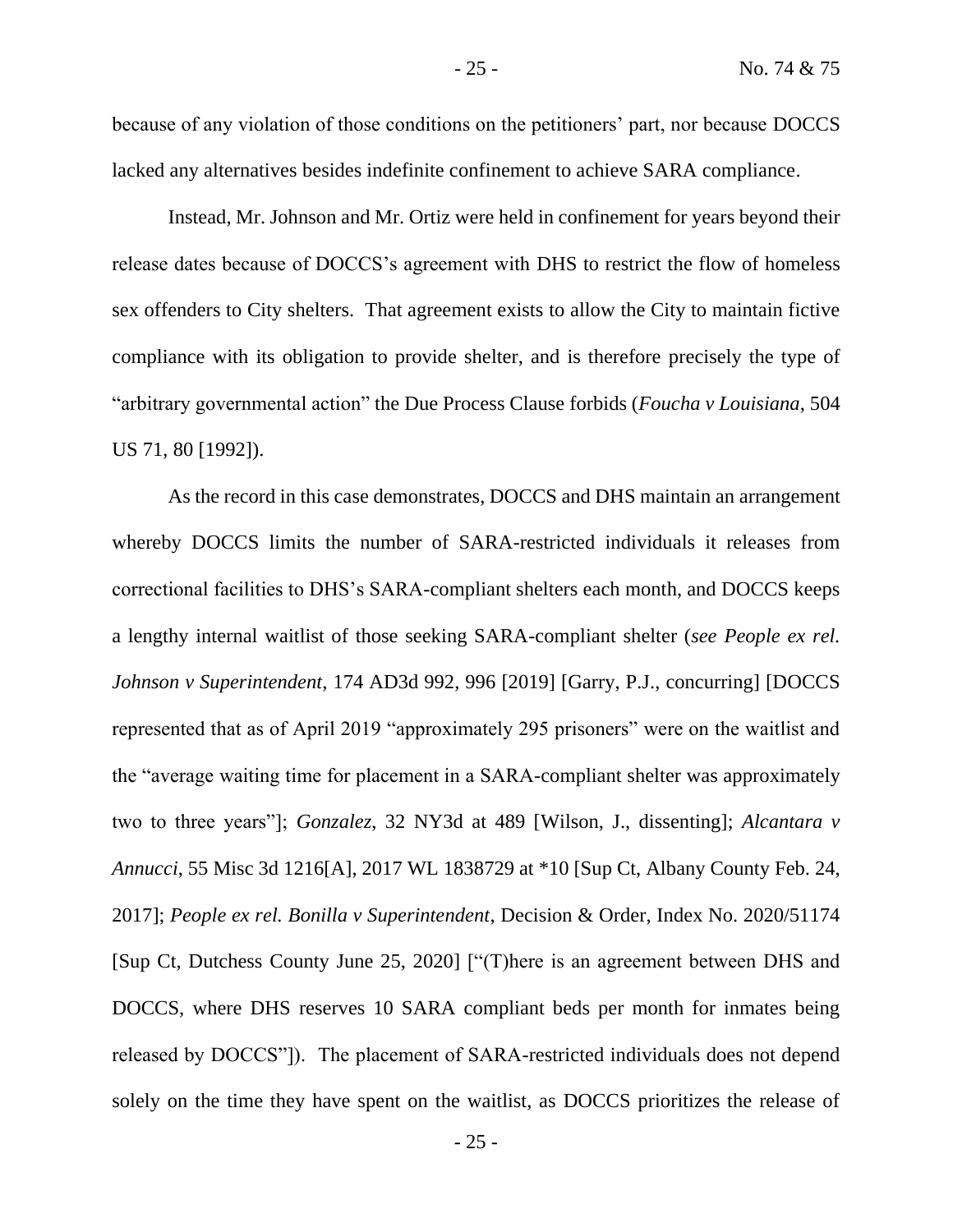individuals serving their PRS terms in RTFs over parole grantees' release from prison. DOCCS arranges for a parole officer from the RTF to escort releasees at the front of the waitlist to intake at DHS's Bellevue Men's Shelter in New York City and then to their assigned DHS locations.<sup>13</sup> DOCCS's cooperation with DHS serves a convenient purpose of allowing DHS to control access to shelter space; it does not alter the City's obligations under the *Callahan* consent decree to provide shelter to homeless individuals.

The effect of the DOCCS-DHS arrangement is to extend the incarceration of SARArestricted homeless individuals—potentially for life, for those in Mr. Johnson's position, and for an indefinite period beyond their maximum prison sentence, for those in Mr. Ortiz's position—solely because DOCCS has barred them from obtaining the SARA-compliant housing to which they are legally entitled. The circumstance is not much different than if Mr. Ortiz or Mr. Johnson had a signed, fully paid-up lease for a SARA-compliant apartment, but DOCCS and the landlord agreed that the landlord would dishonor the lease. The one difference is that instead of a lease, Messrs. Ortiz and Johnson have a court order.

<sup>&</sup>lt;sup>13</sup> Since its change of policy in 2014, DOCCS maintains the position that Bellevue Men's Shelter is not SARA-compliant because of its proximity to school grounds, and claims that it may not permit SARA-restricted individuals to present themselves at Bellevue under DOCCS's escort where there is a risk that those individuals would have to stay a few weeks at Bellevue before a SARA-compliant shelter bed became available (*see Matter of Allen v. Annucci*, Index No. 8224-17, Decision & Judgment [Sup Ct, Albany County May 8, 2018]). In effect, DOCCS selectively tolerates SARA-restricted individuals' knowing entry within 1,000 feet of school grounds when they appear at Bellevue Men's Shelter to claim a bed set aside under DOCCS's agreement with DHS, but DOCCS bars SARA-restricted individuals from appearing at Bellevue to invoke their right to shelter. DOCCS's position exemplifies the arbitrariness inherent in its interpretation of SARA's school grounds condition.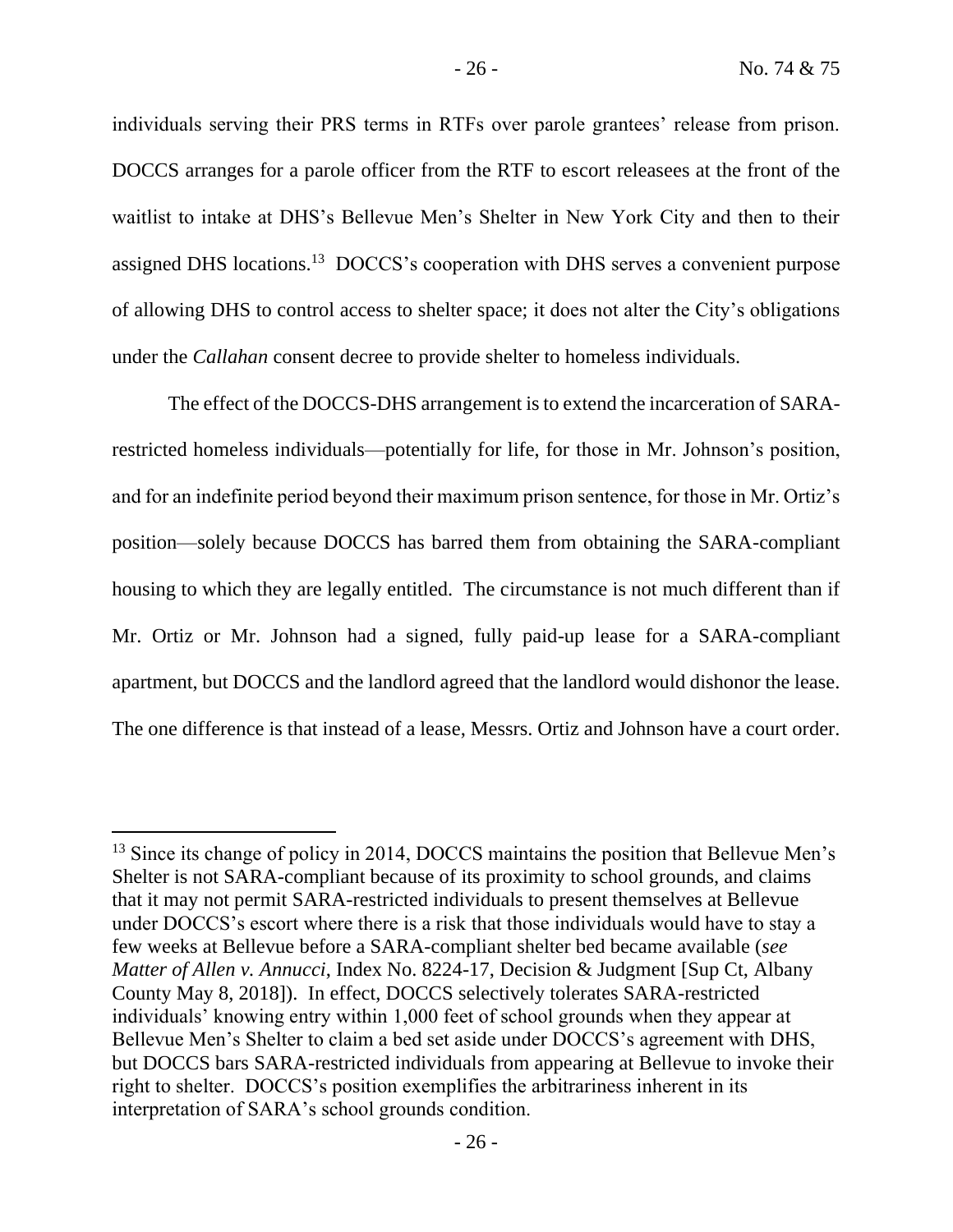Finally, in light of the City's obligation to provide SARA-compliant shelter, DOCCS's stated rationale for depriving Messrs. Johnson Ortiz of liberty—DOCCS's own obligation to foster compliance with SARA—collapses. The expectation that Messrs. Johnson and Ortiz would violate the conditions of their release, when the City was legally bound to secure SARA-compliant beds for them, was not a lawful basis for DOCCS to deny them an immediate opportunity to present themselves at a shelter intake. Neither Mr. Johnson nor Mr. Ortiz asserts a right to be free from SARA's residency restriction or New York's regulatory scheme for parole and PRS. Rather, each petitioner asserted a right to live in compliance with SARA and their respective parole and PRS conditions, outside the confines of a correctional facility, in a right-to-shelter city. Thus, even under the majority's theory that Messrs. Johnson and Ortiz's liberty interests were not fundamental, the *Callahan* consent decree gave the petitioners a legally enforceable interest—an unequivocal right to seek temporary shelter—that, at the very least, could not be denied arbitrarily (*see generally Mathews v Eldridge*, 424 US 319, 335 [1976]; *Goldberg v Kelly*, 397 US 254, 262-263 [1970]; *Matter of Uniform Firefighters of Cohoes, Local 2562, IAFF,*  AFL-CIO v City of Cohoes, 94 NY2d 686, 691-692 [2000]).<sup>14</sup> DOCCS's bargain with the

<sup>&</sup>lt;sup>14</sup> The irrationality of DOCCS's actions are further demonstrated by the modest steps needed for Mr. Ortiz to exercise his *Callahan* right. Mr. Ortiz requested release to the Bellevue Men's Shelter so that he could claim shelter, as is his right. The drive from Queensboro Correctional Facility to Bellevue is 11 minutes via the Queens Midtown Tunnel (*see* Google Maps, www.google.com/maps, last accessed Nov. 6, 2020) (our Court may take judicial notice of Google Maps) (*see e.g. Pahls v Thomas*, 718 F3d 1210, 1216 n 1 [10th Cir 2013]; *United States v Perea–Rey*, 680 F3d 1179, 1182 n 1 [9th Cir 2012]; *Connor v City of New York*, 29 Misc 3d 1208(A) [Sup Ct, NY County 2010]). For want of an 11-minute drive (maximum 26, with traffic), Mr. Ortiz was held for more than two years past his parole date, at a cost to New York State taxpayers of tens of thousands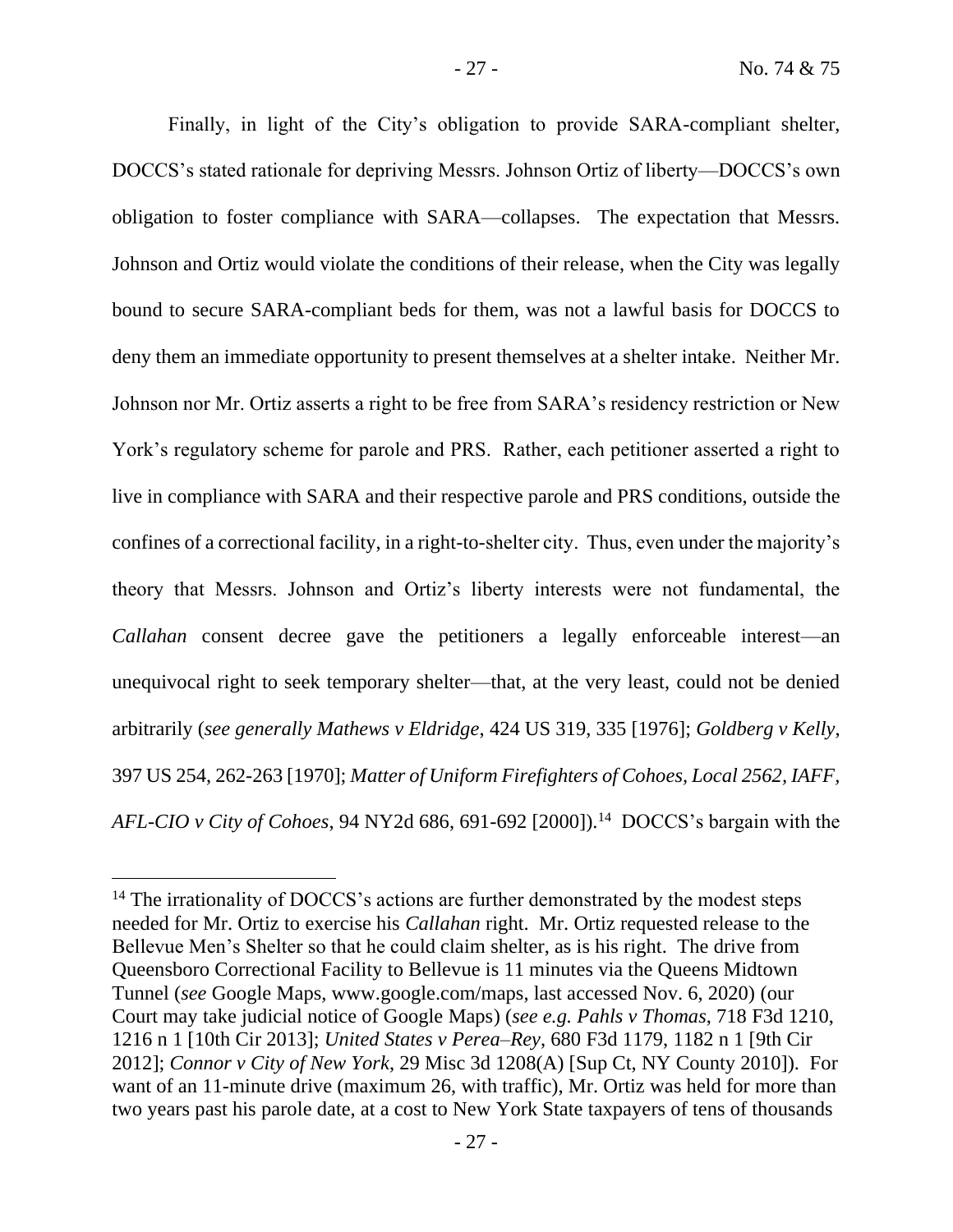City to shield it from the consequences of violating its legal obligations would be laughable if advanced as a rational basis for DOCCS's refusal to allow the petitioners to apply to the City for shelter once they gained an expectation of release. Accordingly, DOCCS's preemptive, indefinite confinement of the petitioners violated their substantive due process right to be free from arbitrary governmental action.

The correct result here is simple. Convicted sex offenders who have served their time and are entitled to release, supervised or otherwise, cannot constitutionally be detained by one arm of government because another arm of government might be held to its courtordered responsibilities. The writ of habeas corpus has existed for centuries so that courts may free those wrongfully held by executive authority. We make a mockery of the writ when we justify the unlawful detention by letting two executives point the finger at each other, or one justify its actions because it believes the other will violate the law. <sup>15</sup>

of dollars per year. Even a small probability of success warranted, at a minimum, an escorted visit for Mr. Ortiz to invoke his *Callahan* right in the manner required by the consent decree.

<sup>&</sup>lt;sup>15</sup> Because I would reverse the decisions of the Appellate Division on due process grounds, I do not discuss Mr. Ortiz and Mr. Johnson's Eighth Amendment claims, which are more complex. However, their cases raise colorable Eighth Amendment concerns similar to those recognized by courts in many other jurisdictions, which have found residency restriction laws punitive in effect (*see e.g. Does #1-5 v Snyder*, 834 F3d 696 [6th Cir 2016]; *Starkey v Oklahoma Dept. of Corrections*, 2013 OK 43, 305 P3d 1004 [2013]; *Commonwealth v Baker*, 295 SW3d 437 [Ky 2009]), or unconstitutional insofar as they punish involuntary conduct inseparable from homelessness and poverty (*see e.g. State v Adams*, 91 So 3d 724 [Ala Crim App 2010]; *Murphy v Raoul*, 380 F Supp 3d 731 [ND Ill 2019]).